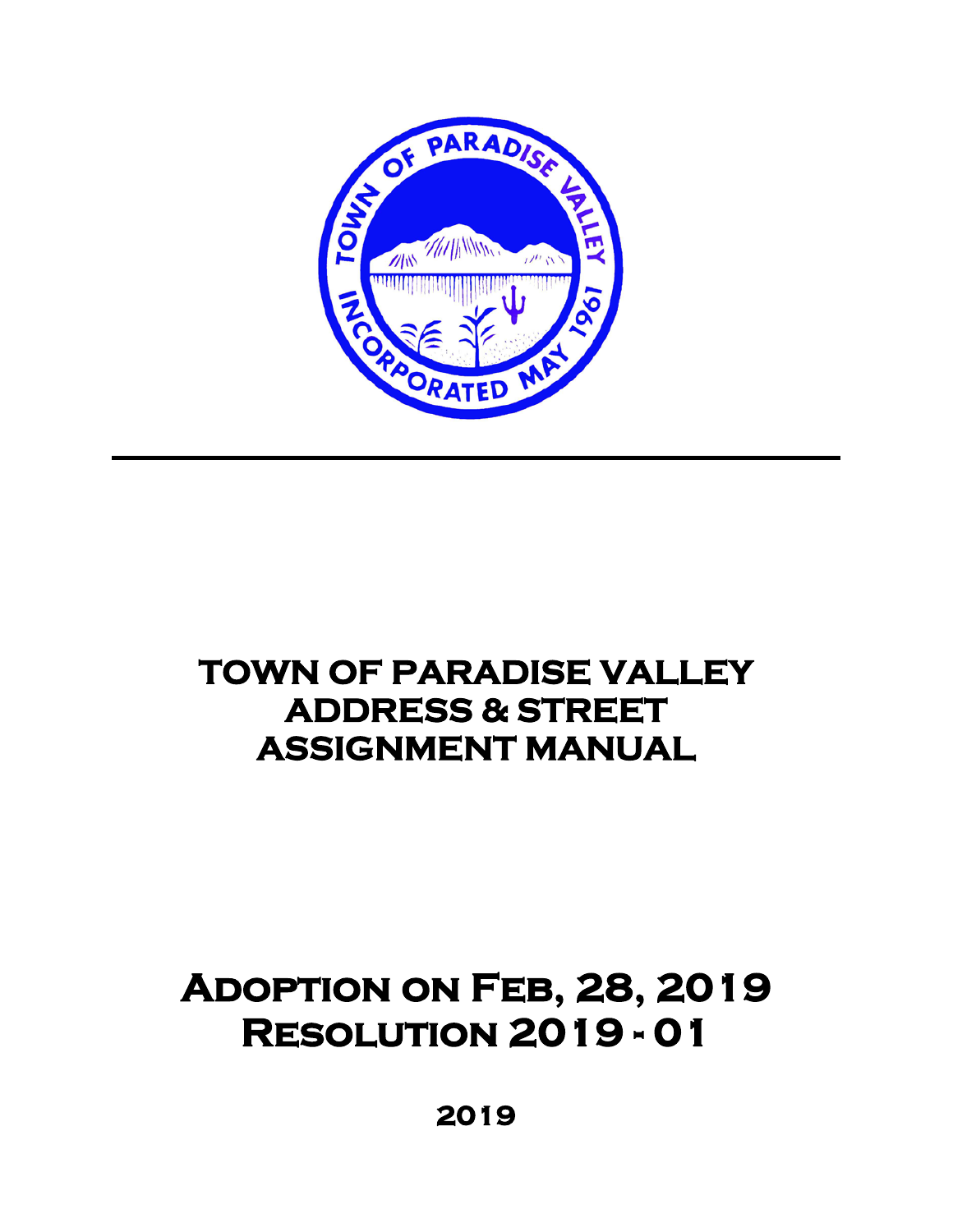# Table of Contents

| <b>SECTION 1.0</b> |  |
|--------------------|--|
| <b>SECTION 2.0</b> |  |
| 2.1                |  |
| 2.2                |  |
| 2.3                |  |
| 2.4                |  |
| 2.5                |  |
| 2.6                |  |
| <b>SECTION 3.</b>  |  |
| 3.1                |  |
| 3.2                |  |
| 3.3                |  |
| 3.4                |  |
| <b>SECTION 4.0</b> |  |
| 4.1                |  |
| 4.2                |  |
| 4.3                |  |
| <b>SECTION 5.0</b> |  |
| 5.1                |  |
| 5.2                |  |
| 5.3                |  |
| <b>SECTION 6.0</b> |  |
| SECTION 7.0        |  |
|                    |  |
|                    |  |

# List of Tables

| Table 1 | Approved Street Types                      |    |
|---------|--------------------------------------------|----|
| Table 2 | Spanish to English Street Name Translation | 32 |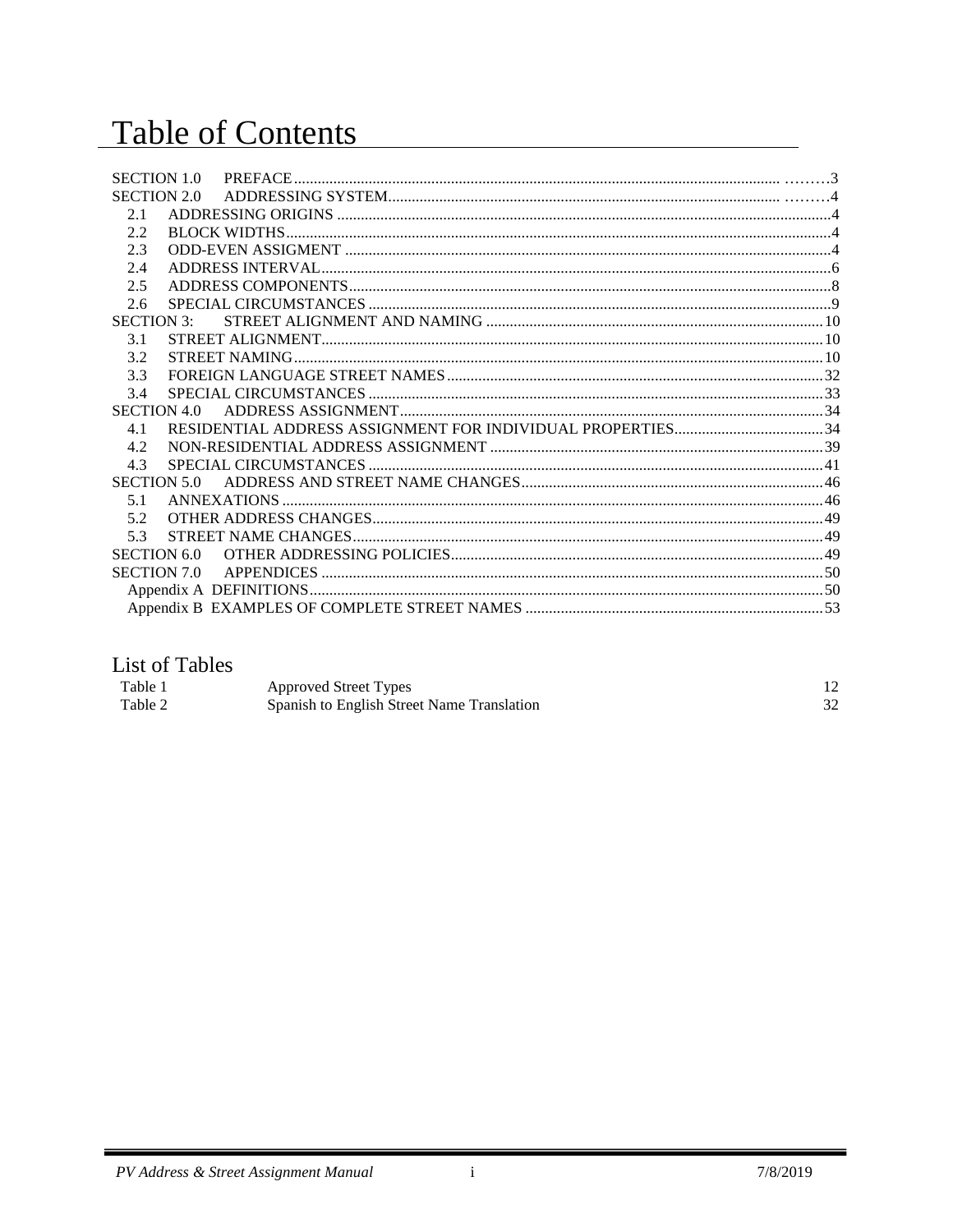# List of Figures

| Figure 2.1               | Addressing Points of Origin                                  | 5      |
|--------------------------|--------------------------------------------------------------|--------|
| Figure 2.4.1 A           | <b>Addressing Intervals</b>                                  | 6      |
| Figure $2.4.1 B$         | Residential Addressing Example                               | $\tau$ |
| Figure 2.5.1             | Sample Address                                               | $8\,$  |
| Figure 2.6.1             | Parallel Addressing                                          | 9      |
| Figure 3.2.4 G           | <b>Confusing Street Names</b>                                | 13     |
| Figure $3.2.6 B$         | <b>Extension of Existing Alignment</b>                       | 14     |
| Figure $3.2.6 C$         | Offset Street Returning to Alignment                         | 15     |
| Figure $3.2.6$ D         | Acceptable Alignment Offset                                  | 16     |
| Figure $3.2.6 \text{ E}$ | <b>Offset Street Naming</b>                                  | 17     |
| Figure $3.2.6 \text{ F}$ | <b>Consistent Naming Along Alignment</b>                     | 18     |
| Figure $3.2.6$ G         | Two New Streets within Existing Alignment                    | 19     |
| Figure 3.2.6 H           | <b>Short Diagonal Street Segment</b>                         | 19     |
| Figure 3.2.7 A           | Cul-de-sac Extending Existing Street                         | 20     |
| Figure 3.2.7 B           | <b>Extension of Partially Developed Alignment</b>            | 20     |
| Figure $3.2.7 C$         | Cul-de-sac at the End of Street                              | 21     |
| Figure 3.2.7 D-1         | Cul-de-sac – No New Street Name (less than 5 lots,           | 22     |
|                          | less than $250'$ )                                           |        |
| Figure 3.2.7 D-2         | Bubble or Elbow Cul-de-sac (No New Name) and New Street Name | 22     |
|                          | (greater than 5 lots)                                        |        |
| Figure $3.2.7 E$         | Opposing Culs de Sac with New Name                           | 23     |
| Figure $3.2.7 \text{ F}$ | Cul-de-sac T Alignment-Same Name                             | 23     |
| Figure $3.2.7$ G         | Two Culs-de-sac Not Joined in Same Alignment                 | 24     |
| Figure 3.2.8 A           | Circular Street Divided by Through Street                    | 25     |
| Figure $3.2.8 B$         | Segmented Circular Street with no through Street             | 26     |
| Figure 3.2.8 C-1         | Points of Street Name Change on a Curve                      | 26     |
| Figure 3.2.8 C-2         | Point of Name Change at Intersection                         | 27     |
| Figure $3.2.8$ D         | Looped Streets Point of Name Change                          | 27     |
| Figure $3.2.8 \text{ E}$ | Street with Short Curved Segment - No New Name               | 28     |
| Figure $3.2.8 \text{ F}$ | Curved Street Intersection with Two Different Streets        | 28     |
| Figure 3.2.8 G           | Curved Street within Existing Alignment                      | 28     |
| Figure 3.2.8 H           | Curved Street-Minor Alignment Change                         | 28     |
| Figure $3.2.8$ I         | Point of New Name for Street Changing Alignment              | 30     |
| Figure 3.2.8 J           | Curved Street Assuming New Alignment and New Name            | 30     |
| Figure $3.2.8 K$         | Intersecting Street Assuming Alignment and Name              | 31     |
| Figure $3.2.8$ L         | Meandering Street Returning to Original Alignment            | 31     |
| Figure 4.1.1             | Lot or Parcel Addressing                                     | 34     |
| Figure $4.1.4 \text{ F}$ | Numbering for Apartments and Condominiums(<99 Units)         | 36     |
| Figure $4.1.5 B$         | One Parcel - Multiple Structures with Interior Streets       | 37     |
| Figure $4.1.6$ A         | <b>Internal Building Addressing</b>                          | 38     |
| Figure $4.1.6 B$         | Internal Building Addressing - Double Loaded                 | 38     |
| Figure 4.2.1             | <b>Business District Addressing</b>                          | 39     |
| Figure 4.2.2 D           | Malls, Centers, Squares, Office Complexes                    | 40     |
| Figure 4.3.1             | Circle Addressing                                            | 41     |
| Figure 4.3.2             | Loop Addressing                                              | 42     |
| Figure 4.3.3             | <b>Court Addressing</b>                                      | 42     |
| Figure 4.3.4             | Diagonal Addressing                                          | 43     |
| Figure 5.1.4             | Annexation with County Islands                               | 47     |
| Figure 5.1.5             | <b>Strip Annexation</b>                                      | 48     |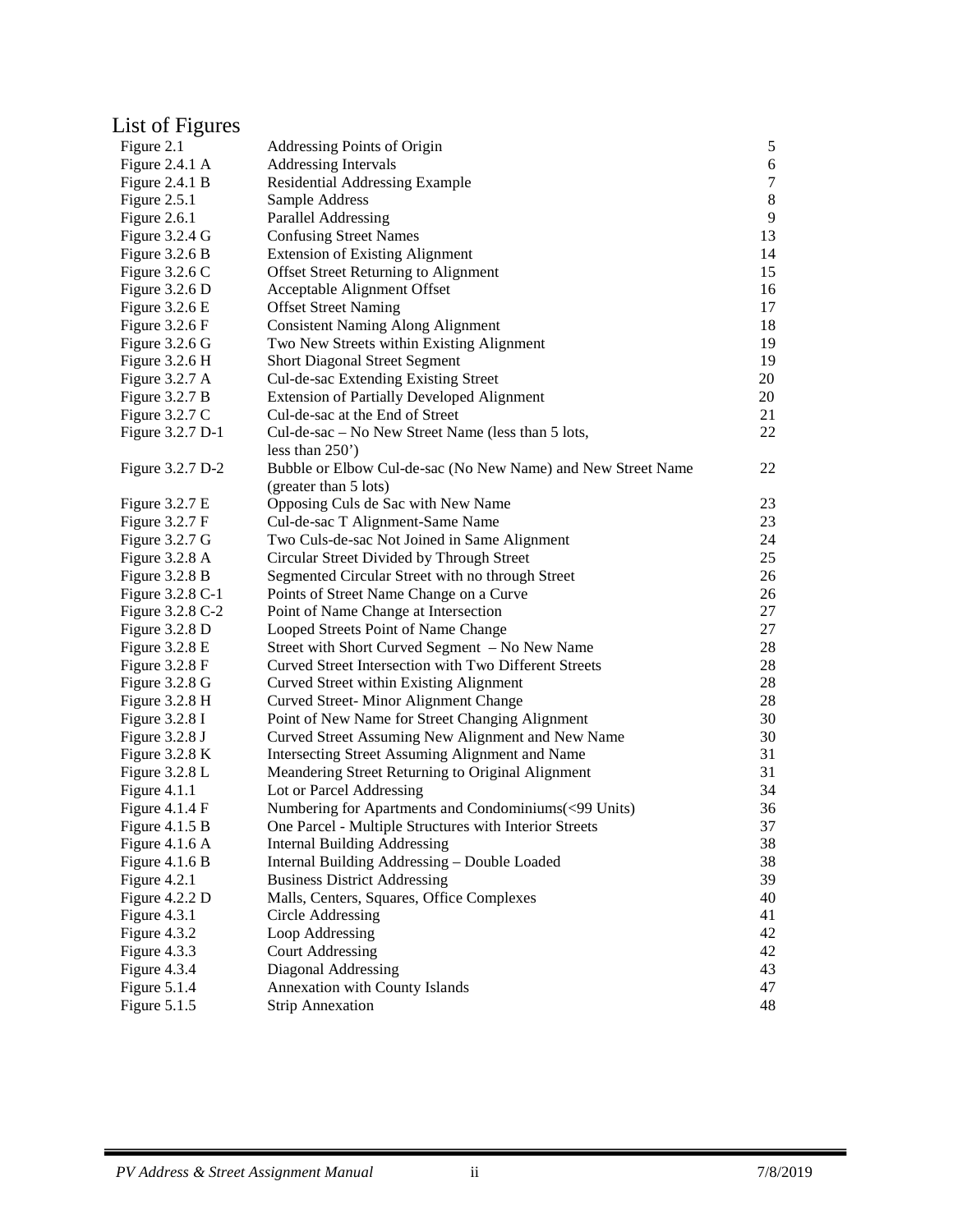# <span id="page-3-0"></span>**SECTION 1.0 PREFACE**

The purpose of this Address & Street Assignment Manual is to provide consistent guidance and assistance to those individuals with responsibility for assigning addresses and street names in the Town of Paradise Valley.

A coordinated and clear approach to addressing is imperative to ensure effective deployment of emergency services in the region, efficient postal delivery, and improved ability of residents and visitors to easily locate business and residential addresses. The problems associated with poor addressing practices include multiple names for the same street, increased costs and time for postal delivery and governmental administration functions, and, most importantly, increased response times for emergency services.

This manual is based upon the original MAG ASAP Manual drafted in 1979 and the update done in 2003. The original ASAP was developed through a collaborative effort with participation from MAG, Pinal County, the Bureau of Indian Affairs (BIA), the United States Postal Service (USPS), and local utilities.

The scope of address assignment discussed in this manual covers three primary addressing tasks: (1) determining the addressing origin, size of blocks and odd-even number assigning; (2) naming streets; and (3) assigning addresses. The first two tasks must be performed correctly, for an address to be properly assigned. In addition to policies for assigning addresses to new development, this ASAP Manual also discusses policies for changing existing addresses.

Presented herein are brief overviews of each area and the statements which provide a recommended standard(s) for each addressing assignment function. Appendices include Definitions and Examples of Acceptable Street Names.

**NOTE: Reference to a particular land use in this Manual should not be construed as approval or authority for such use in the Town of Paradise Valley. Addressing requirements for uses that are not currently allowed in the Town are included herein only for consistency between the Town of Paradise Valley's Address & Street Assignment Manual and those of other municipalities that use recommendations from the Maricopa Association of Governments.**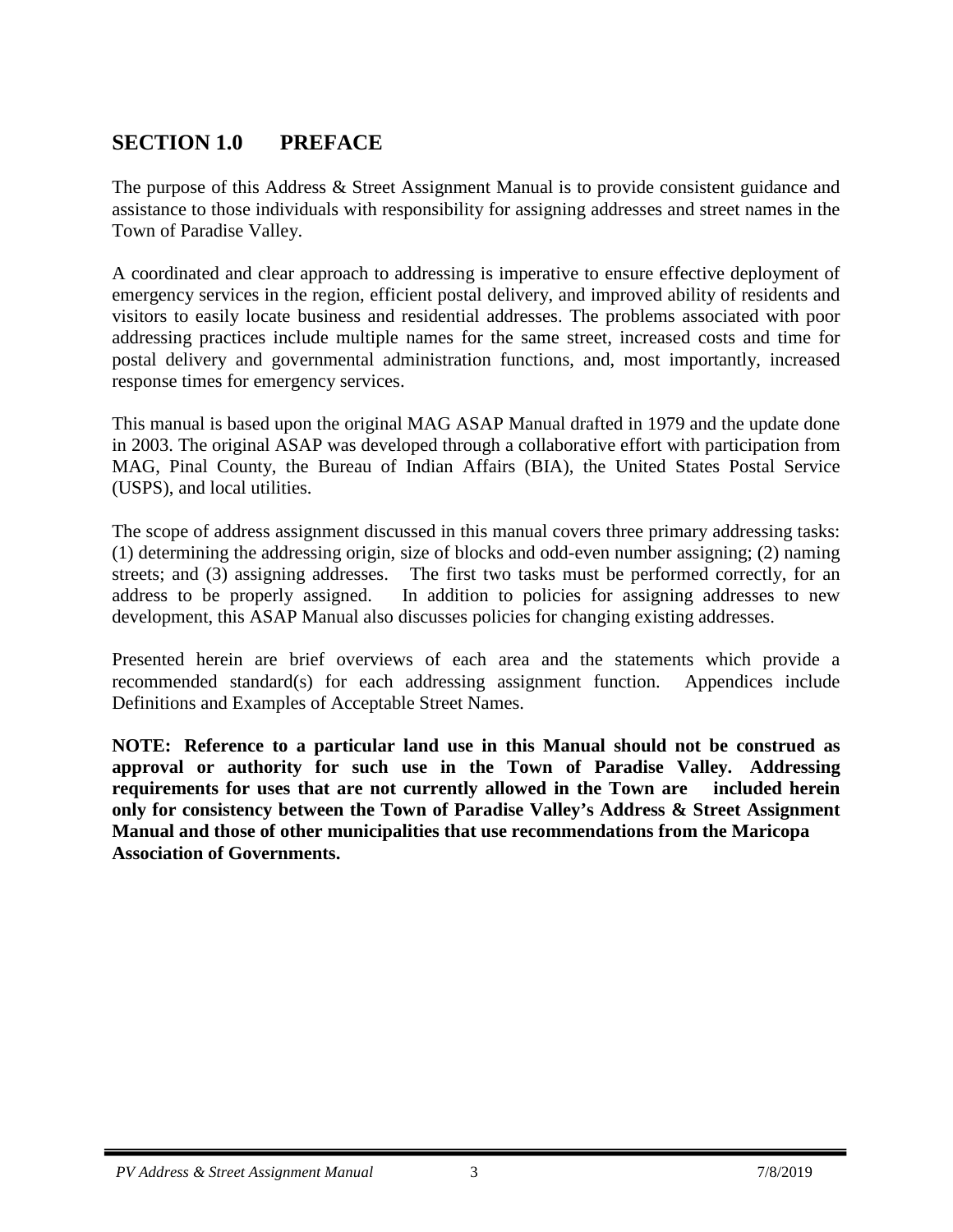# <span id="page-4-0"></span>**SECTION 2.0 ADDRESSING SYSTEM**

Every logical addressing system begins with a 0, 0 point (Origin) from which addresses increase numerically. Furthermore, such a system specifies the number of addresses per block (Block Width), the standard frontage distance (Interval) for each increase in address number, and on which side of the street odd and even numbers will be placed (Odd-Even Assignment). This logical construct must be in place for proper address assignment. Following are assumed for the recognition of current addressing origins, intervals, odd-even assignment as well as associated policies.

# <span id="page-4-1"></span>**2.1 ADDRESSING ORIGINS**

Ten existing individual addressing systems, each with its own point of address origin (0,0), are currently recognized in the MAG Region. An eleventh, Apache Junction, has its origin outside of Maricopa County; however, Apache Junction and its addressing system are part of MAG. Figure 2.1 identifies the location of the existing eleven (11) points of address origin in the MAG region. The Town of Paradise Valley will use the Phoenix Point of Addressing Origin.

# **2.2 BLOCK WIDTHS**

- *Section 2.2.1* Each 1 mile block shall utilize and extend the address range where the block is located.
- **Section** 2.2.2 100 block numbering shall occur in accordance with local block widths.
- *Section 2.2.3* When determined possible and practical by the Town Manager or designee, within subdivisions the 100 block numbering system will coincide with physical street locations or other physical features even though these street locations may not be exactly located within the block numbering scheme.

# <span id="page-4-2"></span>**2.3 ODD** – **EVEN ASSIGNMENT**

*Section 2.3.1* Odd – Even address number assignment will be consistent with existing assignment; odd numbers will be assigned to the east and south sides of a thoroughfare, even numbers will be assigned to the west and north sides of a thoroughfare.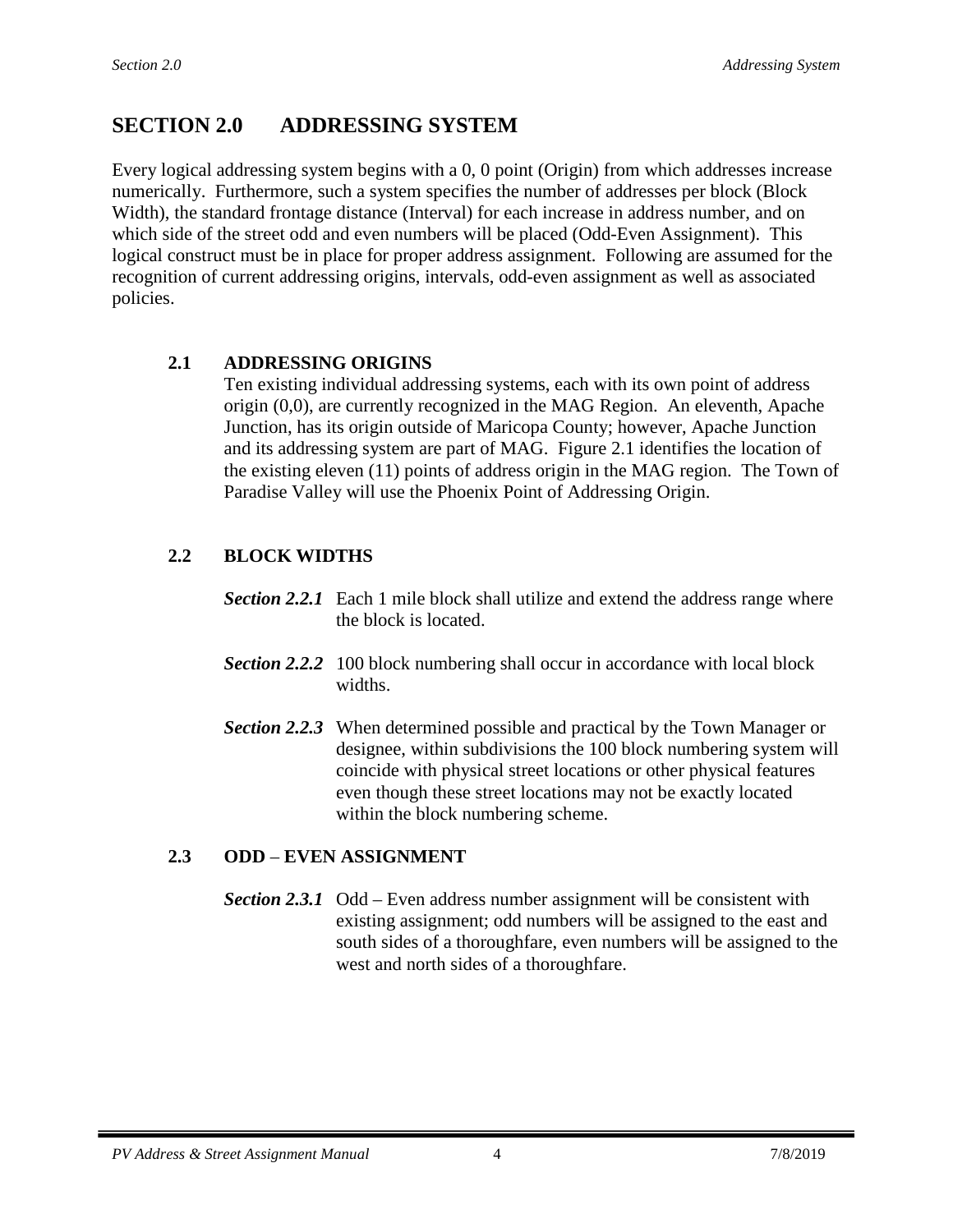

#### **Addressing Points of Origin** Figure 2.1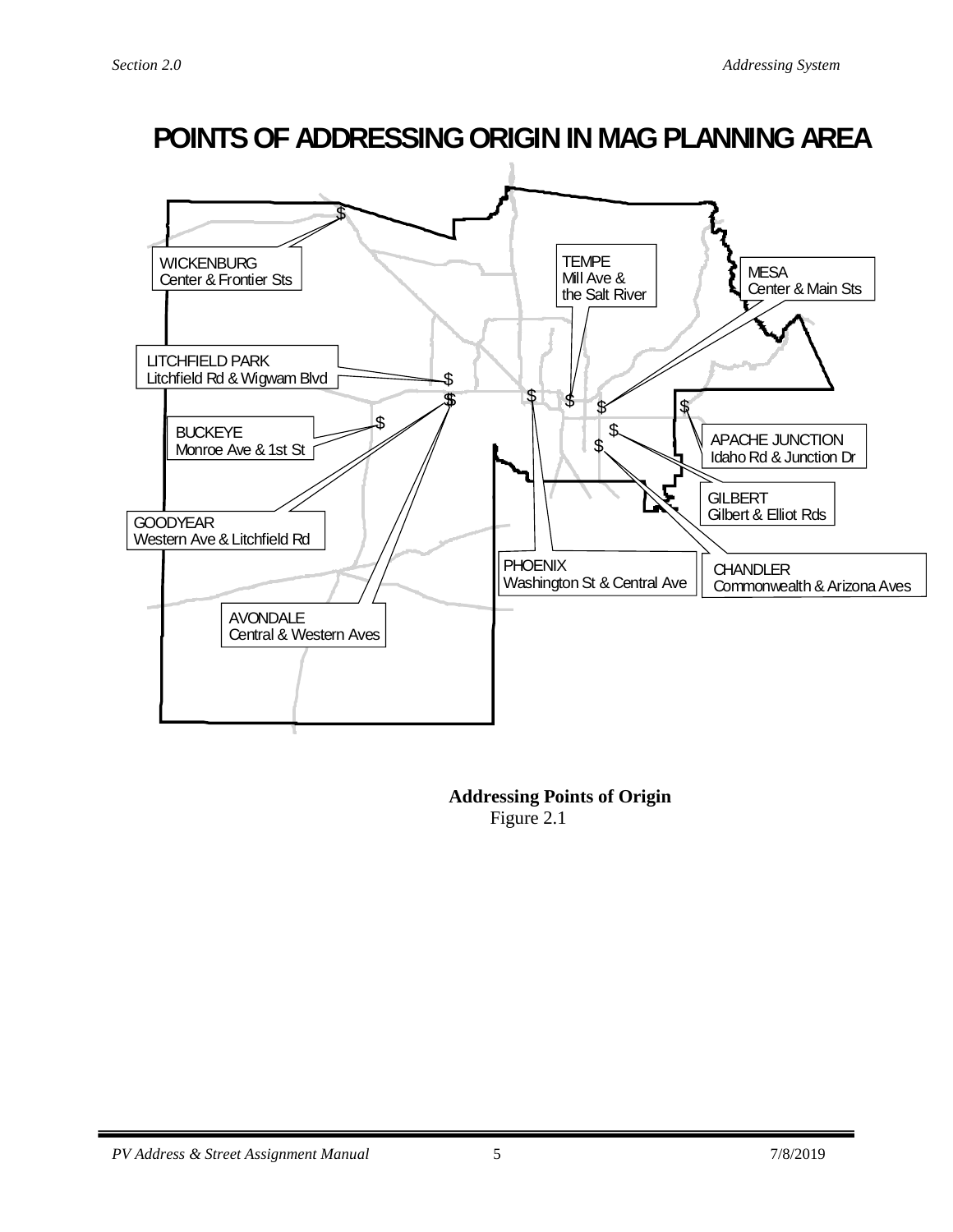## <span id="page-6-0"></span>**2.4 ADDRESS INTERVAL**

*Section .2.4.1* House numbering will be assigned at 25 foot intervals along the thoroughfare frontage and determined by number of addresses available between baselines. Each address will be assigned by determining the nearest whole number to the center of each lot or parcel. (Figure 2.4.1 A)



Figure 2.4.1 A

#### *Sample Calculation of Residential Address Interval*

| Givens:    |                                                       | Block Width $= 1000$ street #s per 1 mile block<br>Approximately 5000 feet per mile of frontage<br>500 address numbers available for each street side:<br>even side: 1002, 1004, 1006 -2000; and<br>odd side: 1001, 1003, 1005-1999)                                                                                                                                                                                                                                                                                              |
|------------|-------------------------------------------------------|-----------------------------------------------------------------------------------------------------------------------------------------------------------------------------------------------------------------------------------------------------------------------------------------------------------------------------------------------------------------------------------------------------------------------------------------------------------------------------------------------------------------------------------|
| Therefore: |                                                       | 1000 street numbers / 2 sides of the street = Available street numbers<br>500 per street side                                                                                                                                                                                                                                                                                                                                                                                                                                     |
|            | Minimum Possible Address Interval<br>(Figure 2.4.1 B) | 5000 feet per 1 mile block/500 address numbers per mile $=$<br>$=$ 10 feet<br>Results in one number change for every 10 feet<br>If the desired Address Interval $=$ 25 feet, then each address must be an<br>average of 2.5 numbers higher than the previous address:<br>25 ft. address interval / 10 (number of feet for each address<br>number change) = 2.5 number changes per assigned address.<br>(Note: Addresses are assigned as whole numbers; therefore,<br>changes of 2 or 3 numbers are expected as illustrated below) |
|            | Even side numbers                                     | 1000, 1004, 1008, 1012, 1016(even addresses<br><i>only</i> )                                                                                                                                                                                                                                                                                                                                                                                                                                                                      |
|            | Odd side numbers                                      | 1001, 1005, 1009, 1013, 1017(odd addresses<br><i>only</i> )                                                                                                                                                                                                                                                                                                                                                                                                                                                                       |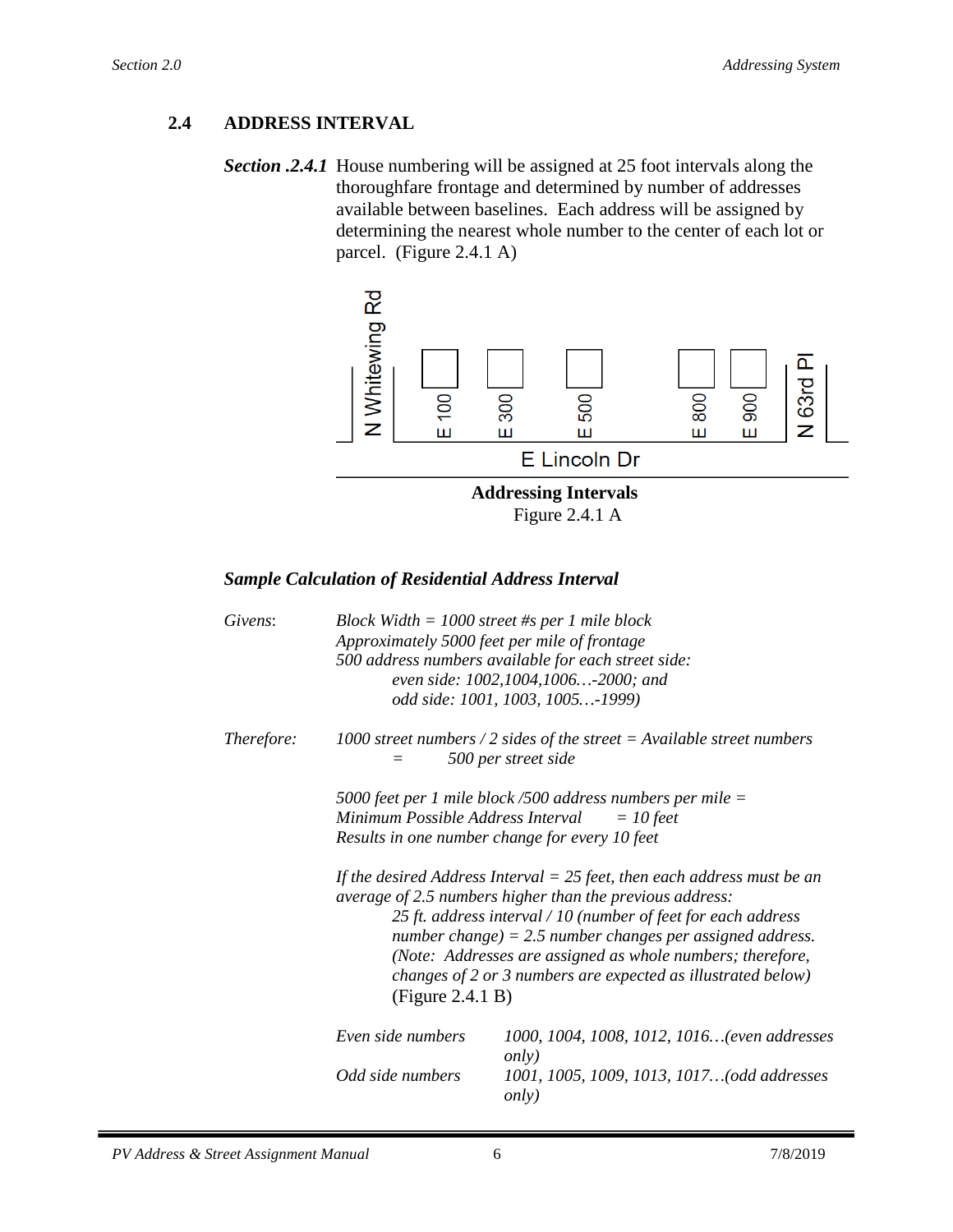

#### **Residential Addressing Example** Figure 2.4.1 B

*Section 2.4.2* Numbering for commercial areas will be assigned at 20 foot intervals along the thoroughfare frontage and determined by number of addresses available between baselines. One whole number shall be assigned per every 20 feet.

#### *Sample Calculation of Business Address Interval*

|                   | Givens: $1000$ street #s per 1 mile block                   |                                                                                                                          |  |
|-------------------|-------------------------------------------------------------|--------------------------------------------------------------------------------------------------------------------------|--|
|                   | Approximately 5000 feet per mile of frontage                |                                                                                                                          |  |
|                   |                                                             | 500 address numbers available for each street side:                                                                      |  |
|                   |                                                             | even side: 2,4,6-1000; and odd side: 1,3,5-999)                                                                          |  |
| <i>Therefore:</i> |                                                             | 1000 street numbers / 2 sides of the street = Available street numbers<br>500 per street side                            |  |
|                   | 5000 feet per 1 mile block/500 address numbers per mile $=$ |                                                                                                                          |  |
|                   | Minimum Possible Address Interval<br>$=10$ feet             |                                                                                                                          |  |
|                   | Results in one digit change for every 10 feet               |                                                                                                                          |  |
|                   | numbers higher than the previous address:                   | If the desired Address Interval $=$ 20 feet, then each address is two                                                    |  |
|                   |                                                             | 20 ft. address interval $/10$ (number of feet for each address<br>number change) = 2 number changes per assigned address |  |
|                   | Even side numbers                                           | 2, 6, 10, 14, 18 (even addresses only)                                                                                   |  |
|                   | Odd side numbers                                            | 1, 5, 9, 13, 17(odd addresses only)                                                                                      |  |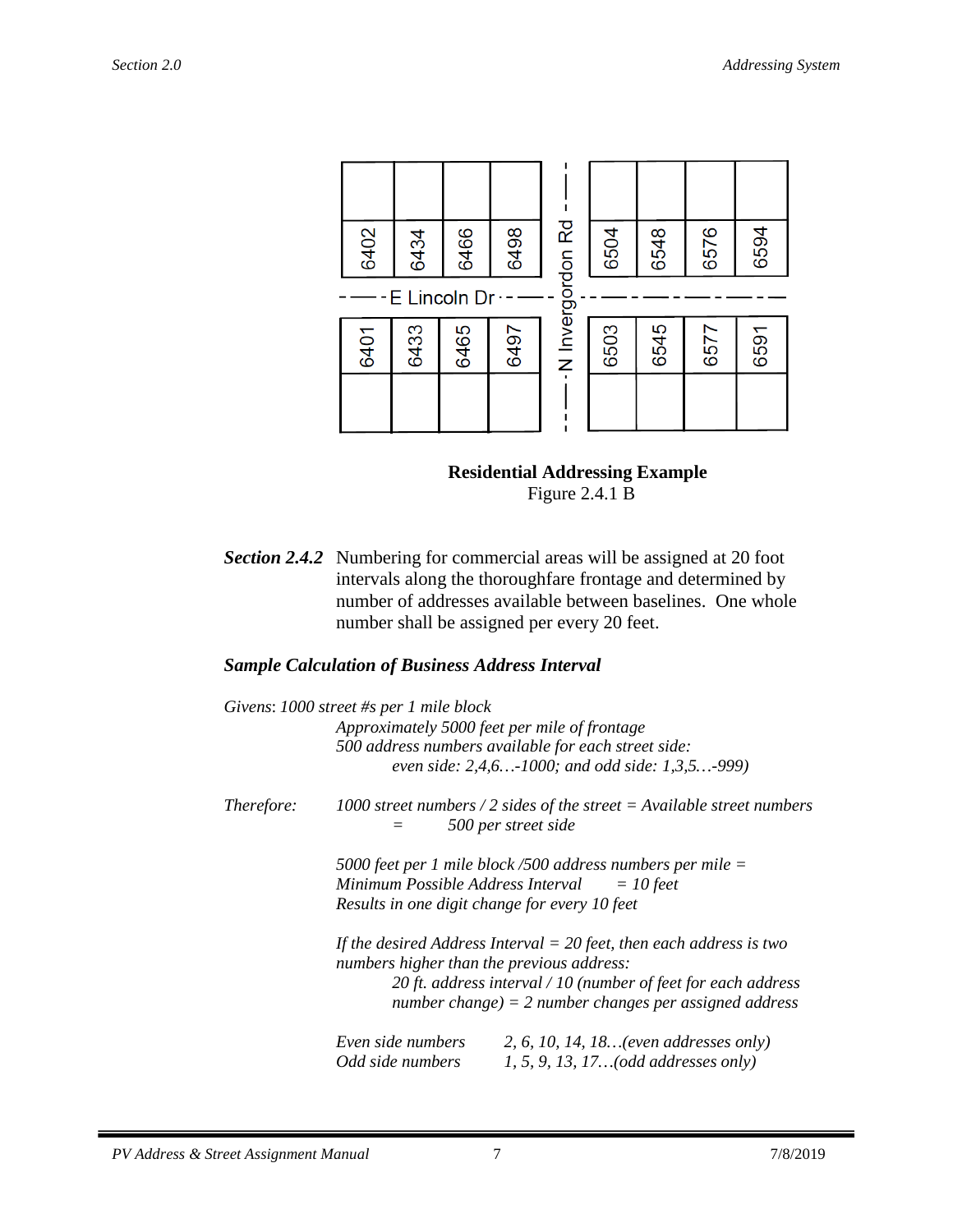*Section 2.4.3* Diagonal Streets Numbering along diagonal streets may use reduced addressing intervals given elongated blocks

# <span id="page-8-0"></span>**2.5 ADDRESS COMPONENTS**

*Section 2.5.1* All applicable components of the street address will be used or the address shall be considered incomplete. (Figure 2.5.1)



Figure 2.5.1

- *Section 2.5.2* Frontage Number Numbering shall be based on odd-even numbering as described in Section 2.3. Frontage numbers shall not include leading zeros.
- *Section 2.5.3* Street Name Procedures for assigning valid street names are outlined in Section 3.

## *Section 2.5.4* Sub-structure Suffix

A Sub-structure address number is assigned in accordance with Section 4.1, when more than 1 dwelling unit, suite, apartment, condominium units, or rental space exists on a property. The format for a sub-structure suffix shall use letters for buildings and numbers for floors, suites, and spaces.

Format: **ZZXXYY** where  $Z =$ Building letter(s)  $X =$  Floor number (no leading zeros)  $Y =$  Units number (leading zeros required) Example:  $G303 =$  Building G Floor 3 Unit 3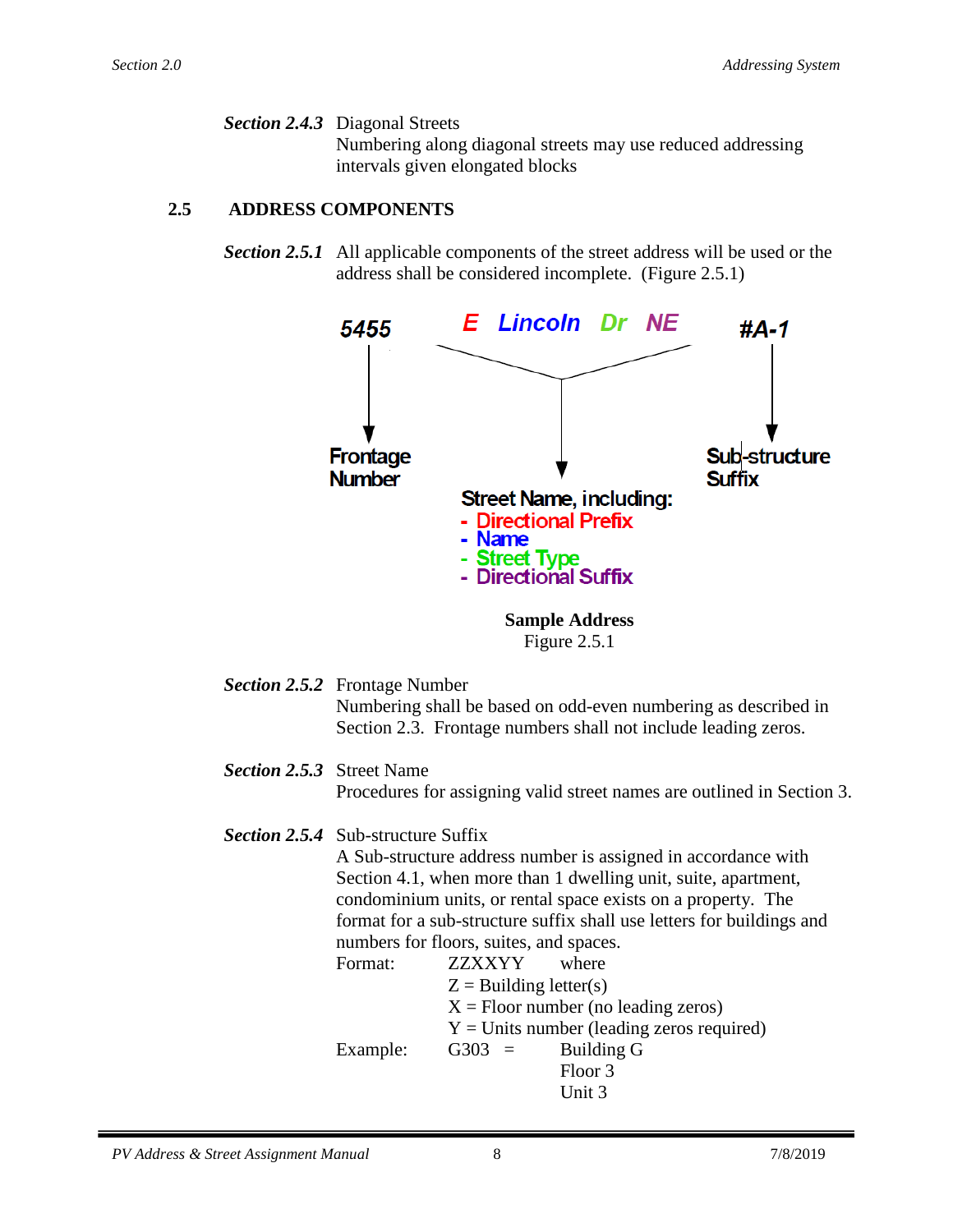# <span id="page-9-0"></span>**2.6 SPECIAL CIRCUMSTANCES**





 **Parallel Addressing** Figure 2.6.1

*Section 2.6.2* Exceptional Address Interval Paradise Valley may adopt modified address intervals in specific instances relating to small cul-de-sac ("bubbles" or "elbows"), major public or quasi-public facilities, landmarks or other exceptional circumstances where such change is consistent with public safety goals and policies.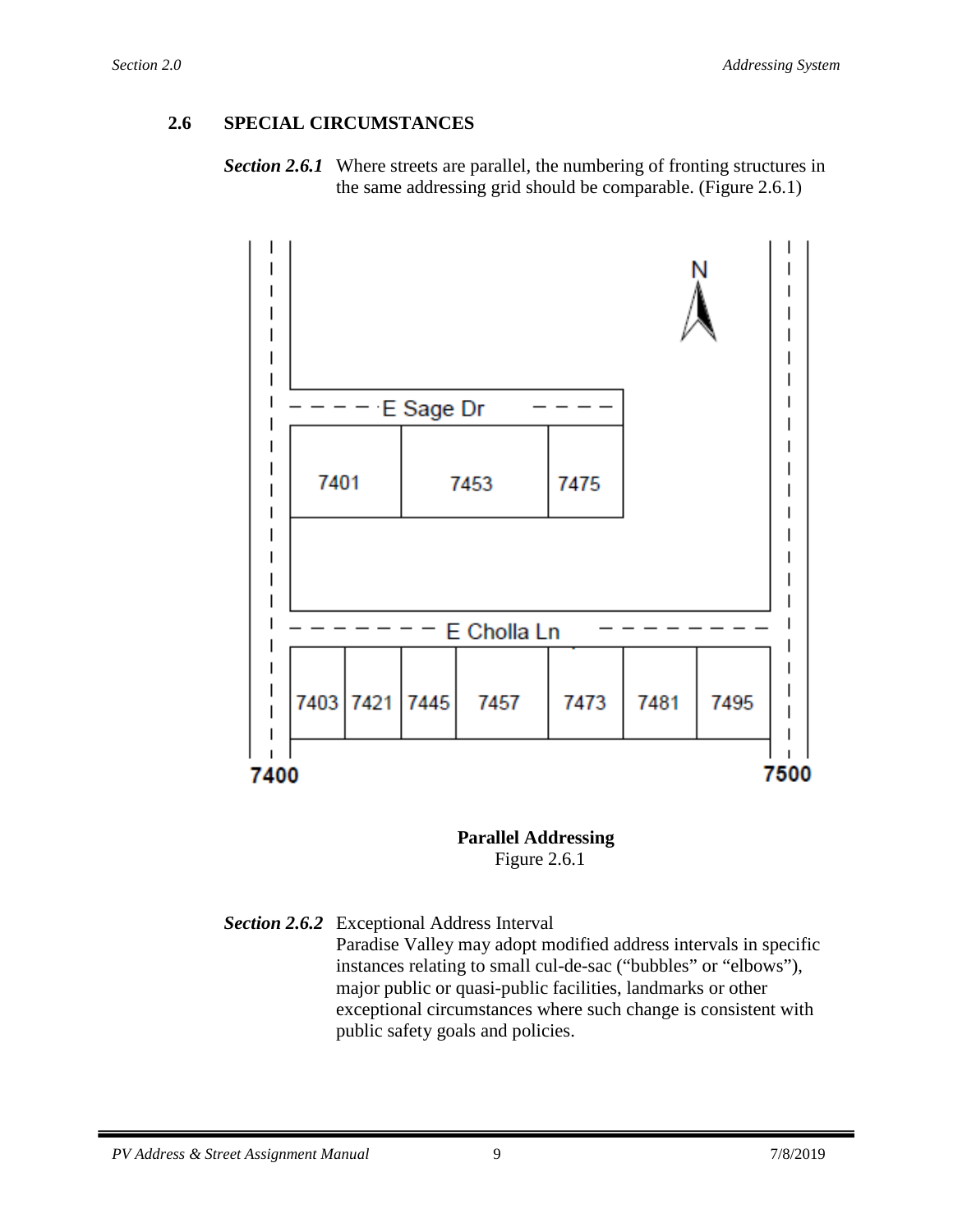# **SECTION 3: STREET ALIGNMENT AND NAMING**

In naming new streets consider these issues: (1) Is the new street on an existing alignment, and is that alignment valid? (2) Is the street name complete? (3) Are the street name components compatible with existing community standards, including shared database standards? (4) If an entirely new street name is warranted, has it been coordinated with emergency response providers?

Upon understanding/assessing these questions, the Town Manager or designee can make recommendations to the Town Council for approvals of street names.

The following policies provide guidance for the naming of streets:

### <span id="page-10-0"></span>**3.1 STREET ALIGNMENT**

#### *Section 3.1.1 One Mile and Half-mile Street Alignments*

- A. The street names of existing mile and half-mile alignments are to remain fixed. Existing streets that have more than one established name are, as a rule, separated by natural or manmade physical barriers and will retain the present street name of each segment as the primary name of that segment.
- B. When any mile or half-mile road is extended on the same alignment, whether adjacent or several miles away, the extension will carry the primary street name if the street lies within the metropolitan planning area.

#### <span id="page-10-1"></span>**3.2 STREET NAMING**

Street naming shall comply with the following regionally applicable policies:

*Section 3.2.1* Street alignments should have only one assigned name and said names shall not be duplicated when assigning new street names.

#### *Section 3.2.2* Alias Names

- A. A street name, once assigned to an alignment, may not change, other than a locally approved alias, anywhere along the extension of that alignment regardless of jurisdiction. Street names apply to the entire length of an alignment when no alias exists, or the entire length of an existing alias.
- B. Creation of new alias segments is discouraged.

#### *Section 3.2.3* Valid Street Names

Valid street names shall include four components: Directional Prefix Street Name Street Type Directional Suffix (when needed)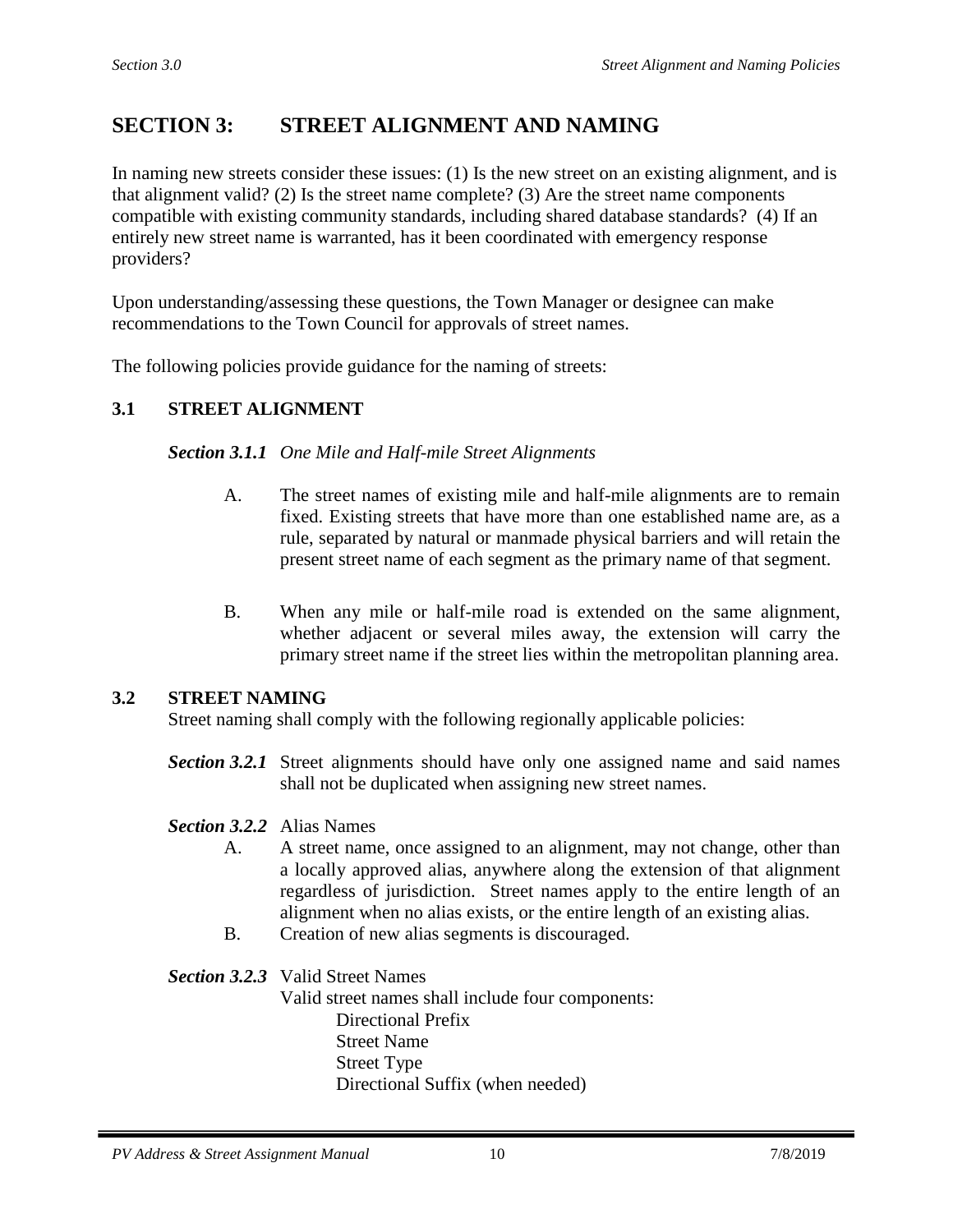A*.* Directional Prefix

All streets will have only one standard directional prefix. The accepted directional prefixes are:

> North (N) South (S) East (E) West (W)

Compound directional prefixes (NE, NW, SE, SW) are not to be used in assigning new street names.

B. Street Names

Names shall be limited to twenty-eight (28) characters of the same language, including the space(s) between words.

- C. Street Types
	- 1. To facilitate consistency across the region utilize the following street type list in street name assignment and database management: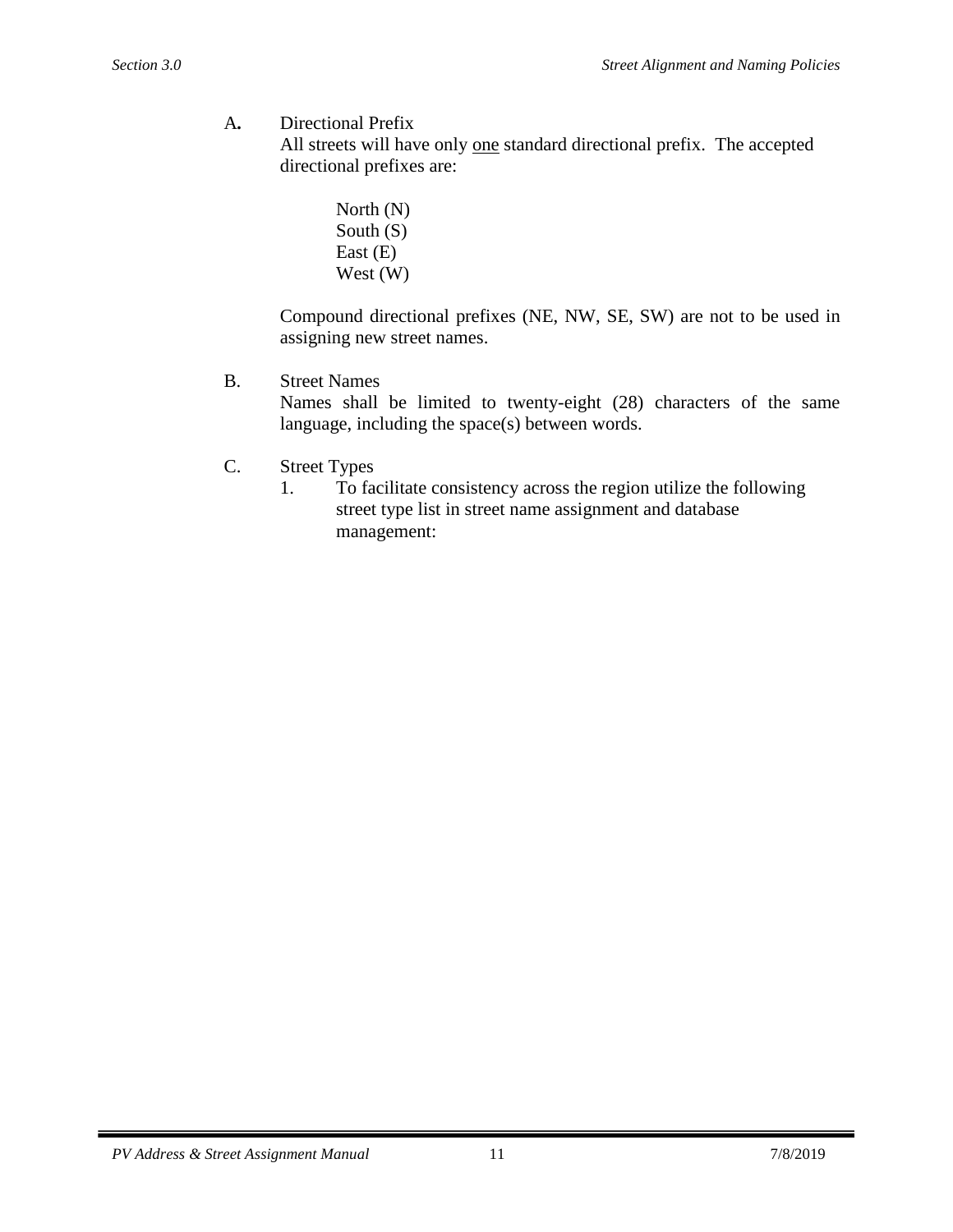| <b>ACC</b>   | Access           | <b>LNDG</b>     | Landing        |
|--------------|------------------|-----------------|----------------|
| <b>ALY</b>   | Alley            | LN              | Lane           |
| <b>AVE</b>   | Avenue           | <b>LOOP</b>     | Loop           |
| <b>BEND</b>  | Bend             | <b>OVAL</b>     | Oval           |
| <b>BLVD</b>  | <b>Boulevard</b> | <b>OVP</b>      | Overpass       |
| BR.          | <b>Branch</b>    | <b>PARK</b>     | Park           |
| <b>BRG</b>   | <b>Bridge</b>    | <b>PASS</b>     | Pass           |
| <b>BYP</b>   | <b>Bypass</b>    | <b>PATH</b>     | Path           |
| <b>CYN</b>   | Canyon           | <b>PKY</b>      | Parkway        |
| <b>CTR</b>   | Center           | <b>PIKE</b>     | Pike           |
| <b>CIR</b>   | Circle           | PL              | Place          |
| <b>COVE</b>  | Cove             | <b>PLZ</b>      | Plaza          |
| <b>CRSE</b>  | Course           | PT              | Point          |
| CT           | Court            | <b>RADL</b>     | Radial         |
| <b>CRK</b>   | Creek            | <b>RD</b>       | Road           |
| <b>CRES</b>  | Crescent         | <b>RIDGE</b>    | Ridge          |
| DR.          | Drive            | <b>RUN</b>      | Run            |
| <b>ESTS</b>  | <b>Estates</b>   | SQ              | Square         |
| <b>EXT</b>   | Extension        | <b>STA</b>      | <b>Station</b> |
| <b>FRK</b>   | Fork             | ST <sup>-</sup> | <b>Street</b>  |
| <b>FRWY</b>  | Fairway          | <b>TER</b>      | Terrace        |
| <b>GLN</b>   | Glen             | <b>THWY</b>     | Throughway     |
| <b>GRN</b>   | Green            | <b>TRL</b>      | Trail          |
| <b>HTS</b>   | Heights          | <b>TUN</b>      | Tunnel         |
| <b>JCT</b>   | Junction         | <b>VIS</b>      | Vista          |
| <b>KNOLL</b> | Knoll            | <b>WAY</b>      | Way            |

Table 1 **Approved Street Types**

# 2. Street Type Restrictions

- a) Only streets forming a circle shall use the street type of "Circle".
- b) Only cul-de-sac streets shall use the street type of "Court".

# **D.** Directional Suffix

If used, directional suffixes shall comply with the following list:

| North | (N) | Northeast | (NE) |
|-------|-----|-----------|------|
| South | (S) | Northwest | (NW) |
| East  | (E) | Southeast | (SE) |
| West  | (W) | Southwest | (SW) |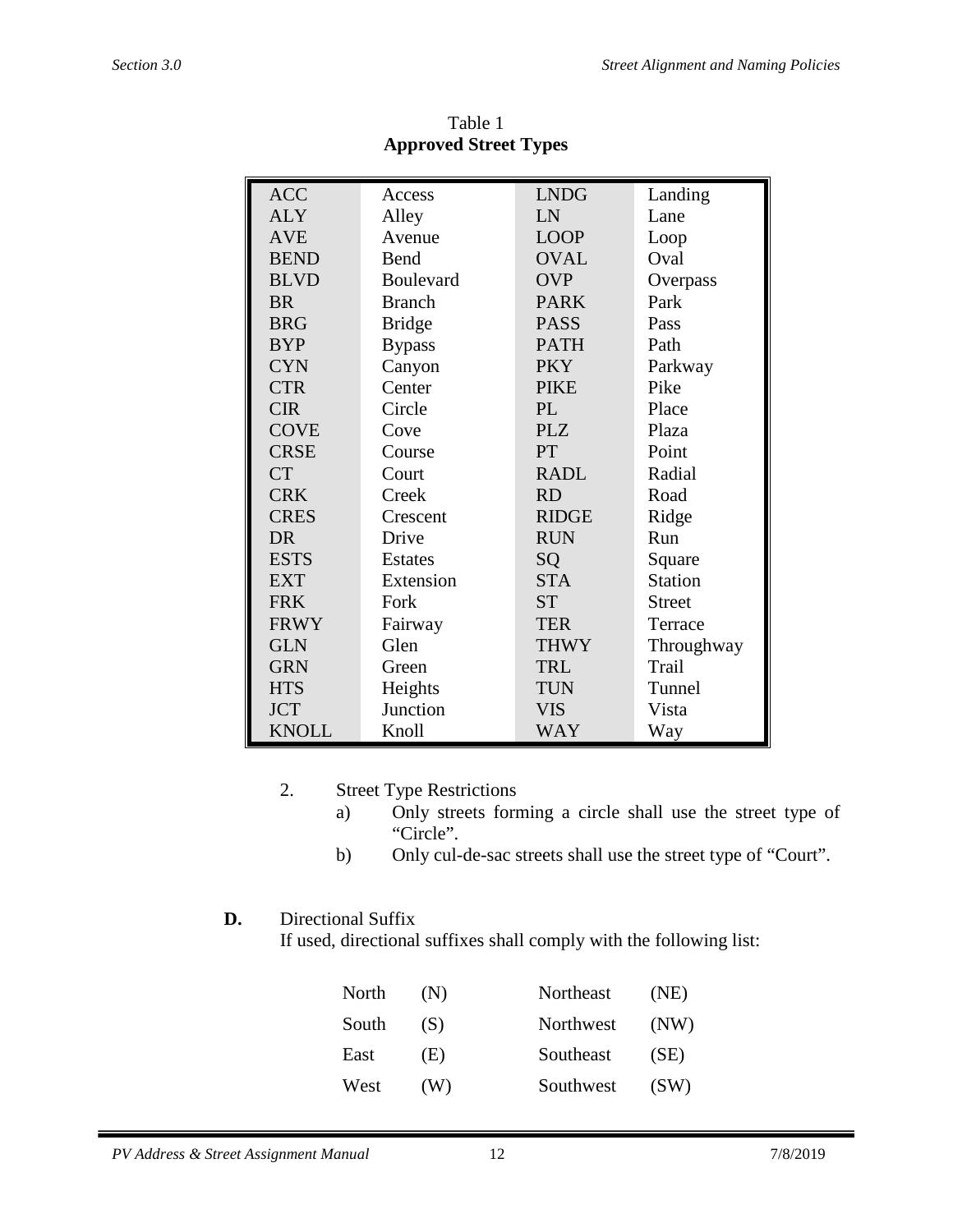## *Section 3.2.4* Guidelines for Street Name Approval

- A. Street names should be appropriate, reasonable, spelled correctly and phonetically correct.
- B. Names that are the same or are pronounced the same (homonyms) or similarly, with different spellings, may be used only once (e.g., Saguaro or Sahuaro; Smith, Smyth, or Smythe; Ellis or Alice; Allen or Alan).
- C. Foreign language street names are acceptable under the provisions of Section 3.3.
- D. Only North/South streets shall be numbered streets. Numbered streets shall not be spelled out, but must comply with the following format:  $1<sup>st</sup>$ ,  $2<sup>nd</sup>$ ,  $3<sup>rd</sup>$ ,  $4<sup>th</sup>$ ,  $99<sup>th</sup>$ ,  $156<sup>th</sup>$  etc.
- E. Alphabetical letters (A, B, C, D … etc.), directional names (South South Field Drive), complicated or undesirable names, or unconventional spellings are prohibited.
- F. To aid in avoiding confusion and poor communication, street names sounding alike or similar, or with similar spellings, are not to be used in the same vicinity. (Fig. 3.2.4 G)



**INCORRECT** 

 **Confusing Street Names** Figure 3.2.4 G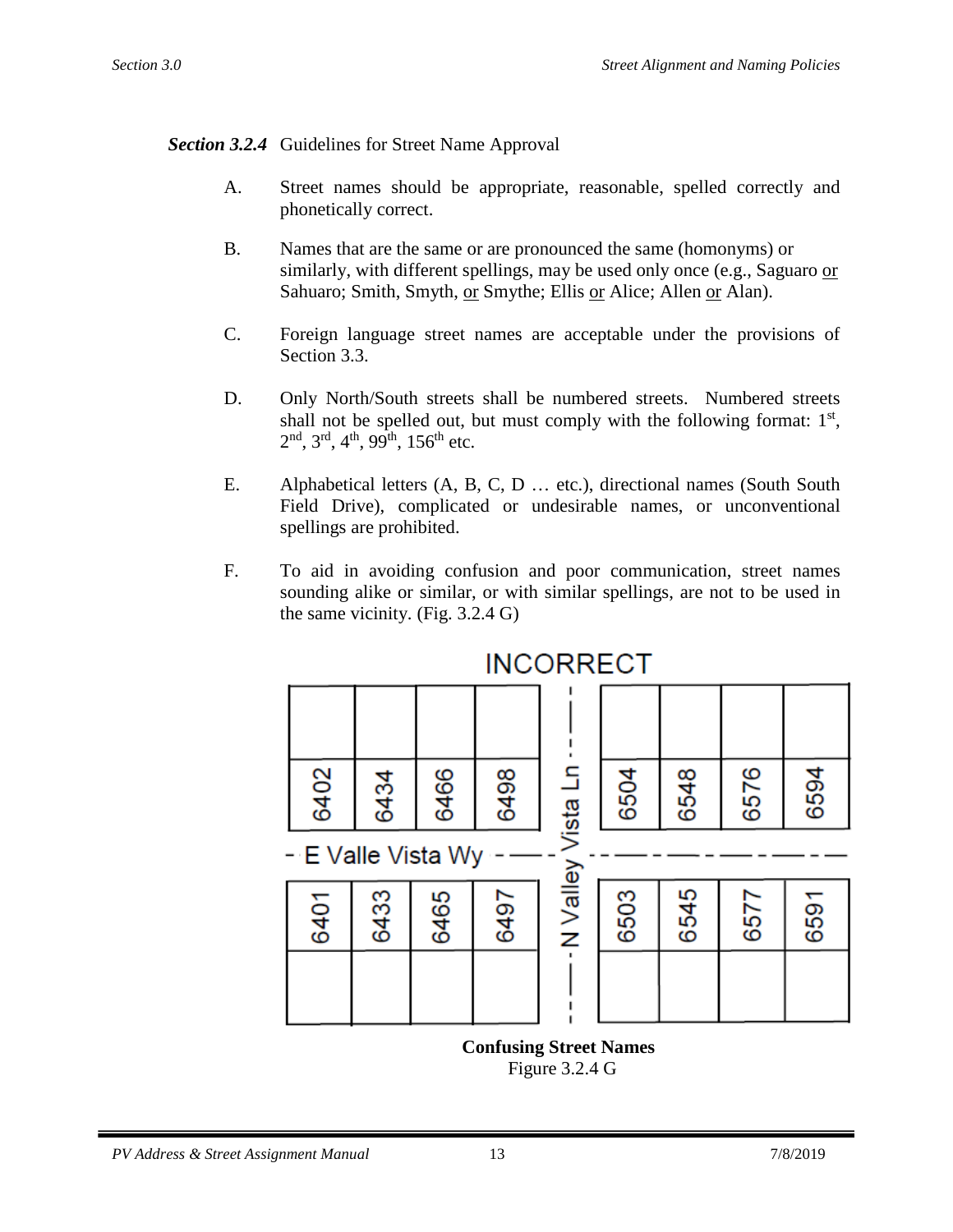*Section 3.2.5* General Guidelines for Coordinated Subdivision Plat Approval

- A. All proposed streets names, whether for public or private streets, shall be approved and assigned by the Town Manager or designee prior to the approval of a preliminary plat.
- B. Any changes to a preliminary plat that affects street names or types will be resubmitted to the Town Manager or designee for review and approval.
- *Section 3.2.6* Naming Guidelines for Straight or Grid Streets
	- A. Any street that connects, at an intersection, two adjoining streets not in an extended alignment may receive a separate name.
	- B. A newly developed street will assume the name of the street on which it aligns. This applies to new streets located in undeveloped areas on the extended line of an existing street at any distance whether interrupted by natural or man-made barriers such as freeways, reservoirs, railroad tracks, mountains, etc. (Figure 3.2.6 B)



Figure 3.2.6 B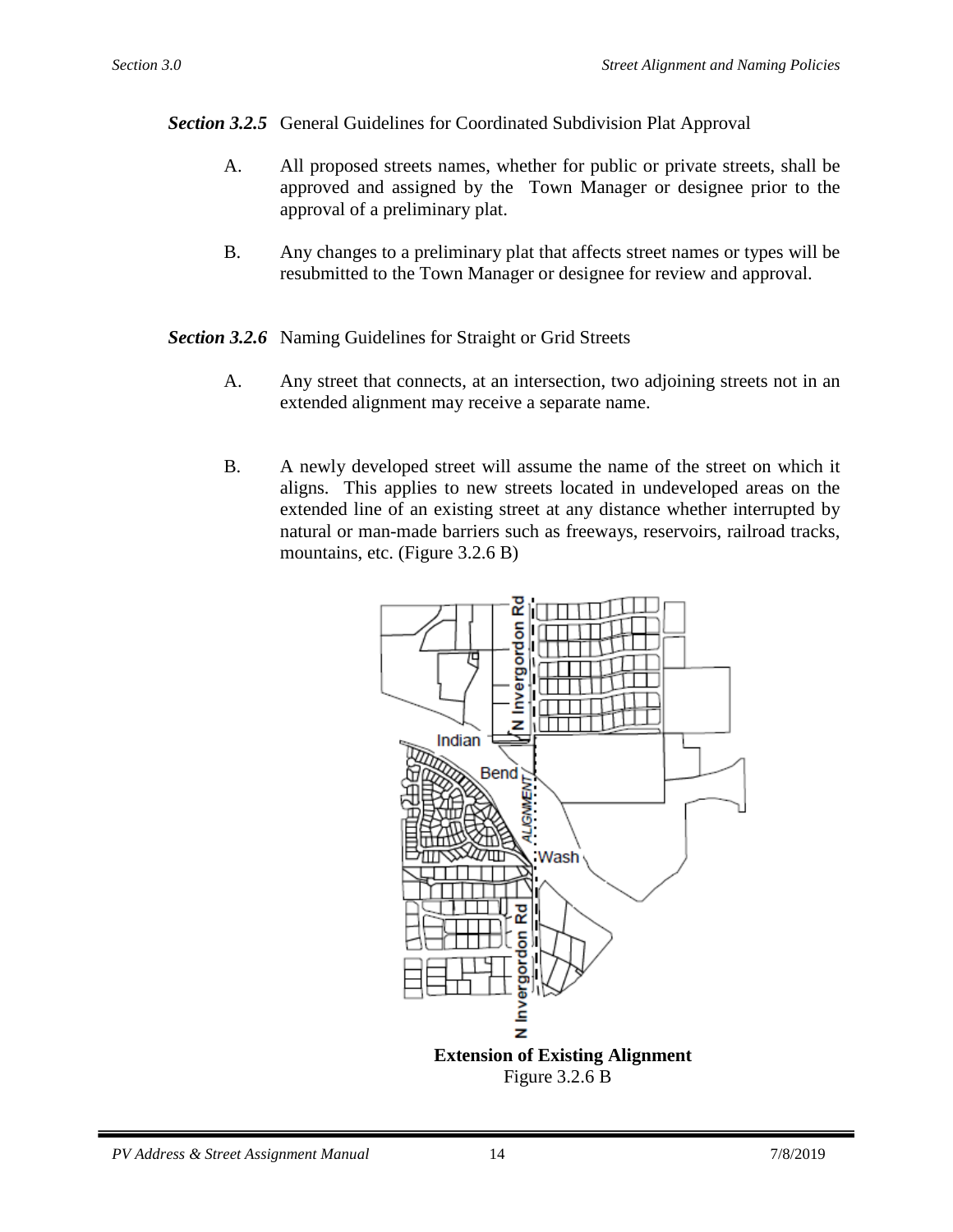C. A proposed street may be offset in alignment by not more than one-half of a developed block or 150 feet in any direction, and shall receive the name of that nearest street alignment; however, such offset may not progress in the same direction for subsequent segments but rather must reverse direction to return to or toward the original alignment prior to establishing new offset in either direction. Any street existing beyond the 150 feet or one-half of a developed block is considered out of alignment and will receive the appropriate name or its own unique name. (Figure 3.2.6 C)





**Offset Street Returning to Alignment** Figure 3.2.6 C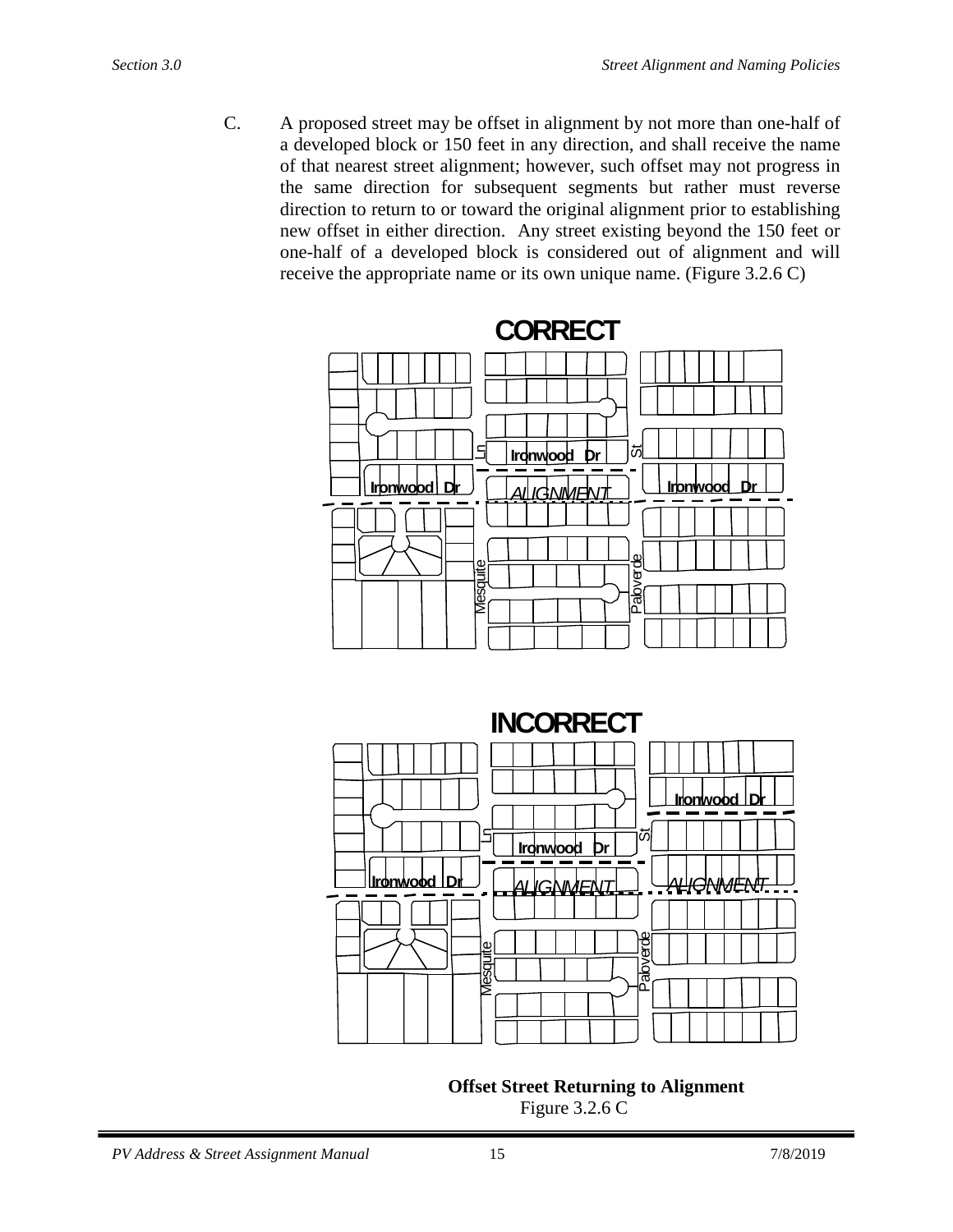D. When a street changes its alignment or is offset by more than 150 feet or one-half of a block, it will take on the name of the new street alignment or receive a new name if the new alignment is unnamed. (Figure 3.2.6 D)



**Acceptable Alignment Offset** Figure 3.2.6 D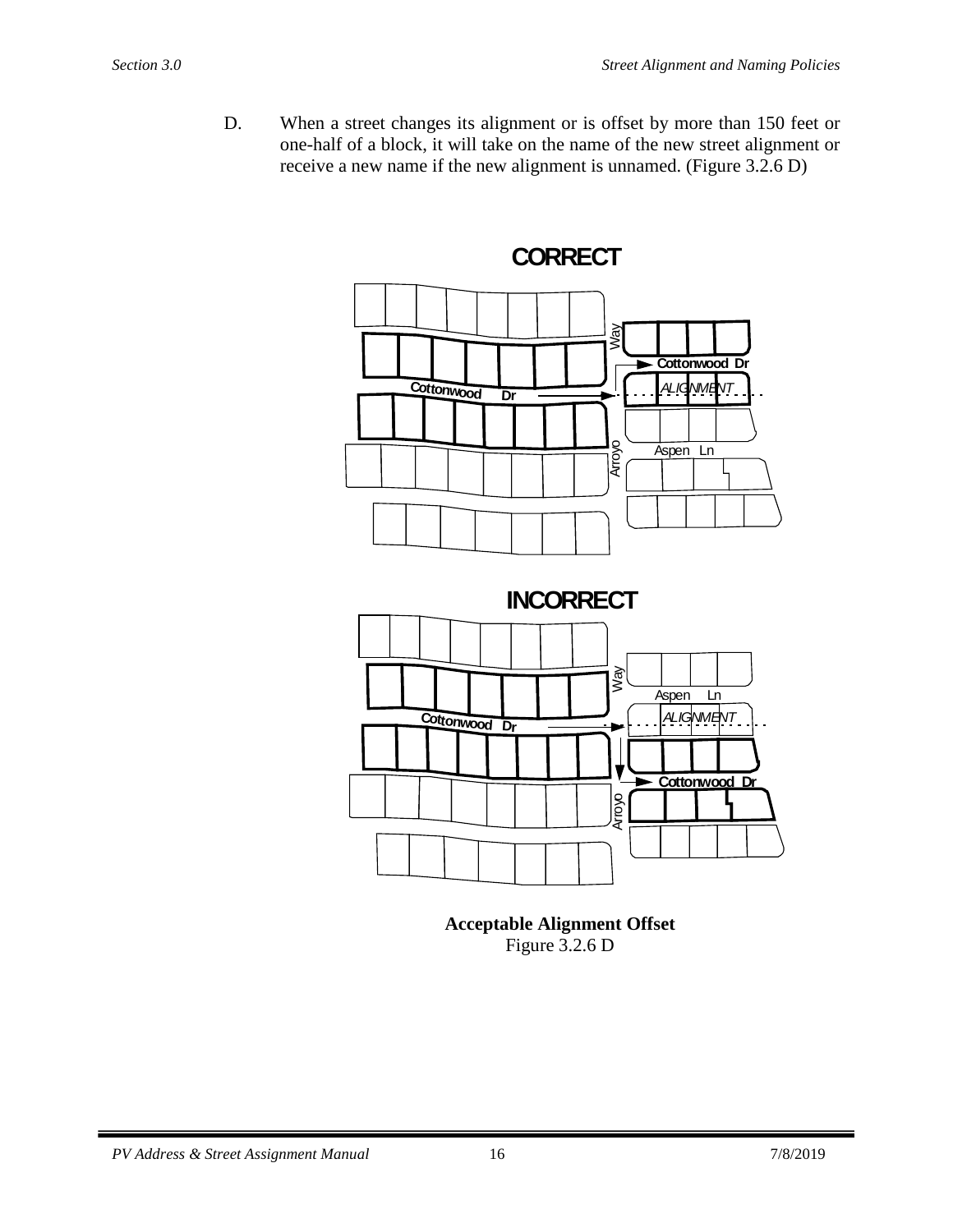E. At no time will another street name appear between offset street alignments with the same name. (Figure 3.2.6 E)



 **Offset Street Naming** Figure 3.2.6 E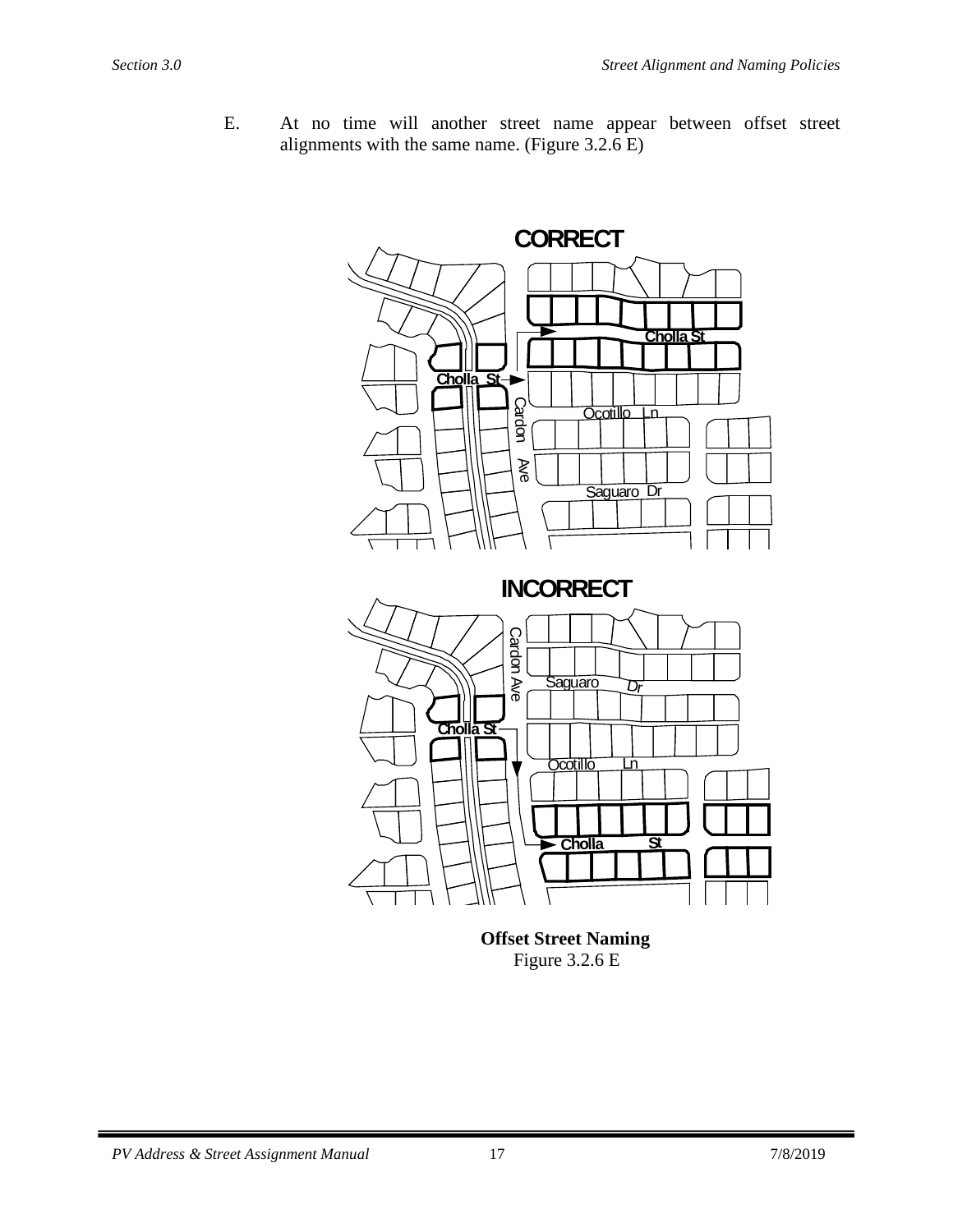F. An existing street name will assume one alignment and may not be assigned to any other alignment. (Figure 3.2.6 F)



**INCORRECT**



**Consistent Naming Along Alignment** Figure 3.2.6 F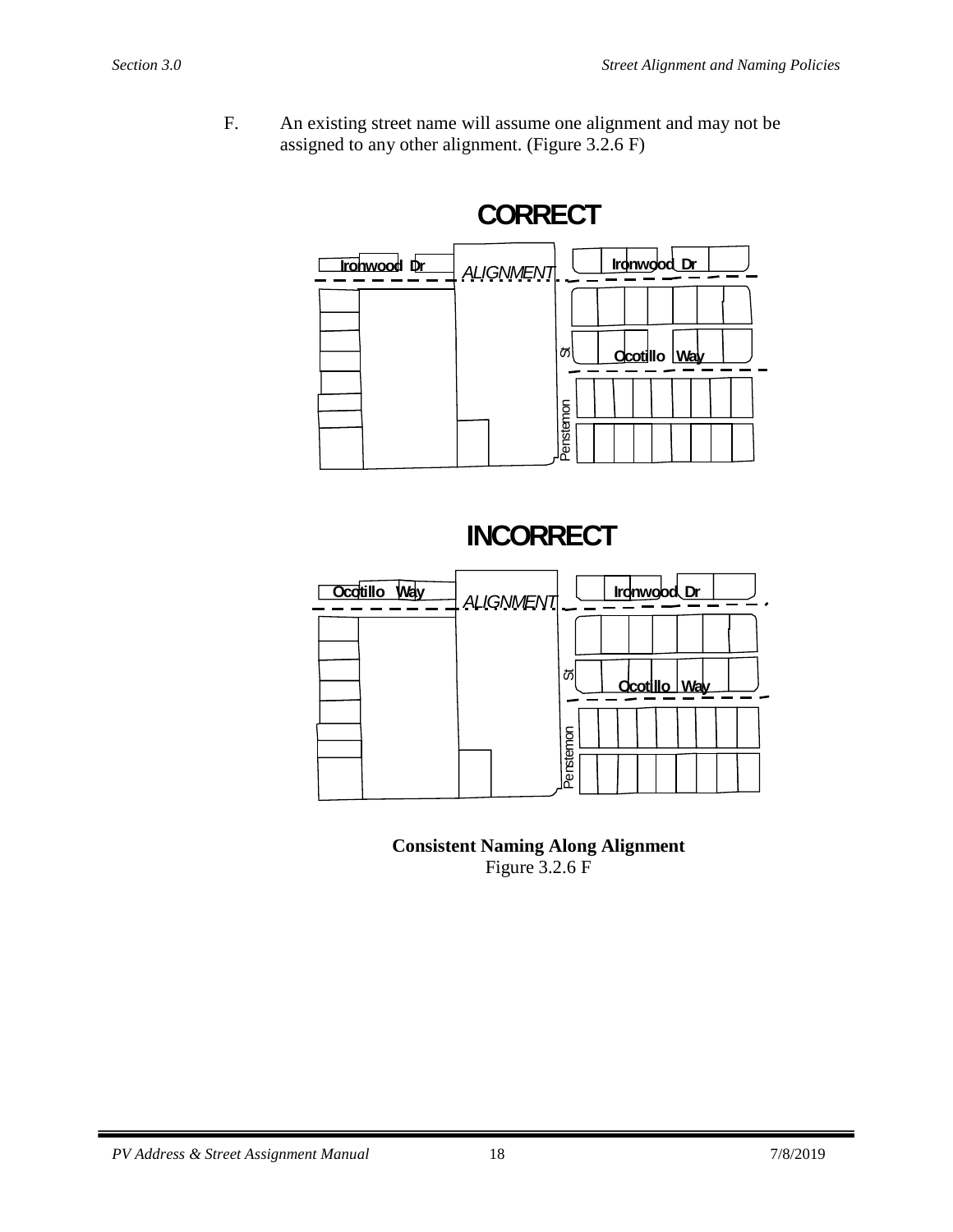G. Two New Streets within Alignment of an Existing Street: When two potential streets are within the alignment of an existing street, the road that is more nearly in alignment takes precedence and the latter receives a new name. (3.2.6 G)



 **Two New Streets within Existing Alignment** Figure 3.2.6 G

H. A street that normally is on a straight north-south or east-west alignment but has a short portion on a diagonal for a distance not to exceed two city blocks will receive the same name throughout as that of the original or major alignment. (Figure 3.2.6 H)



 **Short Diagonal Street Segment** Figure 3.2.6 H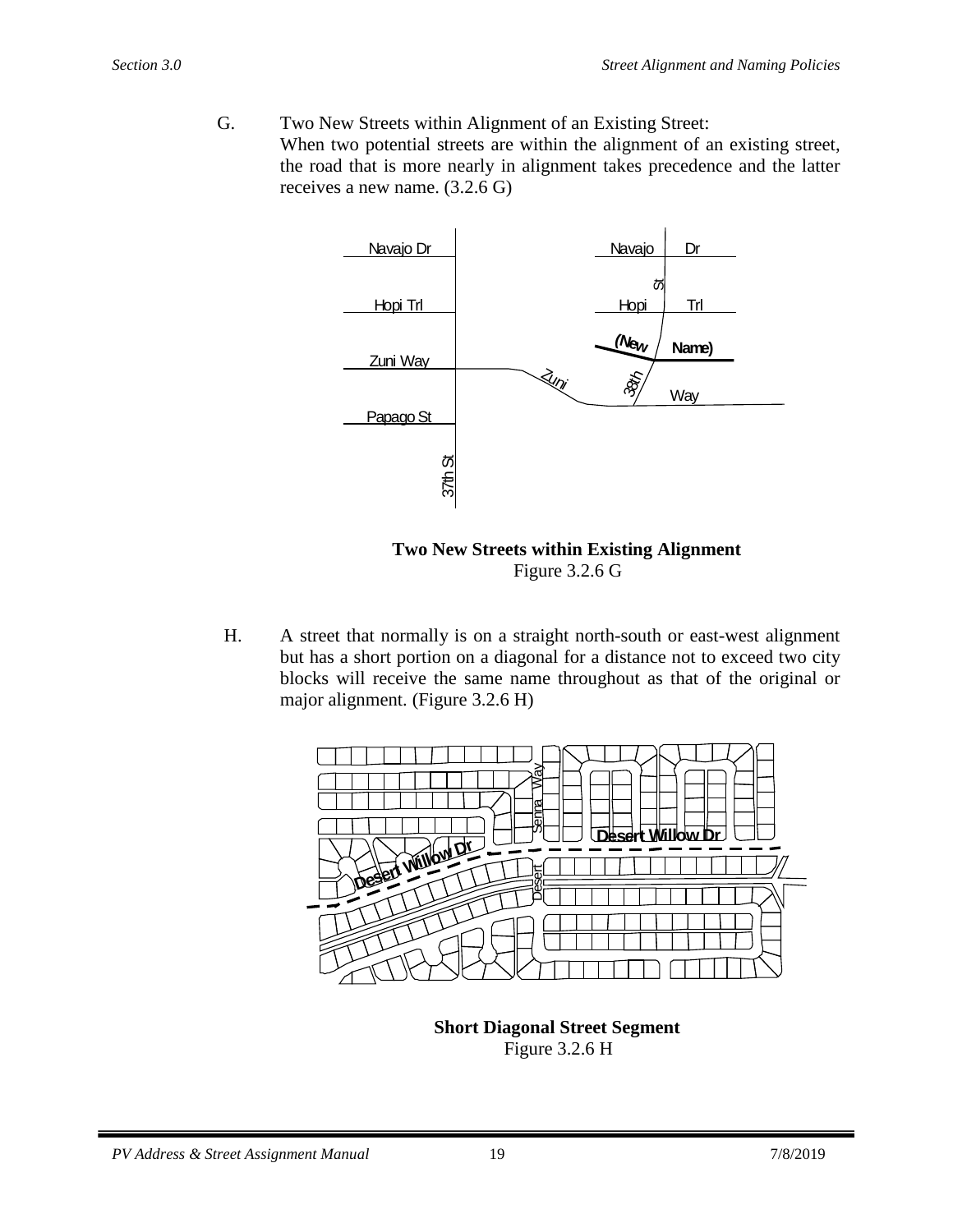## *Section 3.2.7* Naming Guidelines for Culs-de-Sac

A. A cul-de-sac that exists or is constructed at the end of an existing street right-of-way or alignment will assume the name of that street. (Fig. 3.2.7A)



B. A cul-de-sac that is constructed within an extension of an existing street right-of-way or alignment that is not developed in its entirety will assume the name of that alignment of which it is an extension, as if it were dedicated and constructed. (Figure 3.2.7 B)



 **Extension of Partially Developed Alignment** Figure 3.2.7 B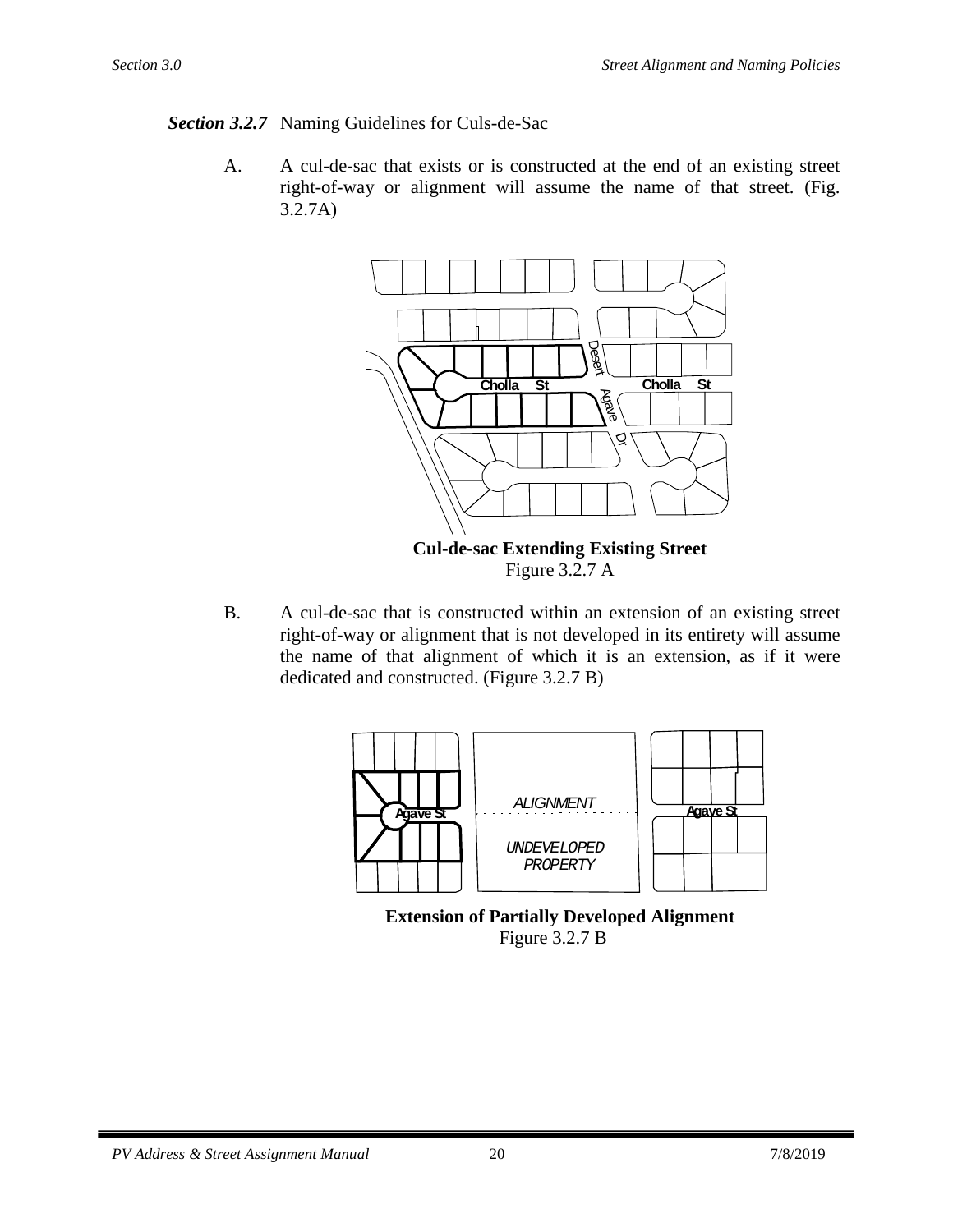C. When a cul-de-sac is constructed at the end of a street right-of-way or alignment that curves, arcs or meanders from its straight alignment, it will assume the name of that street. (Figure 3.2.7 C)



#### **Cul-de-sac at the End of Street** Figure 3.2.7 C

D. When a cul-de-sac with five lots or less, or a length of less than 250', is dedicated/constructed off any given street, it assumes and retains the name and numbering of that street which it adjoins, whether it is perpendicular to said street or only a bubble configuration. The address interval (*Policies 2.4.1 and 2.6.2*) may be reduced for number assignment on culs-de-sac of 5 lots or less (Figures 3.2.7 D-1). When a cul-de-sac with greater than 5 lots or longer than 250' is dedicated/constructed off any given street, it will carry a name other than that of the original alignment; with care taken that they are not on the extended alignment of an existing street farther away. (Figure 3.2.7 D-2)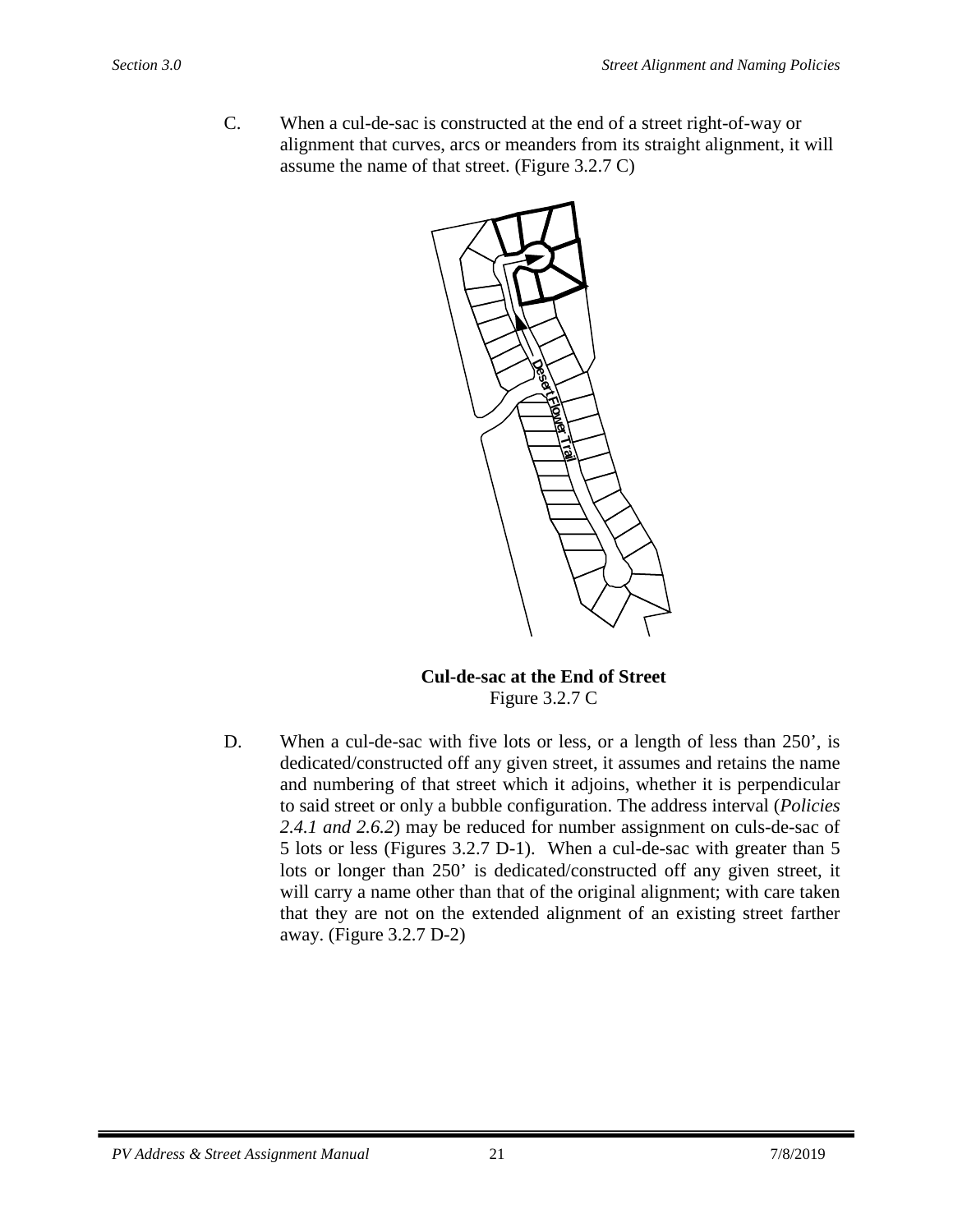

**Cul-de-sac – No New Street Name (less than 5 lots, less than 250')** Figure 3.2.7 D-1



**Bubble or Elbow Cul-de-sac (No New Name) and New Street Name (greater than 5 lots)** Figure 3.2.7 D-2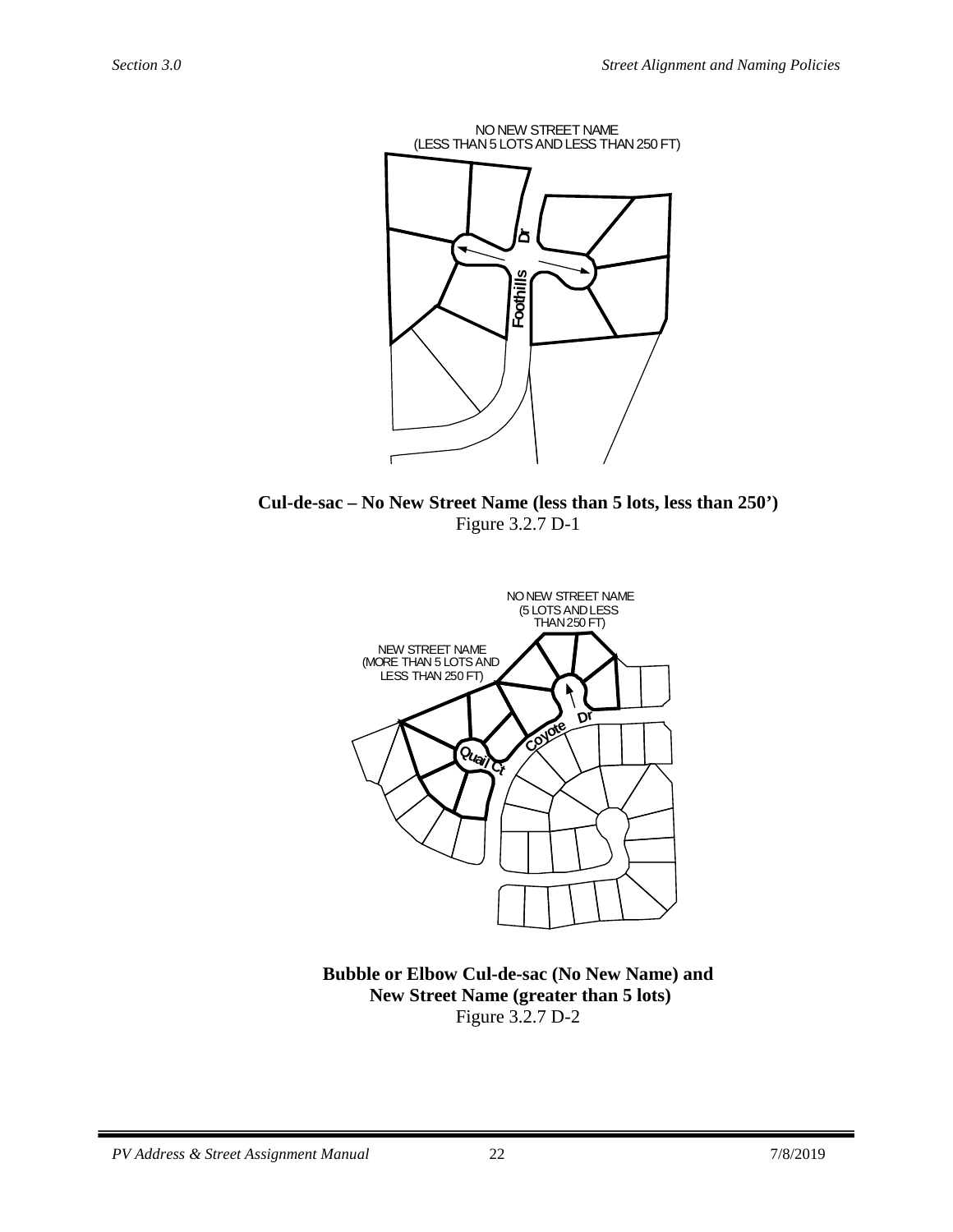E. When a cul-de-sac is dedicated/constructed and there is a dedicated/constructed cul-de-sac which is greater than five lots or exceeds 250' on the opposite side of the original alignment, both segments will carry names other than that of the original alignment, with care taken that they are not on the extended alignment of an existing street farther away. (Figure 3.2.7 E)



Figure 3.2.7 E

F. If two cul-de-sacs, each of 5 lots or less and less than 250', exist or are dedicated/constructed in such a manner as to be connected to each other by a short, straight or arcing right-of-way or alignment, and are perpendicular to an adjoining street alignment forming a "T", these cul-desacs and the connecting segment will assume the name of the street alignment perpendicularly. (Figure 3.2.7 F)



**Cul-de-sac T Alignment-Same Name** Figure 3.2.7 F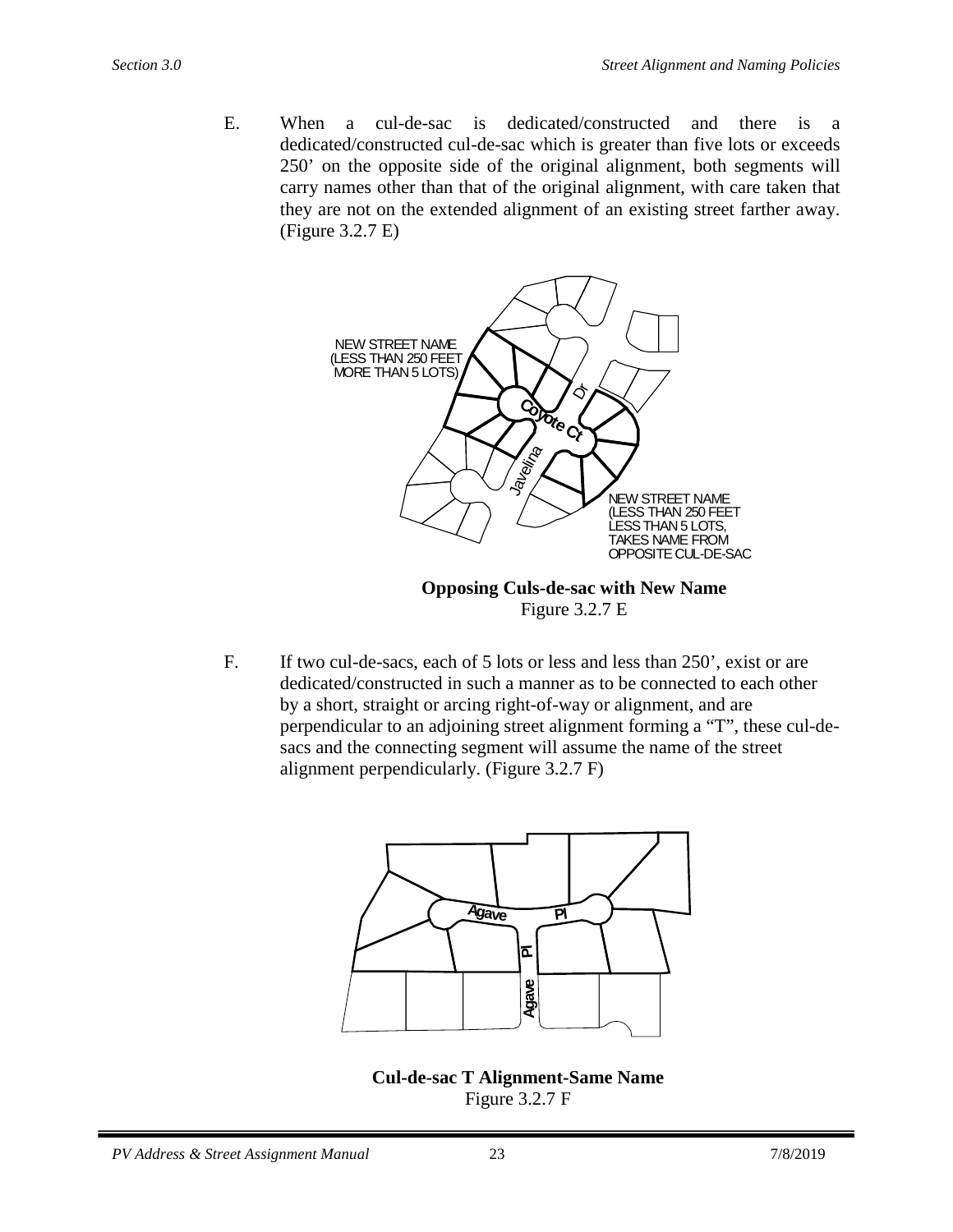G. When two cul-de-sacs approach each other from opposite directions, each being greater than five lots, not to exceed 250' in length, and are in the same alignment, but do not join in any manner, they will assume the same street name, which will not be the same name as that of any street that they intersect. (Figure 3.2.7 G)



 **Two Culs-de-sac Not Joined in Same Alignment** Figure 3.2.7 G

*Section 3.2.8* Naming Guidelines for Curvilinear Streets

A. When a large subdivision of circular streets are involved, in which an arterial or collector street penetrates through said subdivision, then the circular streets shall be named using a quadrant street naming system (Figure 3.2.8 A) as in the following example:

| <b>Cottonwood Circle Northwest</b> | (Circle split by a north-south) |
|------------------------------------|---------------------------------|
| <b>Cottonwood Circle Northeast</b> | and an east-west axis)          |
| <b>Cottonwood Circle Southwest</b> |                                 |
| Cottonwood Circle Southeast        |                                 |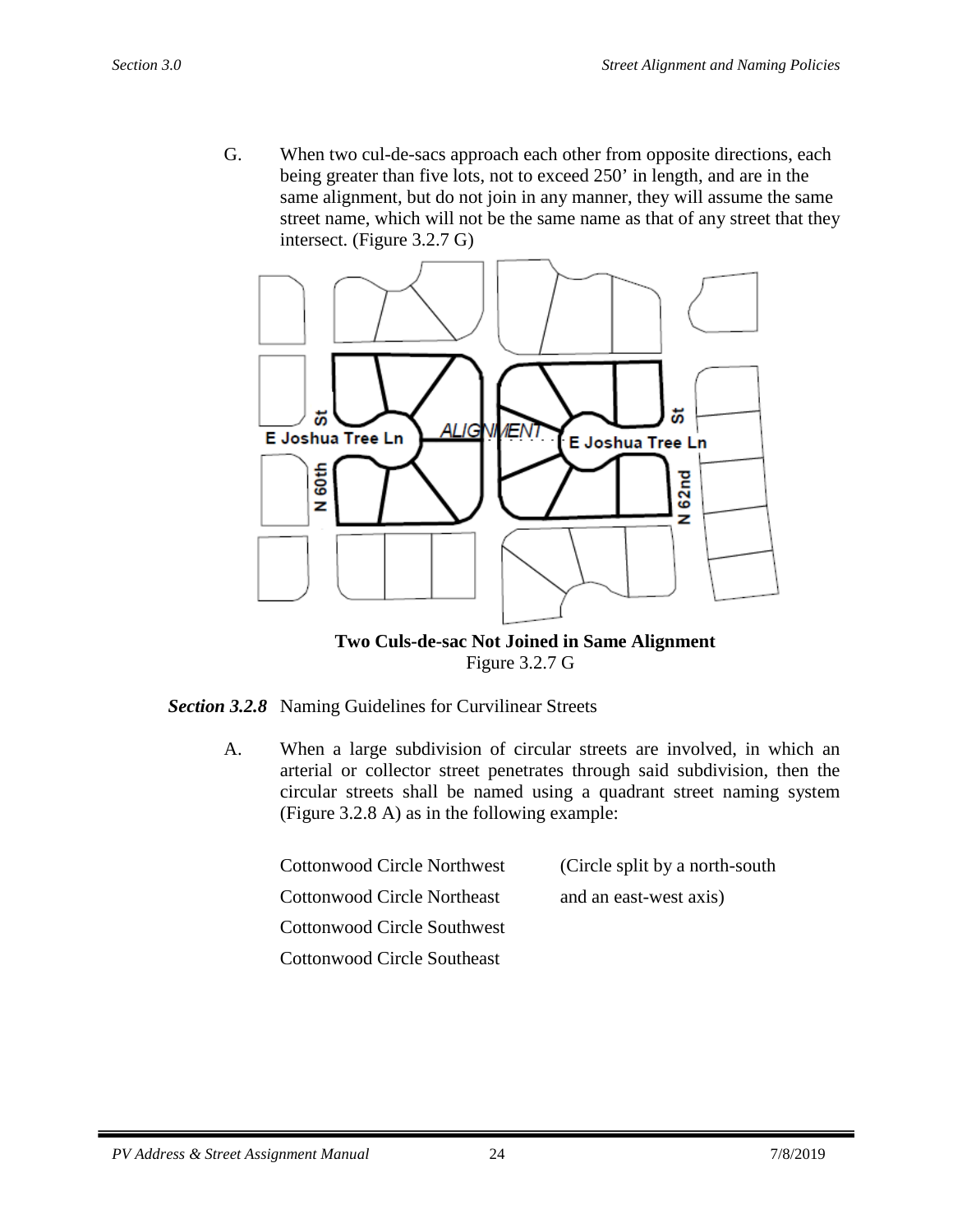

**Circular Street Divided by Through Street** Figure 3.2.8 A

The street name will not only indicate the direction of the street with respect to the baselines but will also identify quadrant location. Quadrants may be assigned a northwest, northeast, southwest, or southeast directional.

B. When a subdivision of circular streets segmented into halves or quadrants is involved, in which no major arterial or collector street penetrates or connects the quadrants through said subdivision, then said quadrant streets should receive new names not to be duplicated in any other quadrant (Figure 3.2.8 B). Segmented or partial circles will be reviewed on a case by case basis.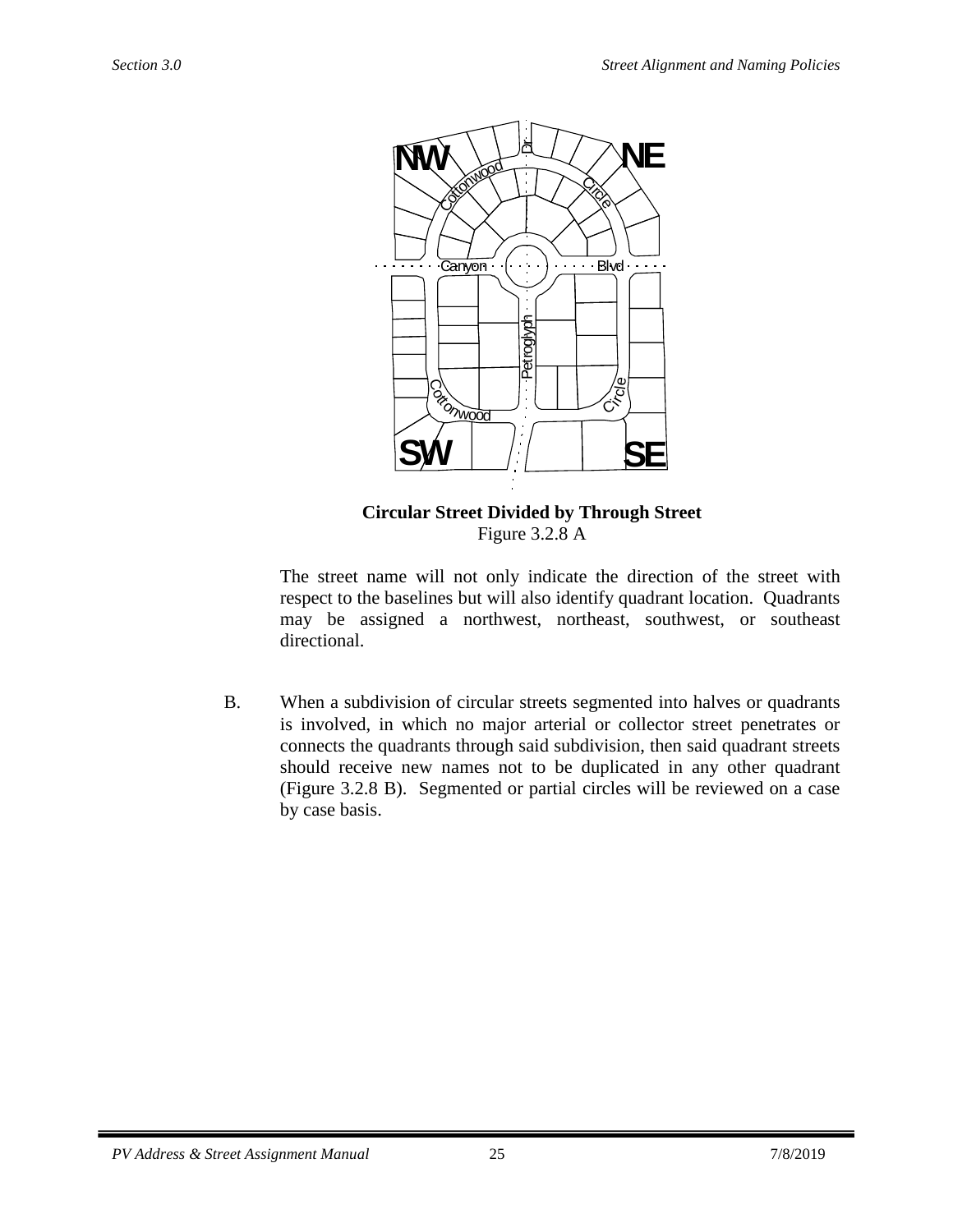

**Segmented Circular Street with no through Street** Figure 3.2.8 B

C. Where a street is involved that curves approximately 90 degrees, thereby changing its predominant direction, a new name shall be required either at the curve's mid-point, or if existing, at an intersecting street which is in close proximity to the curve. (Figures 3.2.8 C-1 and 3.2.8 C-2)



Figure 3.2.8 C-1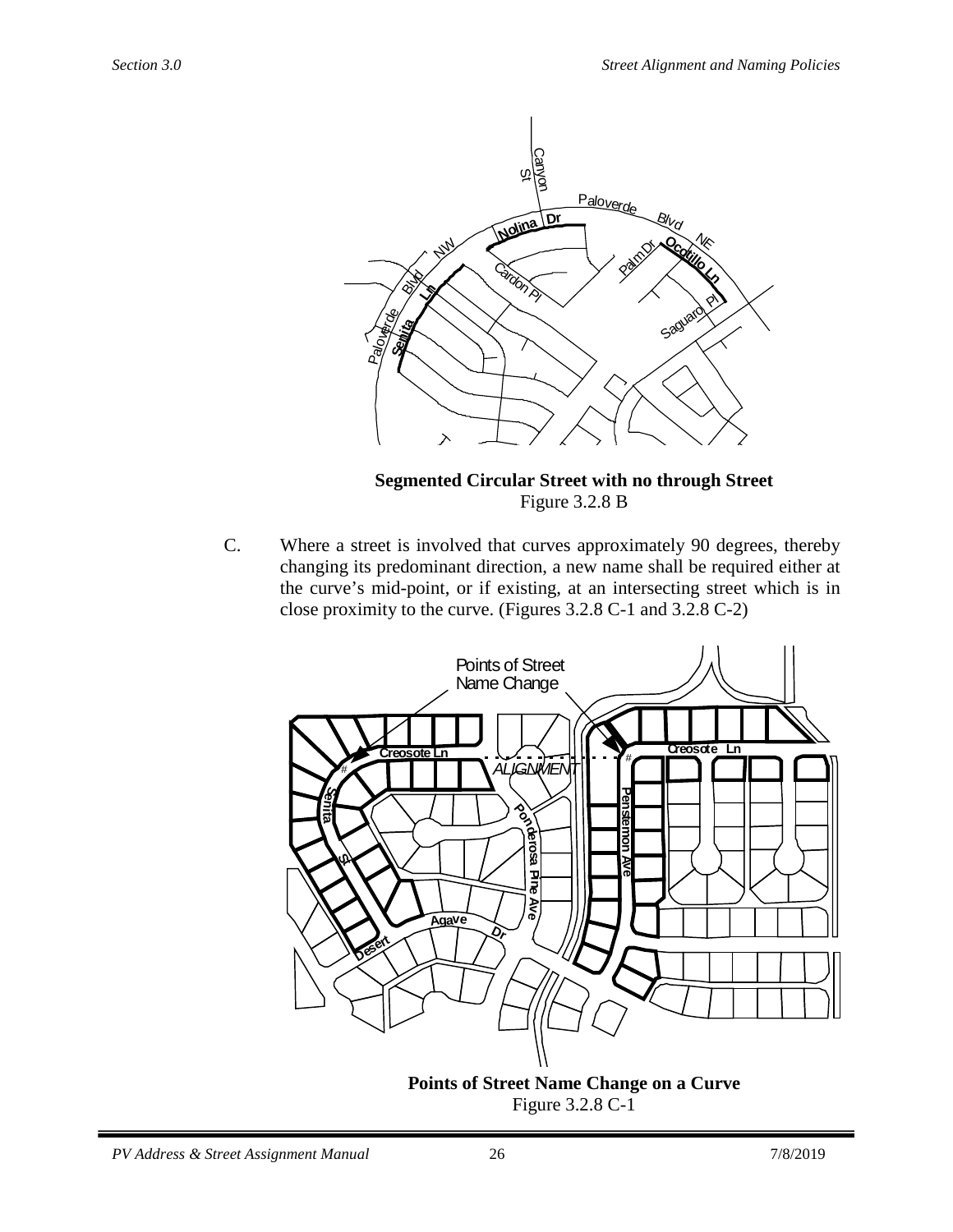

D. Looped Streets

Loops start and end from a common street. Each half of the loop is treated as a separate street starting from the common street and ending at the end or apex of the loop. (Figure 3.2.8 D)



Figure 3.2.8 D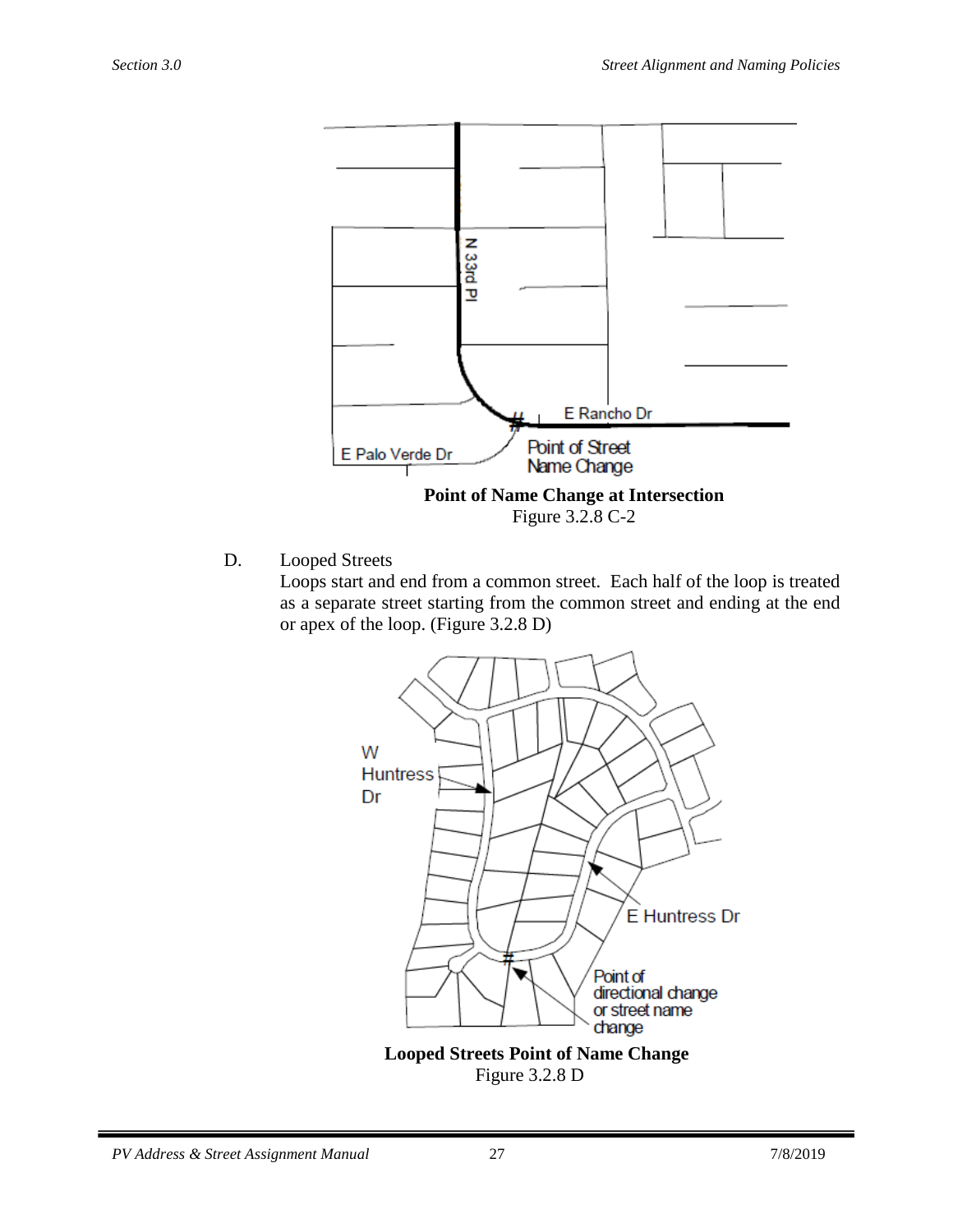E. Where a street is involved that curves approximately 90 degrees, thereby changing its predominant direction, but does not exceed 200 feet in length before intersecting with another street, no new street name shall be required. (Figure 3.2.8 E)



 **Street with Short Curved Segment – No New Name** Figure 3.2.8 E

F. When a street follows the alignment of an arc segment and intersects with other existing streets on both ends, then the arced street shall assume a new street name. (Figure 3.2.8 F)



Figure 3.2.9 F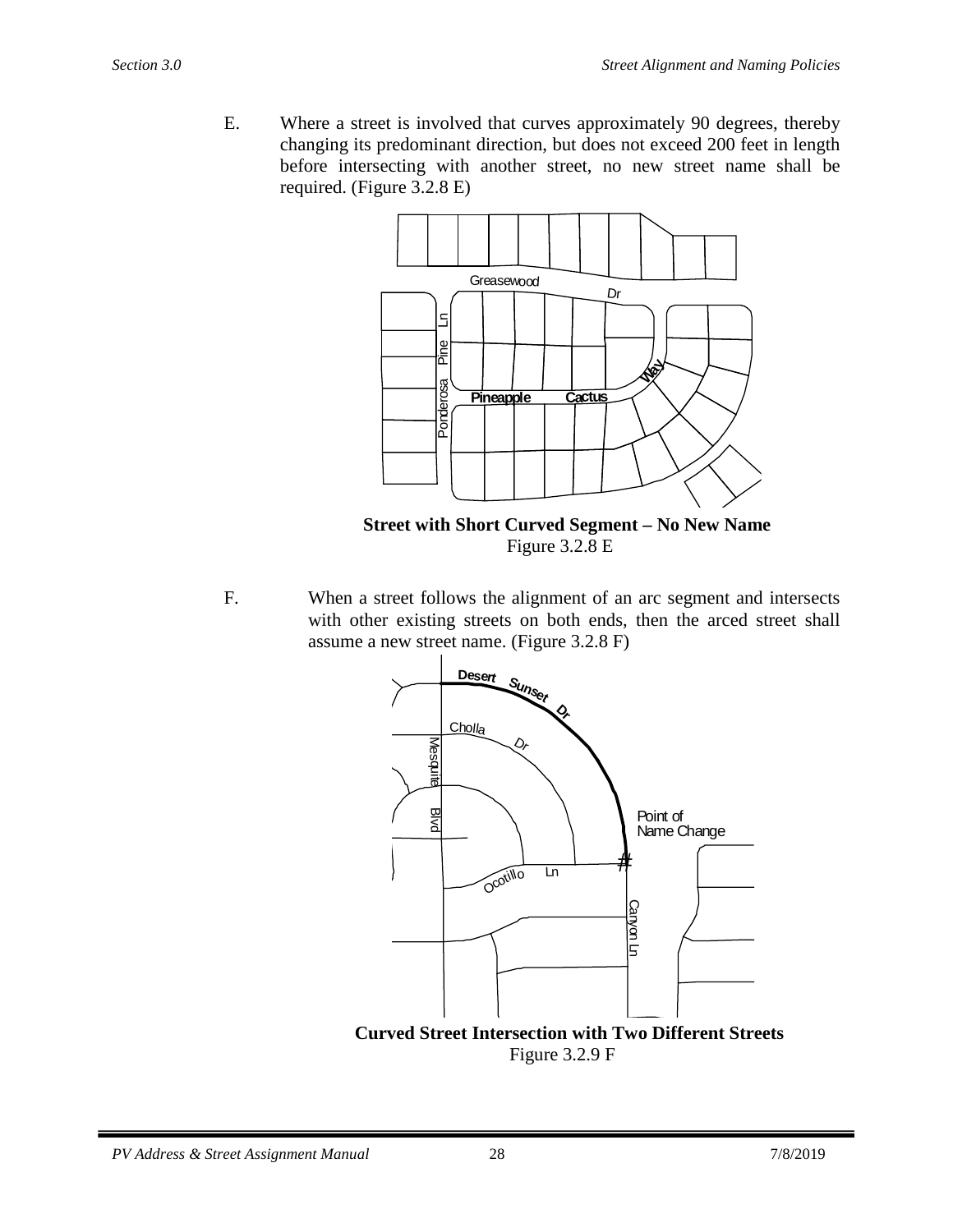G. When a curved or arced street is involved, the street will assume the name of an existing street when the arced street is in alignment with the existing street. If no existing street alignment exists, then the arced street may assume a new name and any later extension that is in alignment with the arced street will assume the name of the established arced street. (Figure 3.2.8 G)



Figure 3.2.8 G

H. A curved or arced street that leaves its alignment by not more than one block may retain the name of the original alignment. (Figure 3.2.8 H)



Figure 3.2.8 H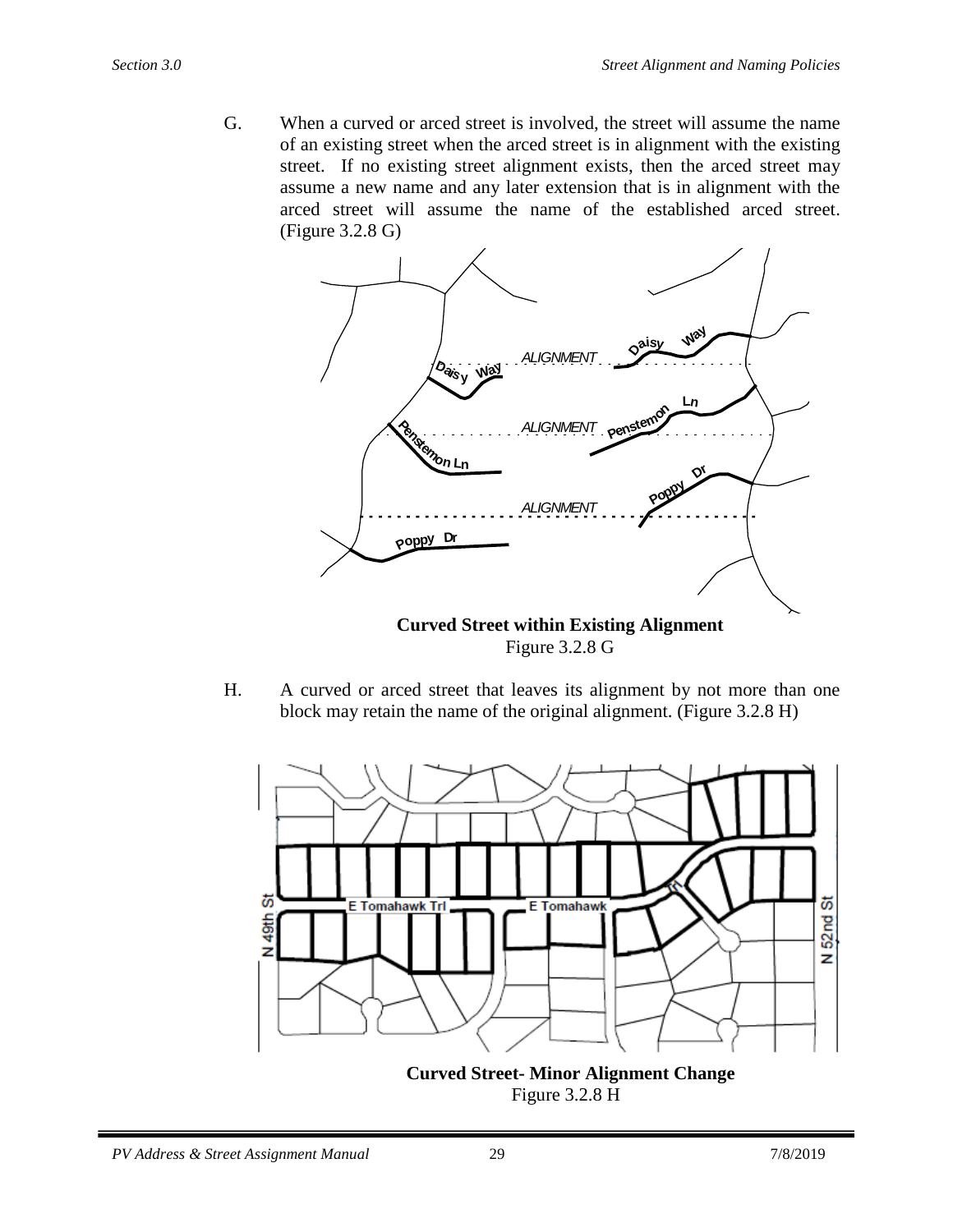I. A street that leaves its alignment to assume a new alignment shall assume a new thoroughfare name at the point where it leaves its original alignment if the original alignment could be extended at some later date. (Figure 3.2.8 I)



Figure 3.2.8 I

J. A street that leaves its alignment to assume a new alignment shall assume a new name where it intersects its new alignment. (Figure 3.2.8 J)



 **Curved Street Assuming New Alignment and New Name** Figure 3.2.8 J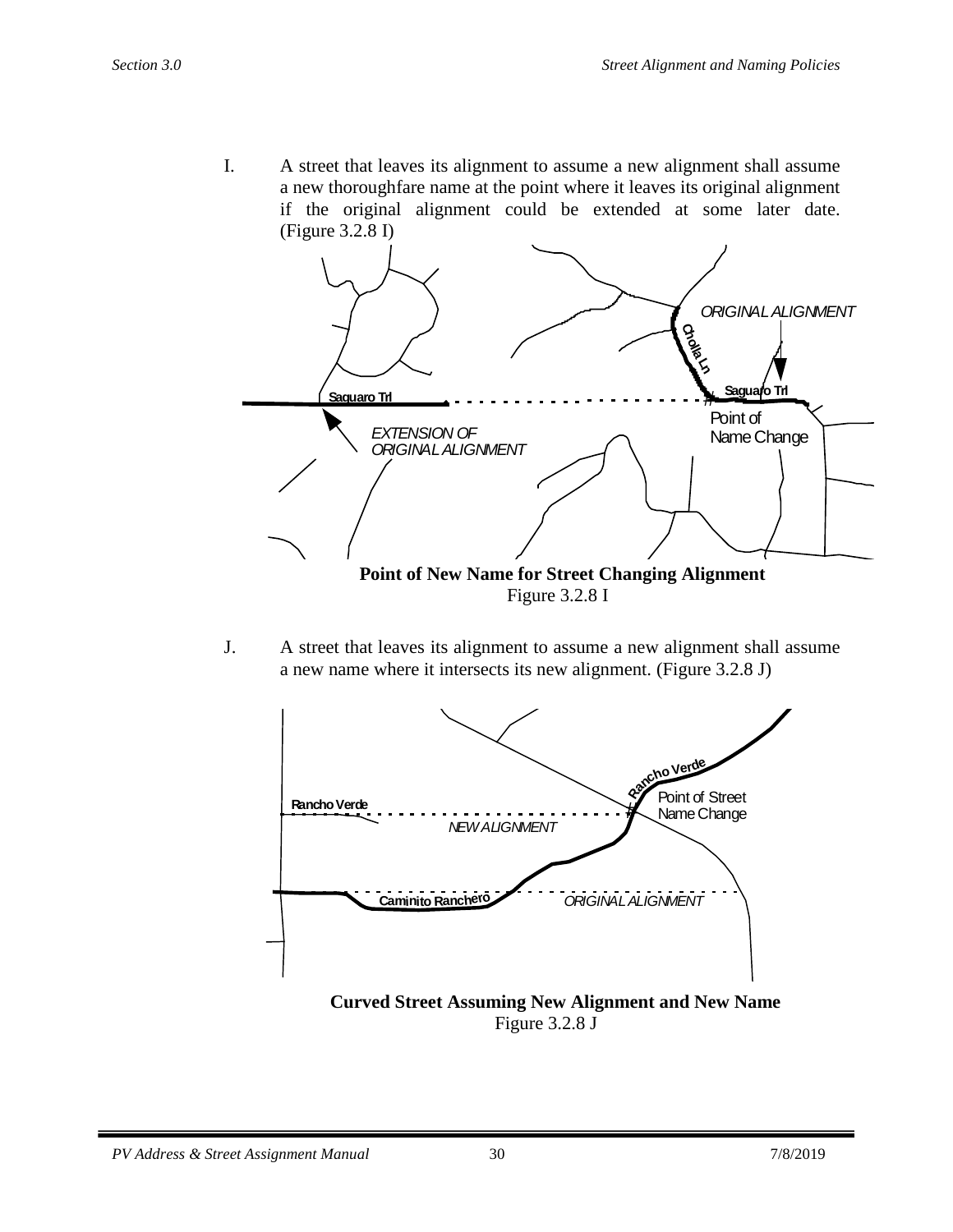K. A street that leaves its basic alignment by more than one block and does not return to its original alignment shall assume a new name at the point where it leaves its alignment. An intersecting street that assumes the same alignment as the original thoroughfare may assume the original thoroughfare name. (Figure 3.2.8 K)



 **Intersecting Street Assuming Alignment and Name** Figure 3.2.8 K

L. A street that leaves its original alignment and returns again, even if the variation is several blocks, shall retain the same street name. (Figure 3.2.8 L)



 **Meandering Street Returning to Original Alignment** Figure 3.2.8 L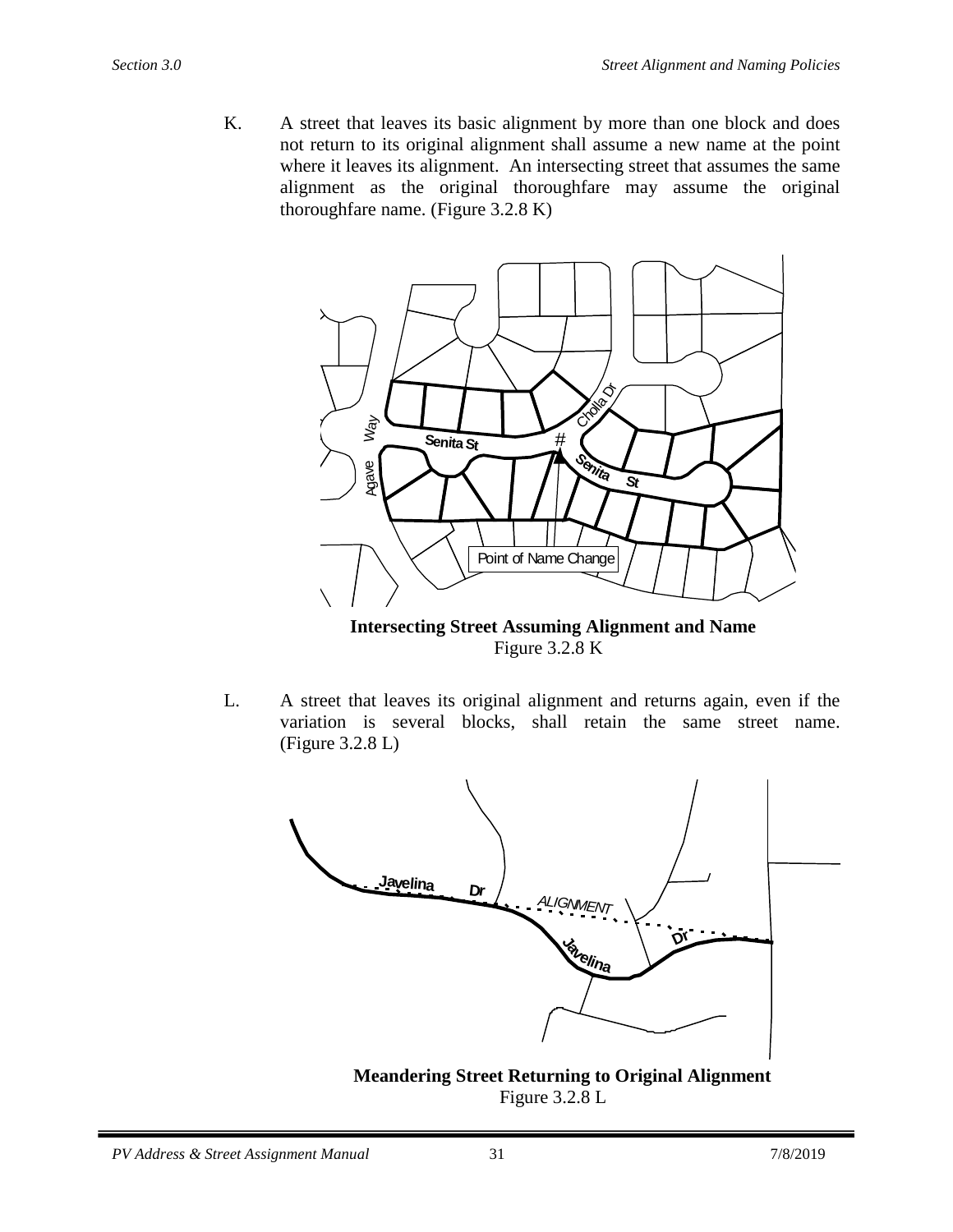# <span id="page-32-0"></span>**3.3 FOREIGN LANGUAGE STREET NAMES**

Foreign language street names are often requested for new streets. The purpose of these policies is to ensure proper usage and grammar when approving foreign language street names.

- *Section 3.3.1* Foreign language street names may be approved only after review for correct grammar, spelling and usage.
- *Section 3.3.2* Town Manager or designee shall require foreign language street name review by a qualified individual.
- *Section 3.3.3* Foreign Language Street Types
	- A. Foreign language street names may include multiple words including foreign language street types within the street name.

**Example:** *"Calle Buena Vista*"

B. Common Spanish language street types include:

| Table 2                                           |  |  |  |
|---------------------------------------------------|--|--|--|
| <b>Spanish to English Street Name Translation</b> |  |  |  |
| <b>F</b> nalich Tranclation<br>Spanish            |  |  |  |

| <b>Spanish</b> | <b>English Translation</b> |
|----------------|----------------------------|
| Avenida        | Avenue                     |
| Calle          | Street                     |
| Caminito       | <b>Little Road</b>         |
| Camino         | Road                       |
| Cerrada        | Closed                     |
| Circulo        | Circle                     |
| Entrada        | Entrance                   |
| Paseo          | Path                       |
| Placita        | Little Plaza               |
| Rancho         | Ranch                      |
| Vereda         | <b>Small Path</b>          |
| Vista          | View                       |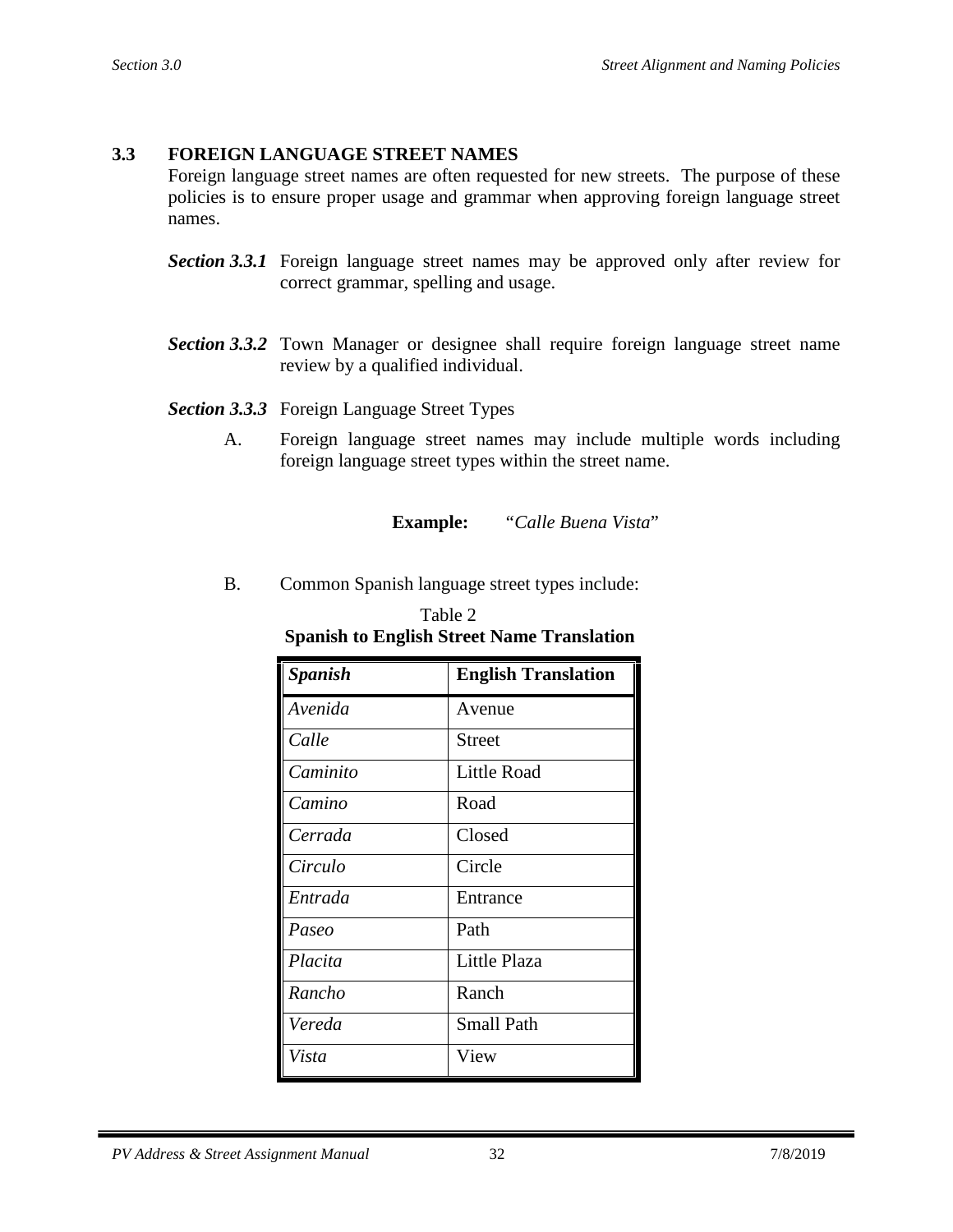- C. Foreign language street types are not inserted in the street type portion of the street name but are considered part of the street name as illustrated in Section 3.3.4.
- *Section 3.3.4* Foreign language street names are not required to include a street type as described in Section 3.2.4C in order to be considered complete.

**Example:** *"1255 N. Calle Buena Vista"*

**Section** 3.3.5 Spaces between words of foreign language street names are counted as characters. All street names are limited to 28 characters.

**Example:** *"Camino de la Tierra"*

(18 characters including spaces)

### <span id="page-33-0"></span>**3.4 SPECIAL CIRCUMSTANCES**

*Section 3.4.1* Street Direction Changes:

When a street changes direction from a north-south to east-west alignment or vice versa or by 90 degrees, it will assume the proper name of that new alignment or take a new name if a street alignment or extended alignment does not exist. Exceptions to this are circles and loops. (See Figures 3.2.8 C-1 and C-2)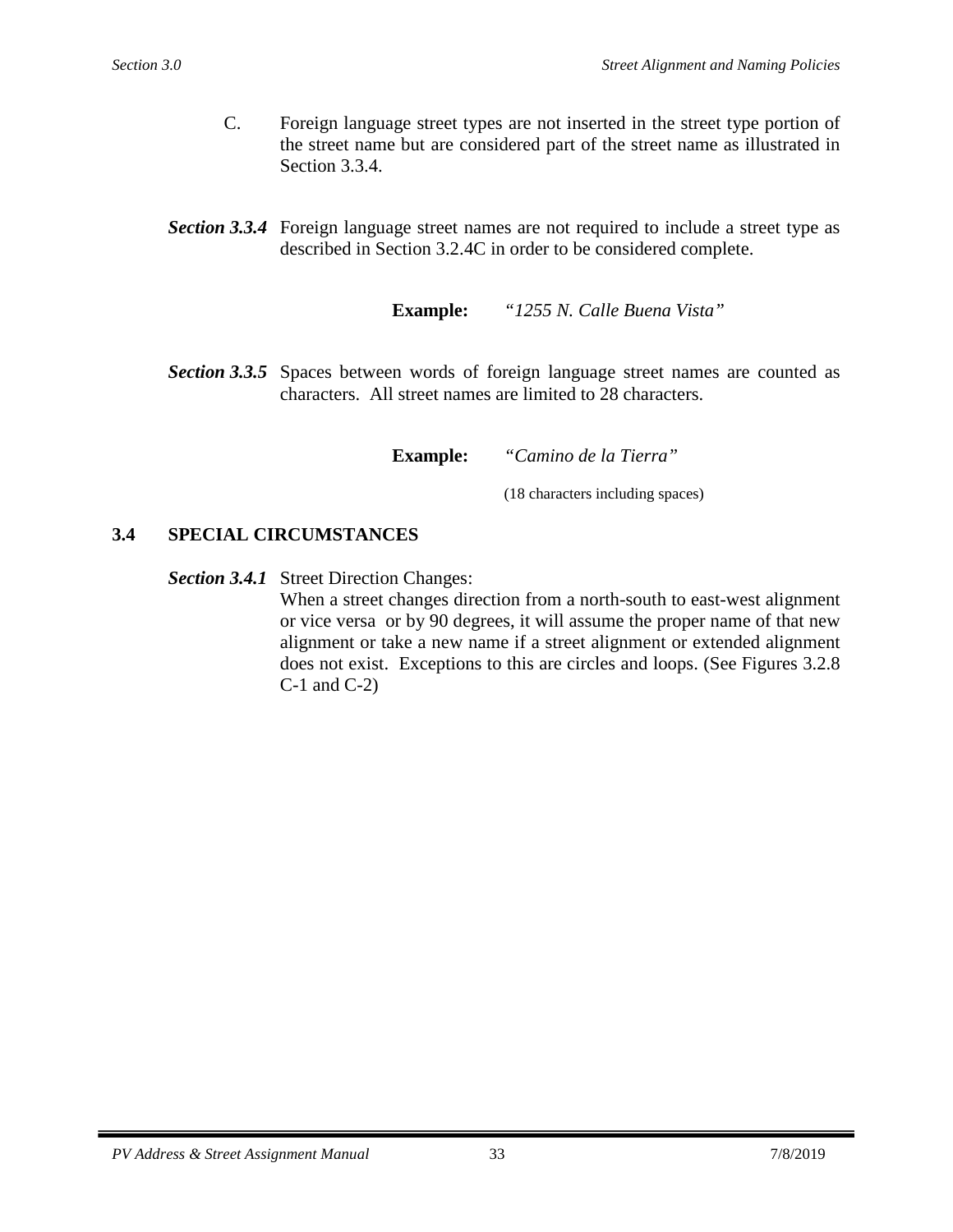# <span id="page-34-0"></span>**SECTION 4.0 ADDRESS ASSIGNMENT**

Address assignment is the process of assigning an address number, a street name (including directional prefix, street name, street type, and directional suffix), a jurisdiction (e.g. city or town), and a zip code, to each new developing residential or commercial property. Address assignment may also involve special circumstances such as circular or diagonal streets. Policies for each unique addressing assignment situation follow.

# <span id="page-34-1"></span>**4.1 RESIDENTIAL ADDRESS ASSIGNMENT FOR INDIVIDUAL PROPERTIES**

- *Section 4.1.1:* Any lot or parcel with single or multiple structures shall front on a named street prior to assignment of a situs address. The address shall be on that named street. (Figure 4.1.1)
- *Section 4.1.1* Health & Safety Consideration
	- A. In those circumstances when health and safety is compromised by strict application of this article, address assignments may be approved by the Town Manager or his designee.



 **Lot or Parcel Addressing**  Figure 4.1.1

*Section 4.1.2* Single Family

A situs address shall not be assigned to a single family residence until the subdivision plat has been recorded in accordance with the Town of Paradise Valley Address & Street Assignment Manual.

## *Section 4.1.3* Apartments and Condos:

A. Apartment and condominium projects with one main entrance and with interior streets whether dedicated or undedicated, shall be assigned one situs address on the dedicated street on which the main entrance fronts. On a case-by-case basis, a high-density development with multiple entrances may be assigned more than one situs address.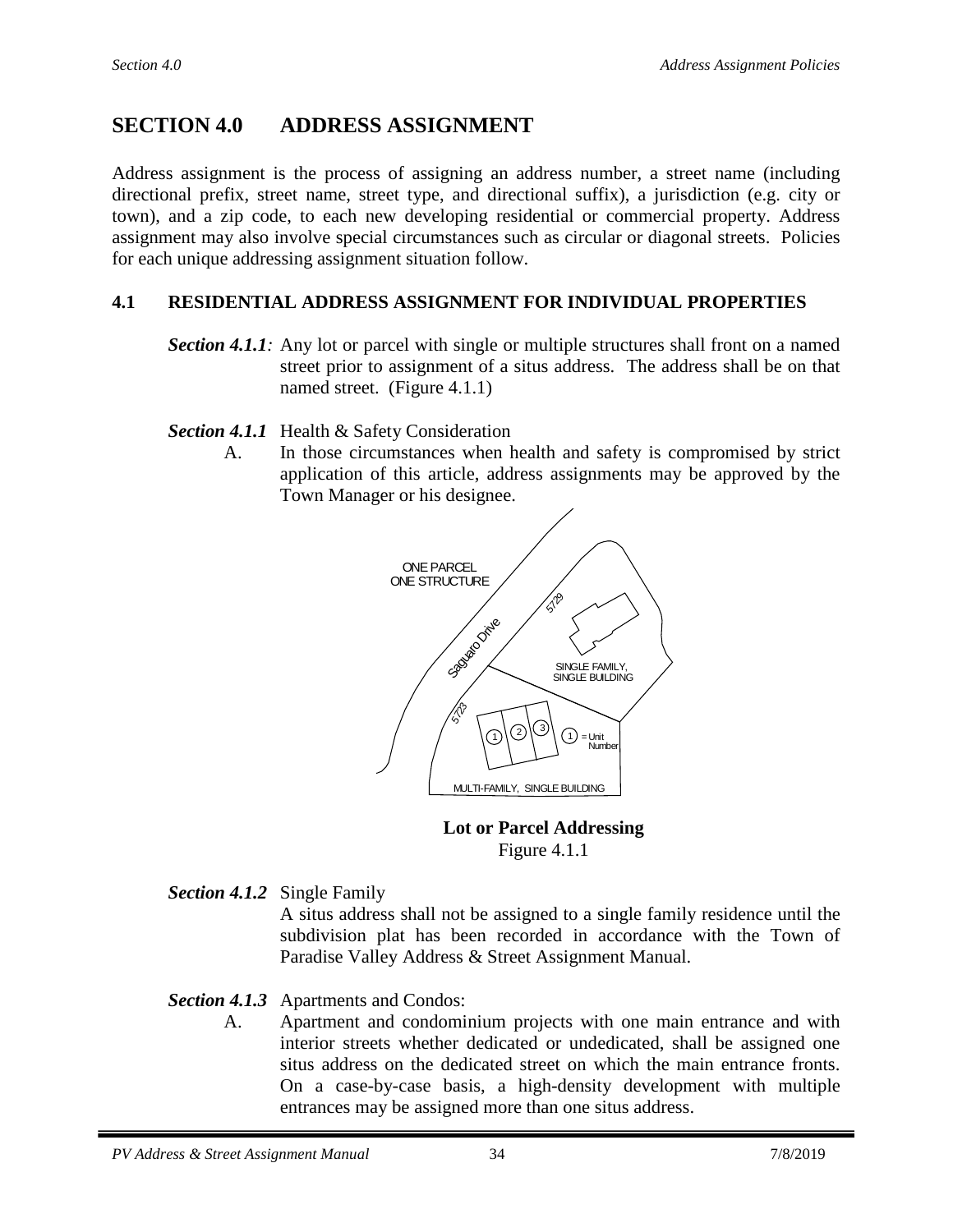- B. Regardless of the number of assigned situs addresses, unit numbering shall remain consecutive throughout the entire development to avoid the duplication of numbers.
- C. An identifying number or sub-structure suffix, for each individual living unit, such as Apartment 1, Unit 1, Space 1, etc., will be assigned.
- D Within a development having multiple buildings with one or more floors or levels each building should be assigned an individual building number (letter) as part of the sub-structure suffix. Each building number shall be clearly displayed. Individual apartments, units, suites or such are identified with the first digit referring to floor number.

### **Sub-structure Suffix Format**: ZZXXYY

where:  $Z =$  Building letter(s)

 $X =$  Floor number (no leading zeros)  $Y =$  Units number (leading zeros required)

**Example:** G303 = Building G Floor 3 Unit 3

The use of double letters (i.e. AA, BB, CC) is discouraged and should only be approved on a case by case basis.

- E. The sub-structure suffix shall be included as part of the official address of each unit (Figure 4.1.4 F).
- F. As a general rule, a sub-structure suffix shall be assigned to each unit in a counterclockwise direction, beginning at the right of the main, addressed entrance, (Figure 4.1.4 F), as follows:
	- 1) 99 units or less, single story: 1-99
	- 2) 100 units or more, single story: 1001-1999
	- 3) 99 units or less, multi-story:
		- a) First floor: 101-199
		- b) Second floor: 201-299
		- c) Third floor: 301-399
	- 4) 100 units or more, multi-story:
		- a) First floor: 1001-1999
		- b) Second floor: 2001-2999
		- c) Third floor: 3001-3999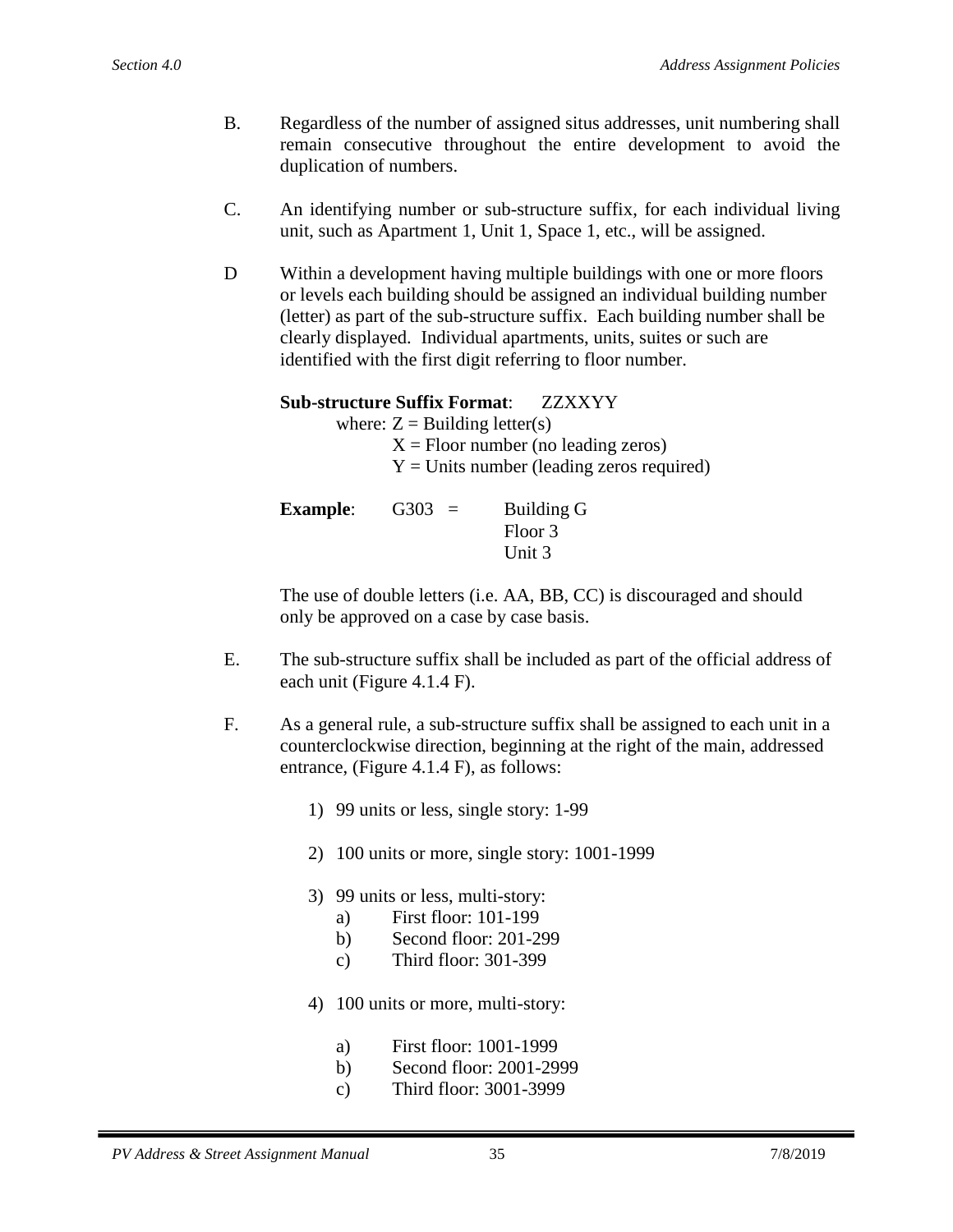



# **Numbering for Apartments and Condominiums (<99 Units)** Figure 4.1.4 F

- G. The assigned group of numbers, unique to each building, shall be clearly displayed, as a directory, for each building within a development.
- H. For address assignments or changes, all development plans, subdivision plats, development master plans, etc. will be submitted to the local jurisdiction development services office.

# *Section 4.1.5: Townhomes*

- *A.* An individual situs address shall be assigned to each unit within townhome developments if internal streets are to be named.
- B. If internal streets are unnamed, sub-structure numbers shall be assigned to each unit starting at the right of the main entrance, using even/odd numbering. (Figure 4.1.5 B)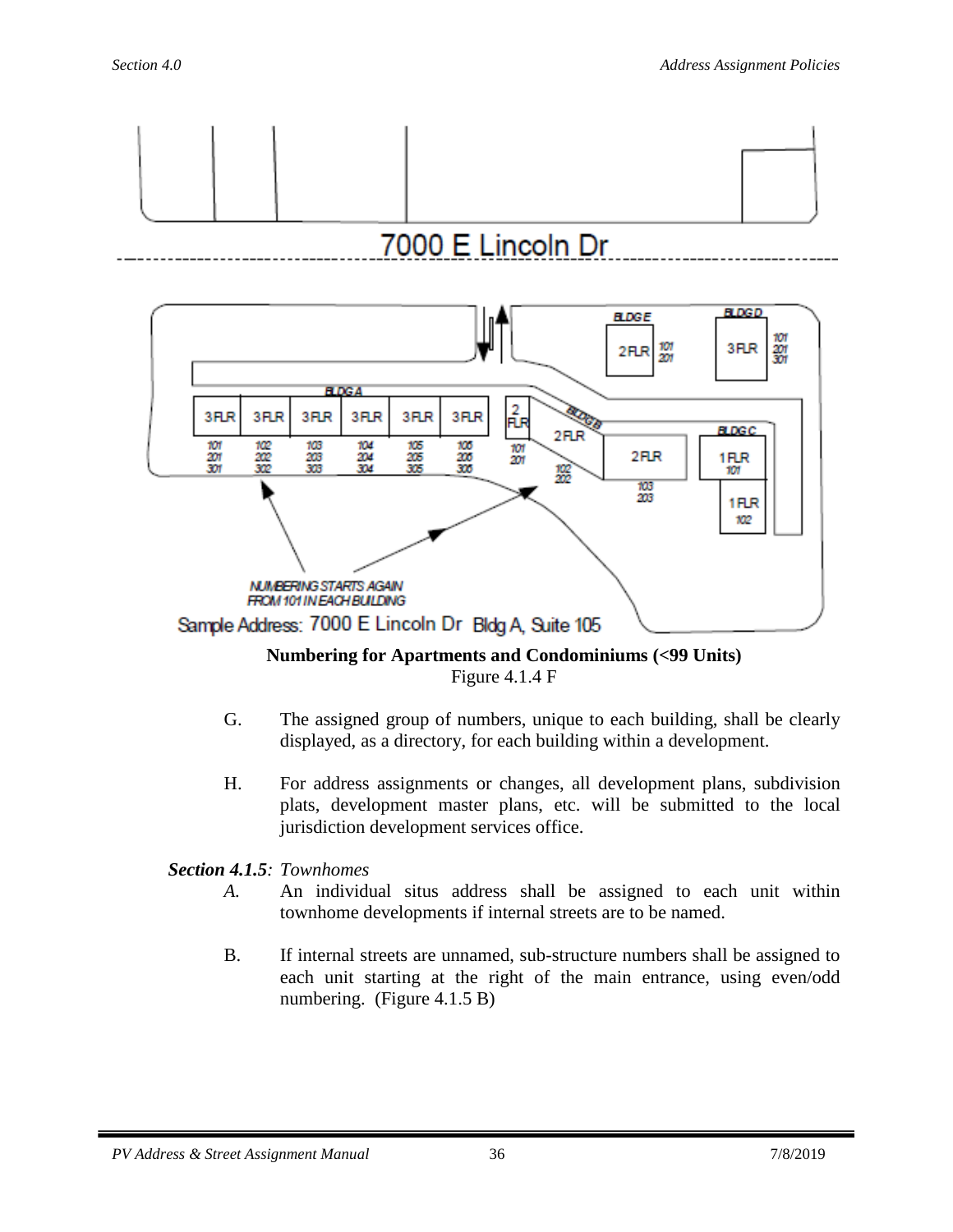

 **One Parcel - Multiple Structures with Interior Streets** Figure 4.1.5 B

*Section 4.1.6*: Buildings with Internal Stairways, Hallways, and Elevators:

A. Living units in single and/or multi-family structures accessible by the public by way of internal stairways, hallways, or elevators shall be assigned sequential numbers starting on the right of a major stairwell or elevator shaft. (Figure 4.1.6 A)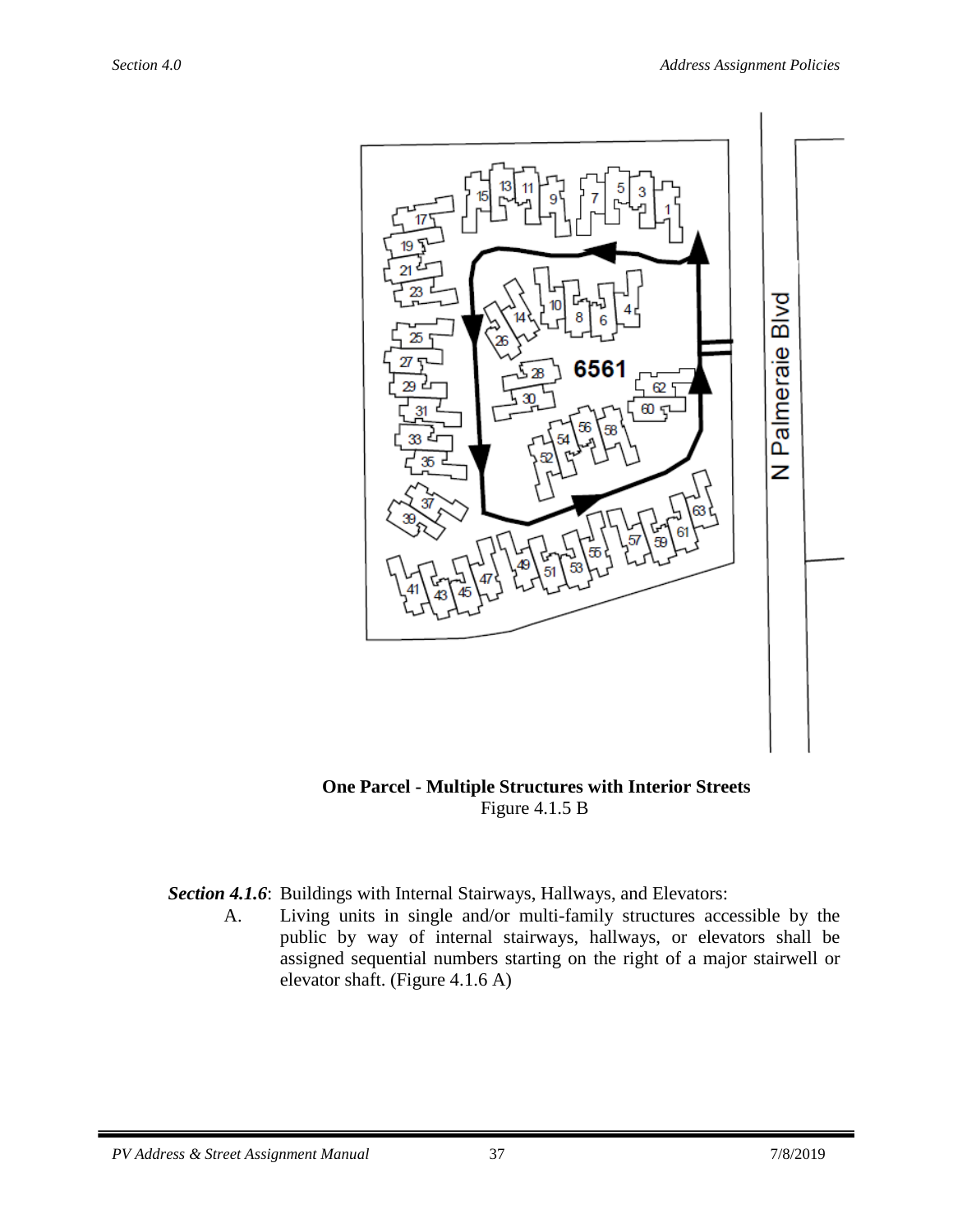

 **Internal Building Addressing** Figure 4.1.6 A

B. When living units are double loaded on a hallway, even/odd numbering shall be assigned similar to the policies for straight streets. (Figure 4.1.6 B)



 **Internal Building Addressing – Double Loaded** Figure 4.1.6 B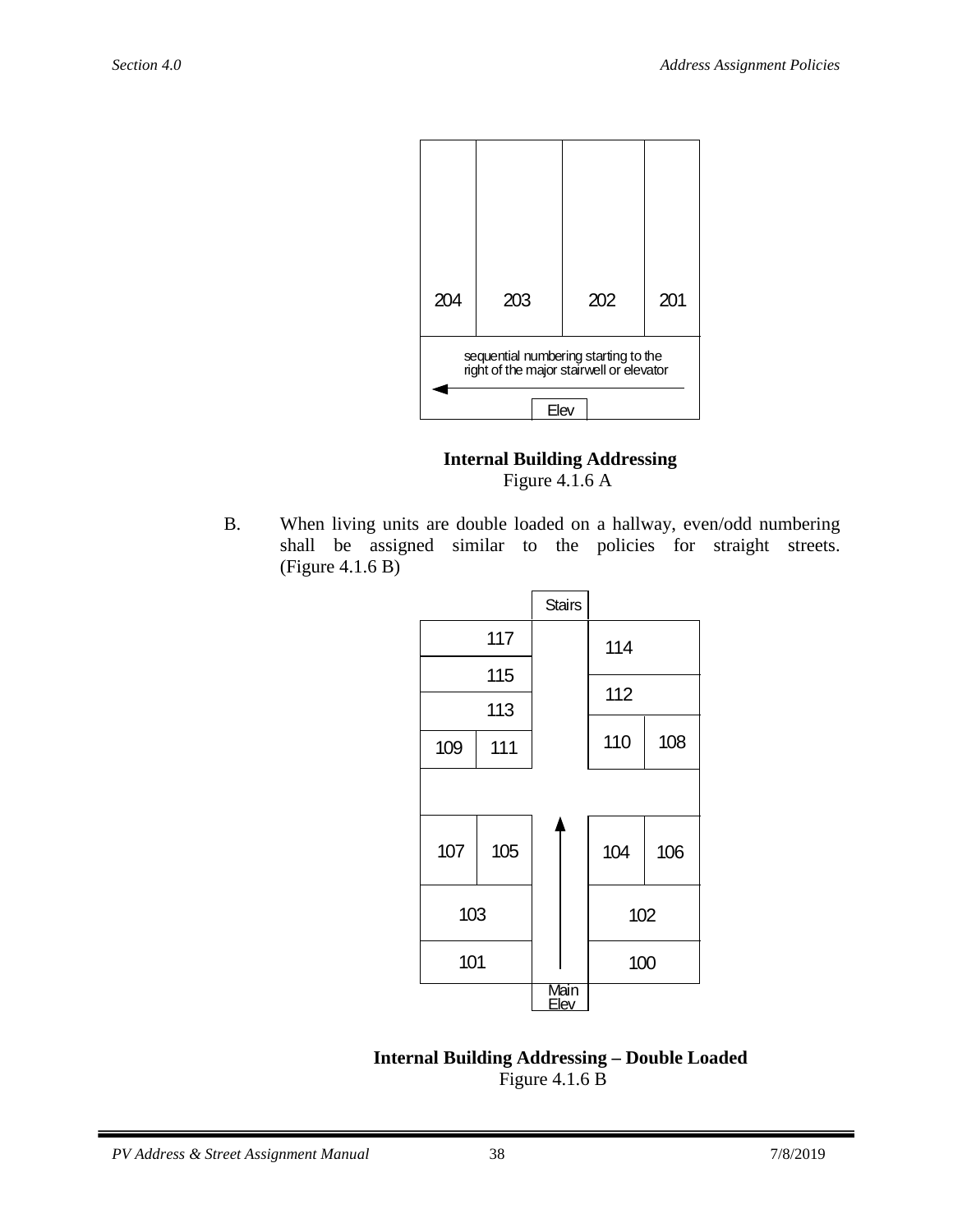# <span id="page-39-0"></span>**4.2 NON-RESIDENTIAL ADDRESS ASSIGNMENT**

**Section 4.2.1** Business Districts: Each business unit within a commercial strip shall be assigned a situs address using a separate address number. Addresses are assigned off of the street that the commercial structure fronts upon. (Figure 4.2.1)



#### **Business District Addressing** Fig. 4.2.1

## *Section 4.2.2:* Malls, Centers, Squares, Office Complexes

- A. A separate address number will be assigned to each structure/pad located in a commercial mall, center, office development, village, or square. On a case-by-case basis, major tenants within a single structure may receive a separate address number.
- B. Based on the size of the development and placement of structures, a substructure suffix may be assigned as part of the official address.

|                      | <b>Sub-structure Suffix Format:</b> | <b>ZZXXYY</b>                               |
|----------------------|-------------------------------------|---------------------------------------------|
|                      | where: $Z =$ Building letter(s)     |                                             |
|                      |                                     | $X =$ Floor number (no leading zeros)       |
|                      |                                     | $Y =$ Units number (leading zeros required) |
| Examnle <sup>.</sup> | $G303 =$                            | <b>Ruilding G</b>                           |

| <b>Example:</b> | G303<br>$\equiv$ | Building G |
|-----------------|------------------|------------|
|                 |                  | Floor 3    |
|                 |                  | Suite 3    |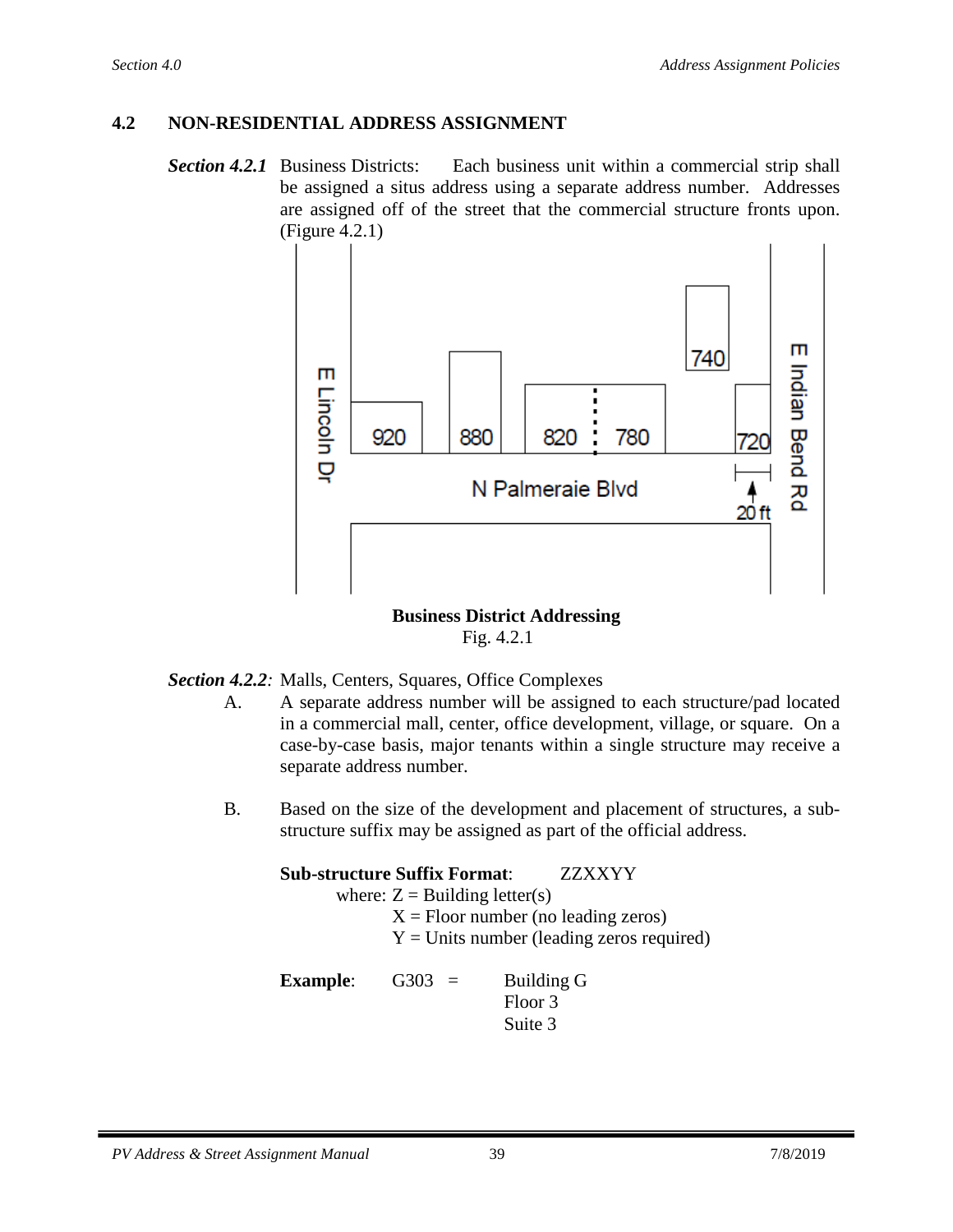- D. Suite numbers will be assigned per every twenty (20) feet of office (hallway) space. Suite numbers will be assigned as follows (Figure 4.2.2  $D$ :
	- a. 99 units or less, single story: 1-99
	- b. 100 units or more, single story: 1001-1999
	- c. 99 units or less, multi-story:
		- 1) First floor: 101-199
		- 2) Second floor: 201-299
		- 3) Third floor: 301-399
	- d. 100 units or more, multi-story:
		- 1) First floor: 1001-1999
		- 2) Second floor: 2001-2999
		- 3) Third floor: 3001-3999



#### **Malls, Centers, Squares, Office Complexes** Figure 4.2.2 D

E. Exceptions:

Addressing of some commercial buildings, such as the Metro Center, will be handled on an individual basis.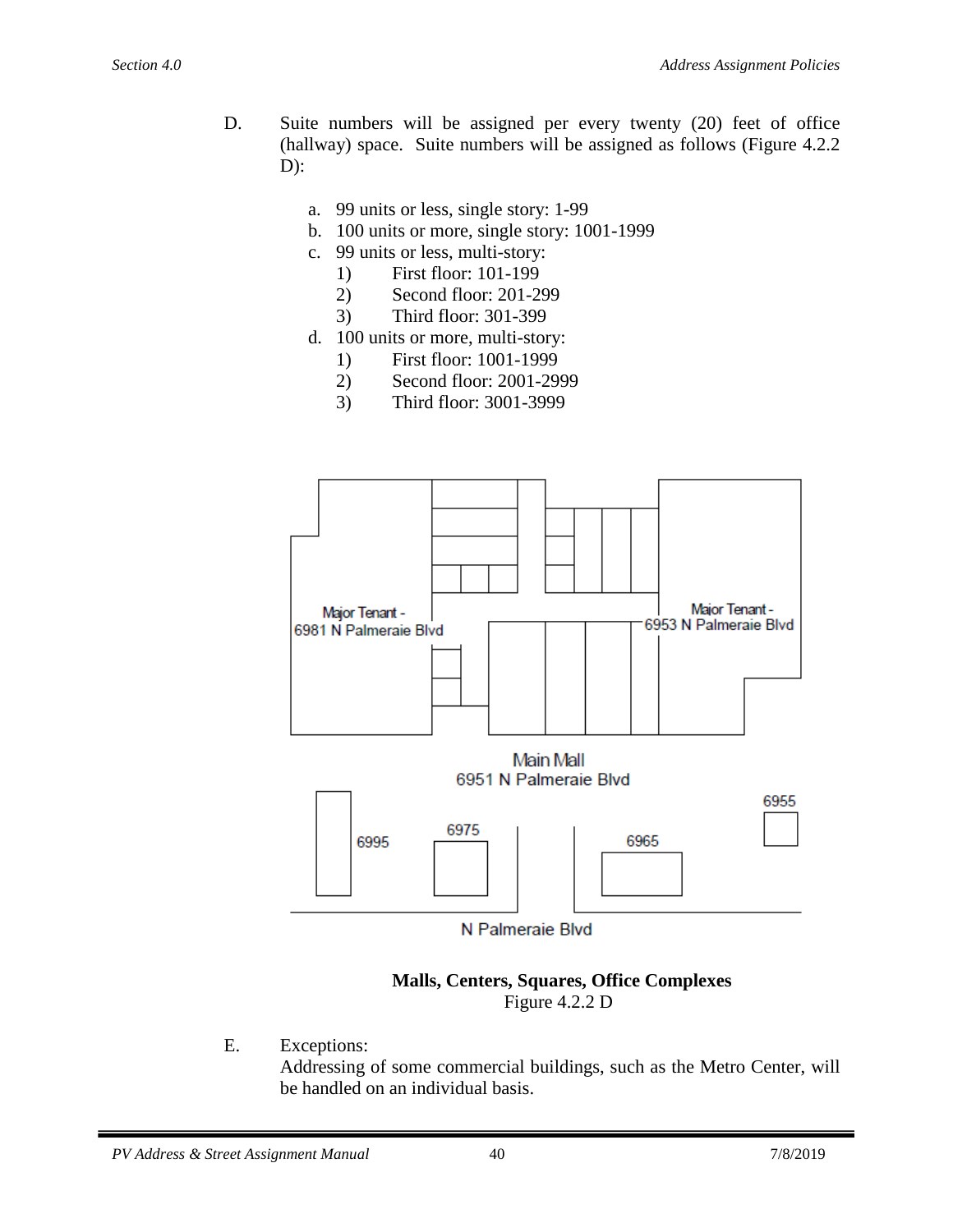### <span id="page-41-0"></span>**4.3 SPECIAL CIRCUMSTANCES**

#### *Section 4.3.1 Circles*

Address numbers shall be assigned in a regular manner to the side of the street having the greatest property frontage along the street, using consecutive odd or even numbering. Numbers will then be assigned to the side having the shorter frontage so that these numbers correspond with the properties on the opposite side of the street. Even numbers will be assigned on the outside of the circle, and odd numbers will be assigned on the inside of the circle. (Figure 4.3.1)



 **Circle Addressing** Fig. 4.3.1

#### *Section 4.3.2* Loops

When a looped street is split in two halves as distinguished by a street name change of any sort (including a simple directional prefix of suffix change), the two halves are assigned address numbers separately. Numbering is based on the predominant direction of that portion of the looped street. (Figure 4.3.1)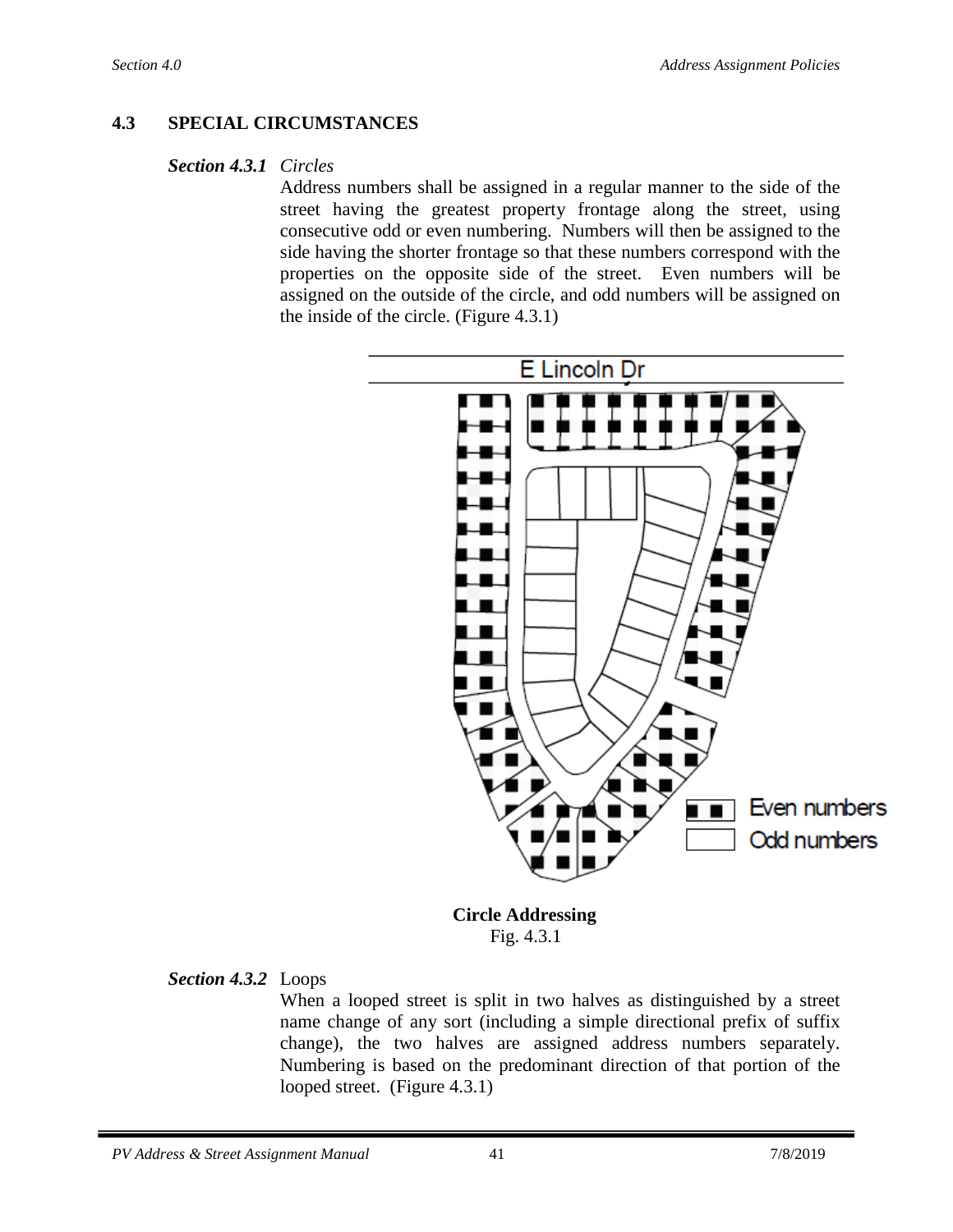

### *Section 4.3.3* Courts

Address assignment for courts shall use frontage numbers that are even on one side to a point approximately halfway to the top of the turnaround and then switched to odd numbers back along the opposite side of the court. Even/odd numbering shall reflect normal orientation to the address system point of origin. (Figure 4.3.3)

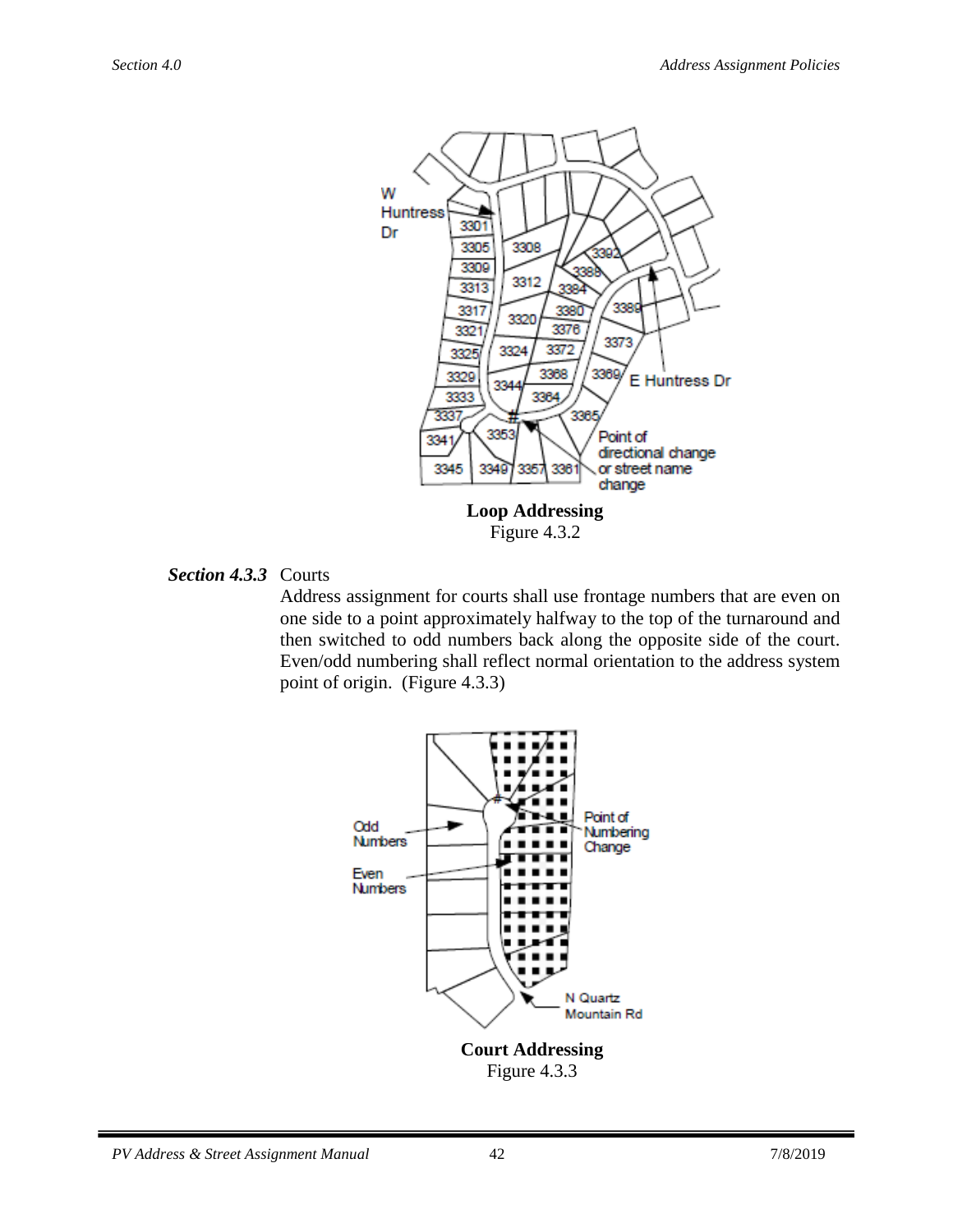## *Section 4.3.4* Diagonal Streets:

- A. Generally, diagonal streets will be treated as either north-south or eastwest street if it is not a perfect diagonal. If it is an exact (meaning 45 degrees) diagonal, all jurisdictions to which the street is common should use consistent directional and numbering for the diagonal street.
- B. Address numbers on diagonal cross streets shall be calculated to begin with the same number measured to the baseline according to the address interval designated for that system. (Figure 4.3.4)



 **Diagonal Addressing** Figure 4.3.4

- C. Numbers along a diagonal street will be measured as true north-south and east-west distances from the reference streets that the diagonal street intersects, and not along the diagonal.
- D. The address interval along a diagonal street may decrease in order to provide additional address numbers. (i.e. address interval may be decreased to 10, for example, to accommodate more addressed parcels located on a diagonal street)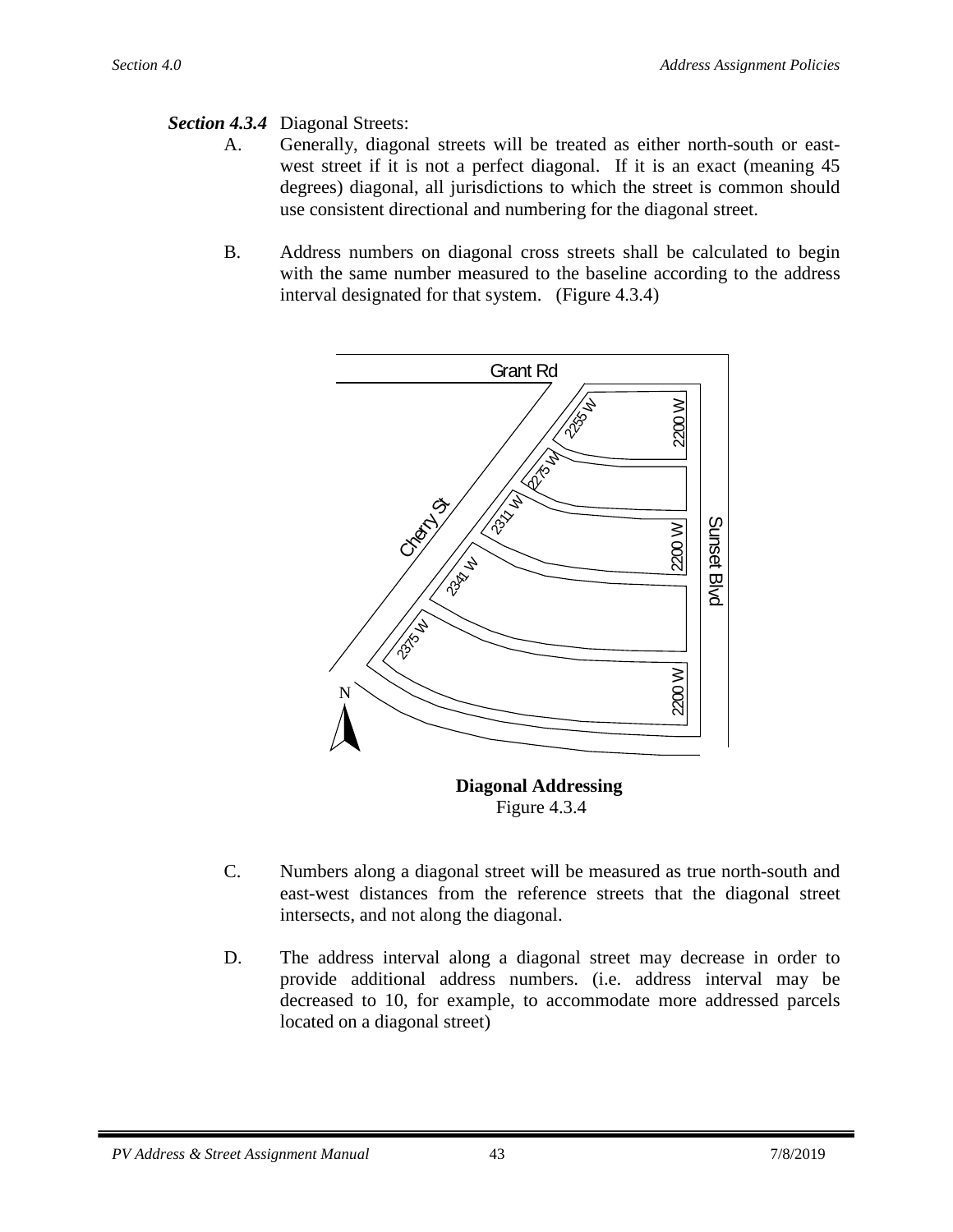- *Section 4.3.5* Streets Originating at Different Points on the Same Cross Street: When a street does not begin at the same location as a parallel street, the numbers will begin with the same number measured from the baseline street as on the parallel street. Buildings that face streets that do not currently extend to the baseline are assigned numbers as if the street was extended.
- *Section 4.3.6* Streets Changing Directions between Intersections: If a street changes direction and is contained entirely within a subdivision or area, the address numbers may continue sequentially as in one direction.
- *Section 4.3.7* Meandering Streets Address assignment for meandering (curved) streets shall be based on the predominant direction of the street as determined by the Town Manager or designee. Major direction changes shall result in street name changes and number assignment consistent therewith.
- *Section 4.3.8* Corner Lots: Proposed subdivisions with corner lots will have an address number calculated from the street that the lot fronts upon.
- *Section 4.3.9* Private Streets:
	- A. Structures and dwellings that front on private streets will be assigned situs addresses that have address numbers consistent with the block address interval of the public street to which the private street intersects.
	- B. If a private street requires addressing that exceeds the available numbers in the block address interval on the public street that it intersects, the private street shall be assigned a name and placed on the appropriate city or county grid. All structures and dwellings that front on the newly named private street will be reassigned addresses according to the standards set for in these procedures.
	- C. If a private street contains single family residences or other occupied structures that are numbered off of the public street that the private street intersects, the owners may elect to petition the relevant city or county addressing authority to approve a dedication of the private street name. The private street will then be placed on the city or county grid system.
	- D. Private numbering systems that are not in accordance with the procedures are not to be approved.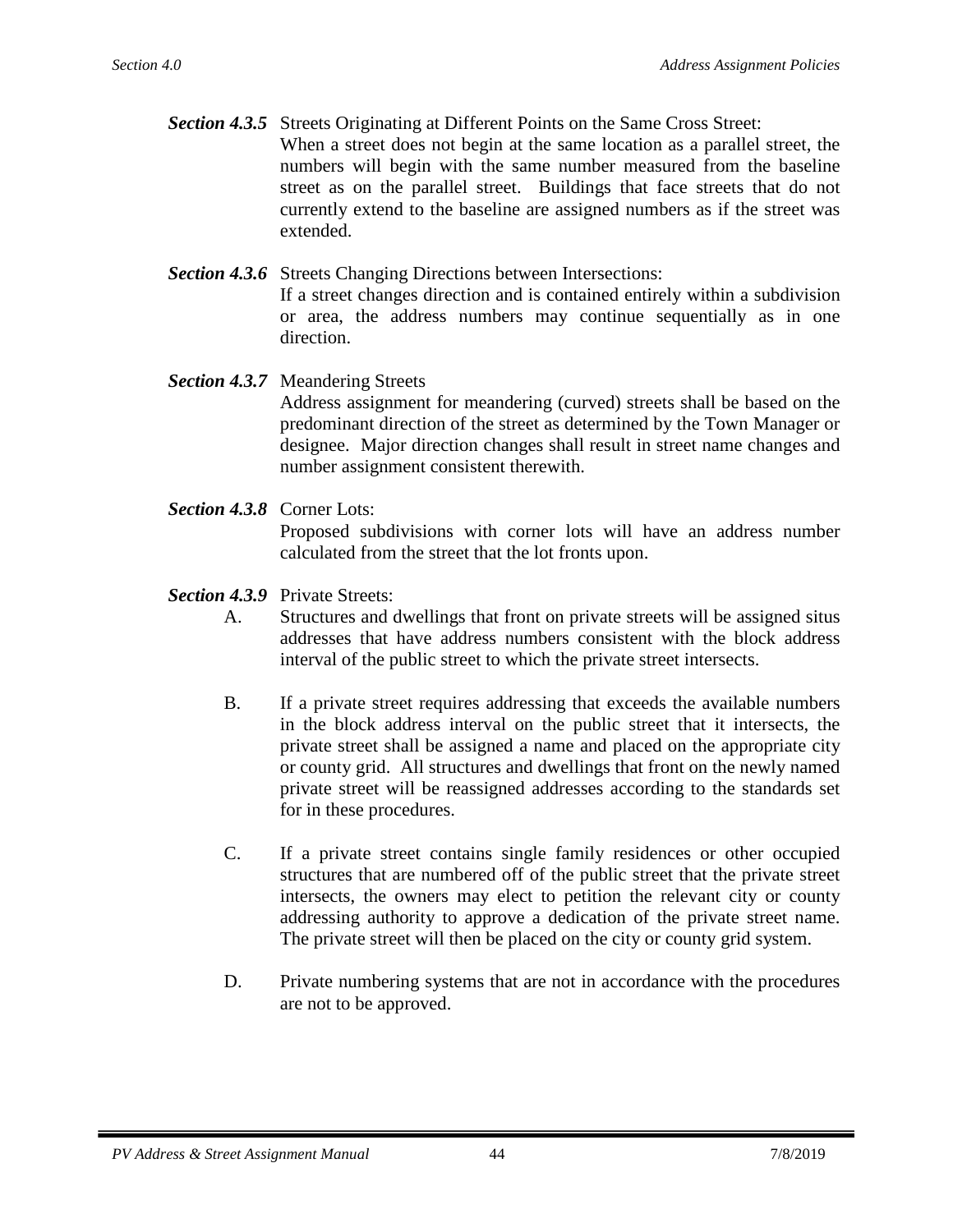#### *Section 4.3.10* Below Grade Numbering

Sub-structure suffix numbers for units below grade will be identified with the number "0" proceeding the suite number to indicate the below grade floor level. Suite numbers will be assigned in the same manner as those prescribed for single and multi-story structures.

### *Section 4.3.11* Temporary Situs Addresses:

A temporary situs address designated by the letter "T" after the address number may be assigned for model homes, construction facilities and temporary offices during initial construction.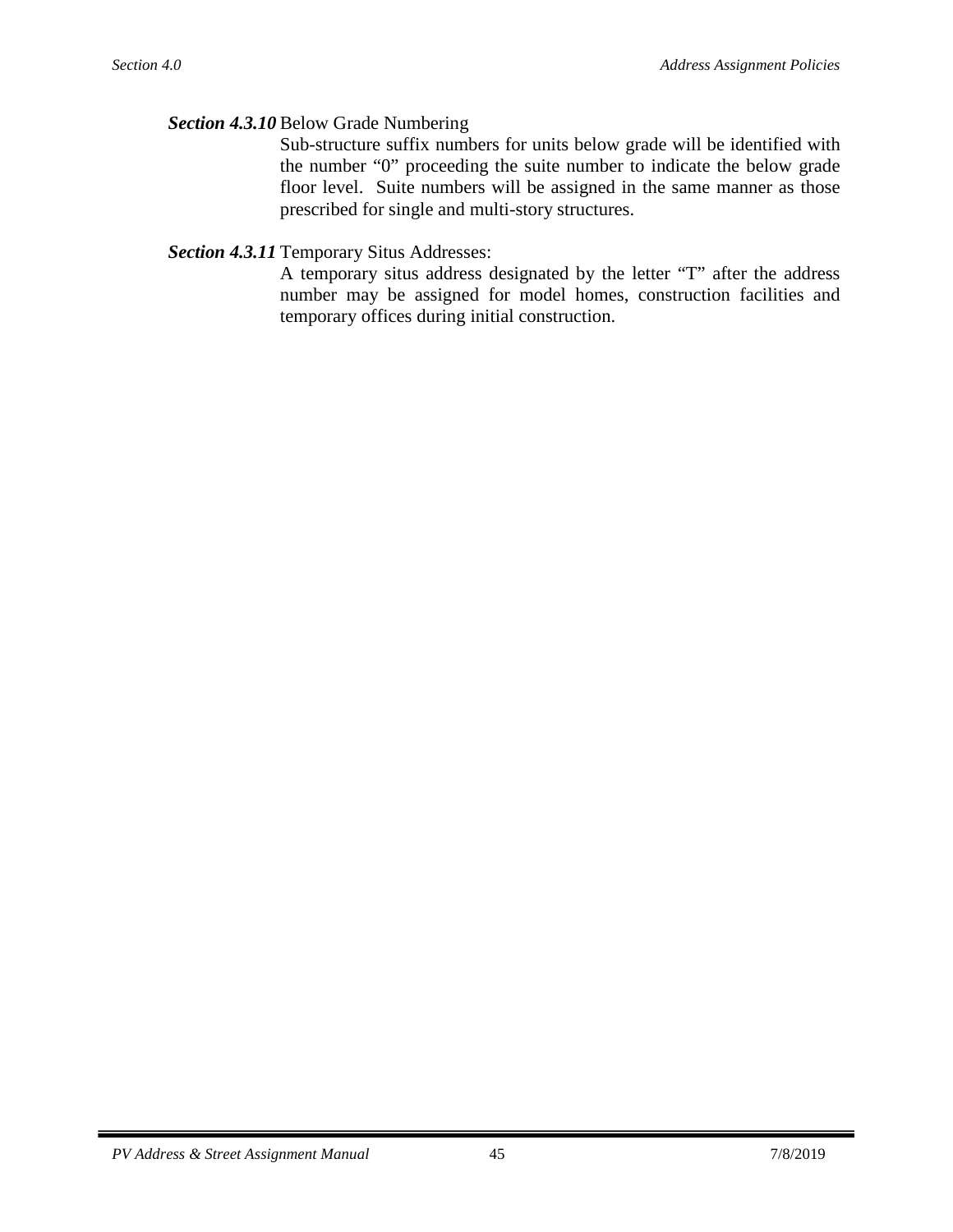# <span id="page-46-0"></span>**SECTION 5.0 ADDRESS AND STREET NAME CHANGES**

From time to time, changes may be warranted in either an address number and/or a street name. Authority lies with the Town of Paradise Valley to approve address changes based on local policy. The following policies outline issues associated with address changes that span jurisdictional boundaries.

### <span id="page-46-1"></span>**5.1 ANNEXATIONS**

Upon annexation, coordination is encouraged between affected addressing authorities. A coordinated transition to municipal addressing ensures continuity while facilitating efficient provision of emergency and other public services.

#### *Section 5.1.1* Address and Street Name Changes:

When the Town annexes, the Town at that time will change both the addressing system and the street name, if dual names exist for the same street, to concur with the Town's designated street name for that alignment.

### *Section 5.1.2* Expansion of Block Addressing

All existing block addressing systems (Figure 2.1) will be allowed to expand as annexations are made by the Town of Paradise Valley.

#### *Section 5.1.3* Dual Signs

When street name changes due to annexation occur, the Town will post new street signs with the new street name, separate from the old signs, which will remain in place for a period of not less than one year, and not more than two years following the change.

- *Section 5.1.4* County Islands
	- *A.* When Paradise Valley annexes a portion of the County and creates a county island, the Town will extend its block addressing system to cover and include both the annexed area and the county island. (Figure 5.1.4)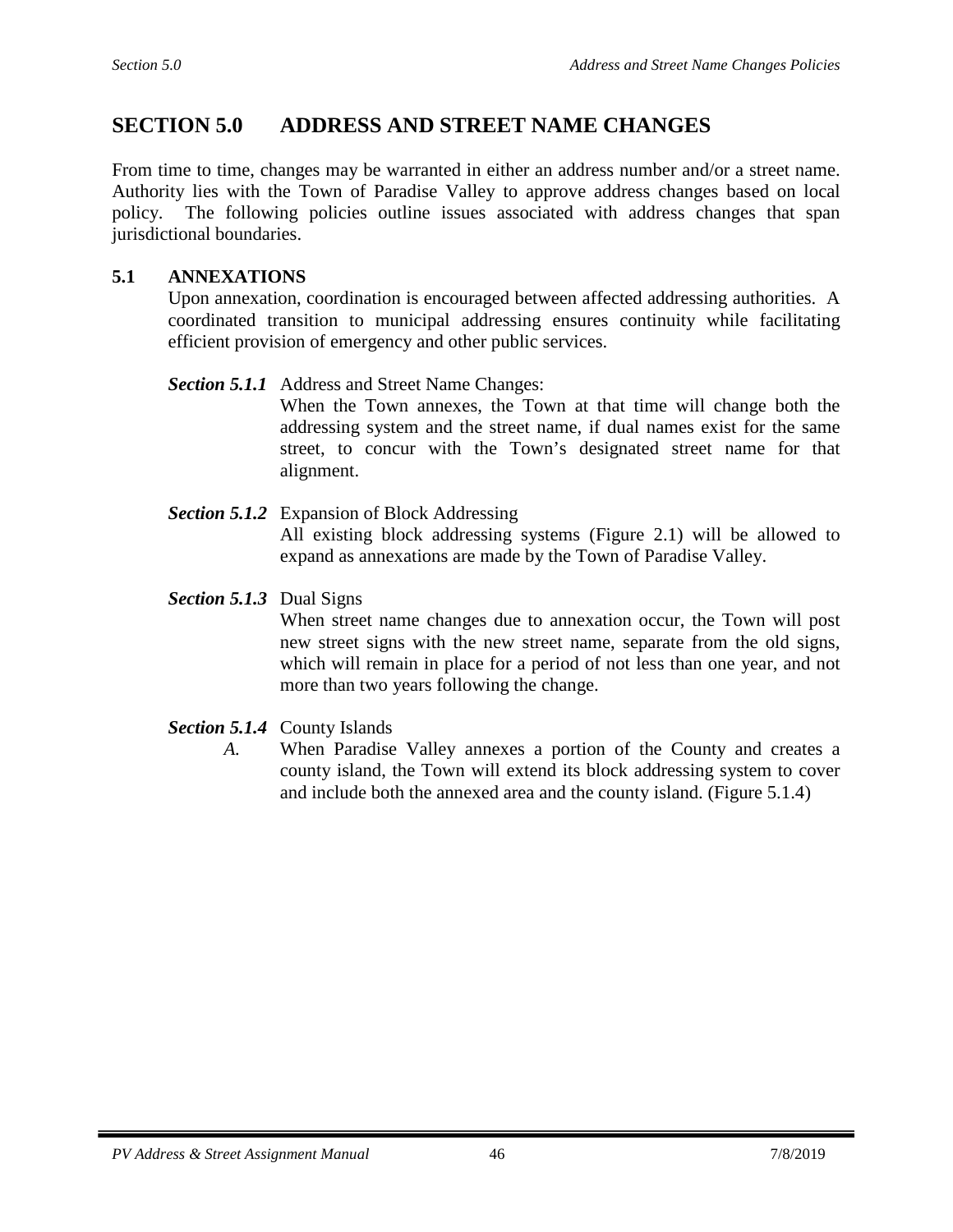

B. The Town will provide the County with its assigned block numbering system and will be responsible for carrying out the address assignment in agreement with the Town's system.

# *Section 5.1.5* Strip Annexation Areas

Strip annexations are no longer permitted under Arizona statutes per se, however, portions of the MAG region lie within strip annexation areas. Strip annexation areas are exceptions to the above rules. A strip annexation is a narrow extension, typically along a section-line alignment of a city limit boundary, surrounding a large area of County jurisdiction. Strip annexations are considered a part of the annexing jurisdiction's planning area limits but are not considered in addressing or in street name extensions. (Figure 5.1.5)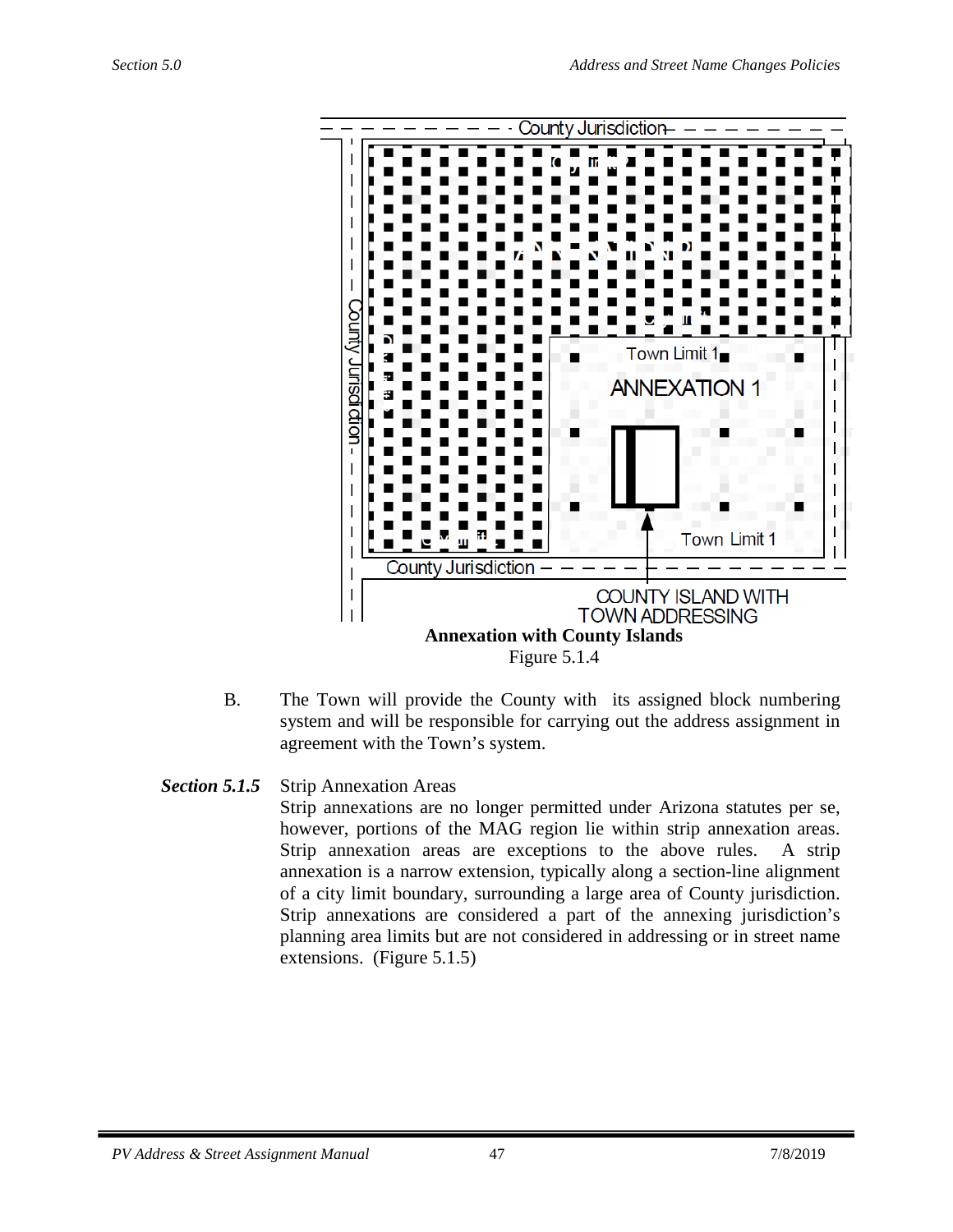

<span id="page-48-0"></span>Figure 5.1.5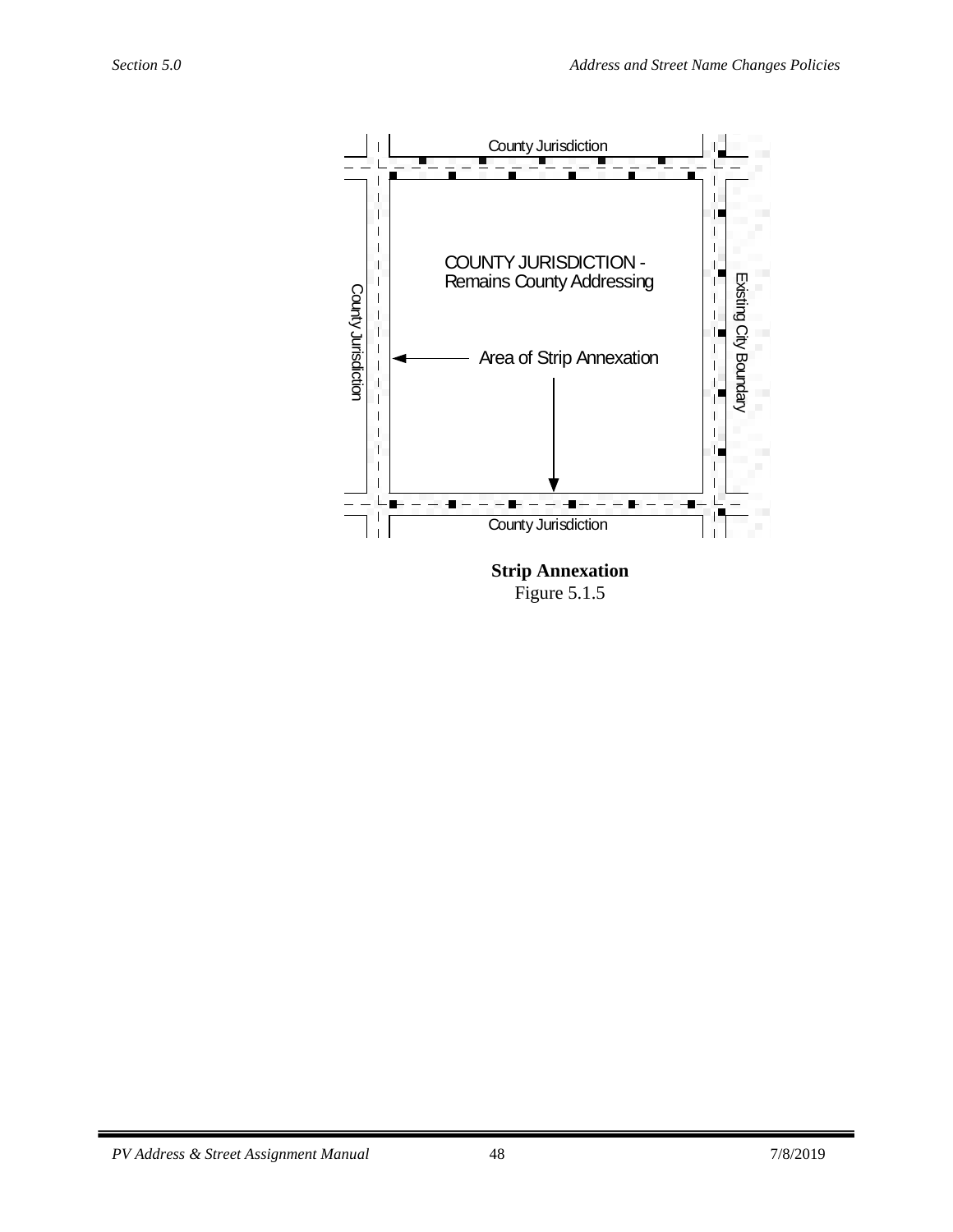## **5.2 OTHER ADDRESS CHANGES**

*Section 5.2.1:* Building Addressing

- A. In some special instances, the Town will be asked to consider other address changes. Because of the impact of these changes on regional services such as the postal service, utilities and emergency service deployment, building number changes are discouraged.
- B. Property owners may request address number changes. Applications for number changes should be made to the Town's Town Manager or designee on the Town's application form, "Change of Address Request" and will be reviewed in accordance with the Town of Paradise Valley Address & Street Assignment Manual.

### <span id="page-49-0"></span>**5.3 STREET NAME CHANGES**

- *Section 5.3.1* Street Name Changes
	- Applications for street name changes are made to the Town Manager or his designee and reviewed in accordance with the Town of Paradise Valley Address & Street Assignment Policy Manual, and subject to legislative approval.

# **SECTION 6.0 OTHER ADDRESSING POLICIES**

*Section 6.1* Eligibility to Obtain Address

A permanent situs address will only be assigned to a residential, commercial, or industrial development once the requirements of these policies and procedures have been satisfied.

<span id="page-49-1"></span>*Section 6.2* Assigning Addresses to Infrastructure

Situs addresses for street lights, power poles, traffic signals, water wells, water/electric meters and sprinkler timer control boxes and similar infrastructure may be assigned by the Town or utility providers. Addresses should be assigned in accordance with regional addressing policies outlined in this manual, using addressing techniques similar to those used for addressing standard residential and commercial parcels.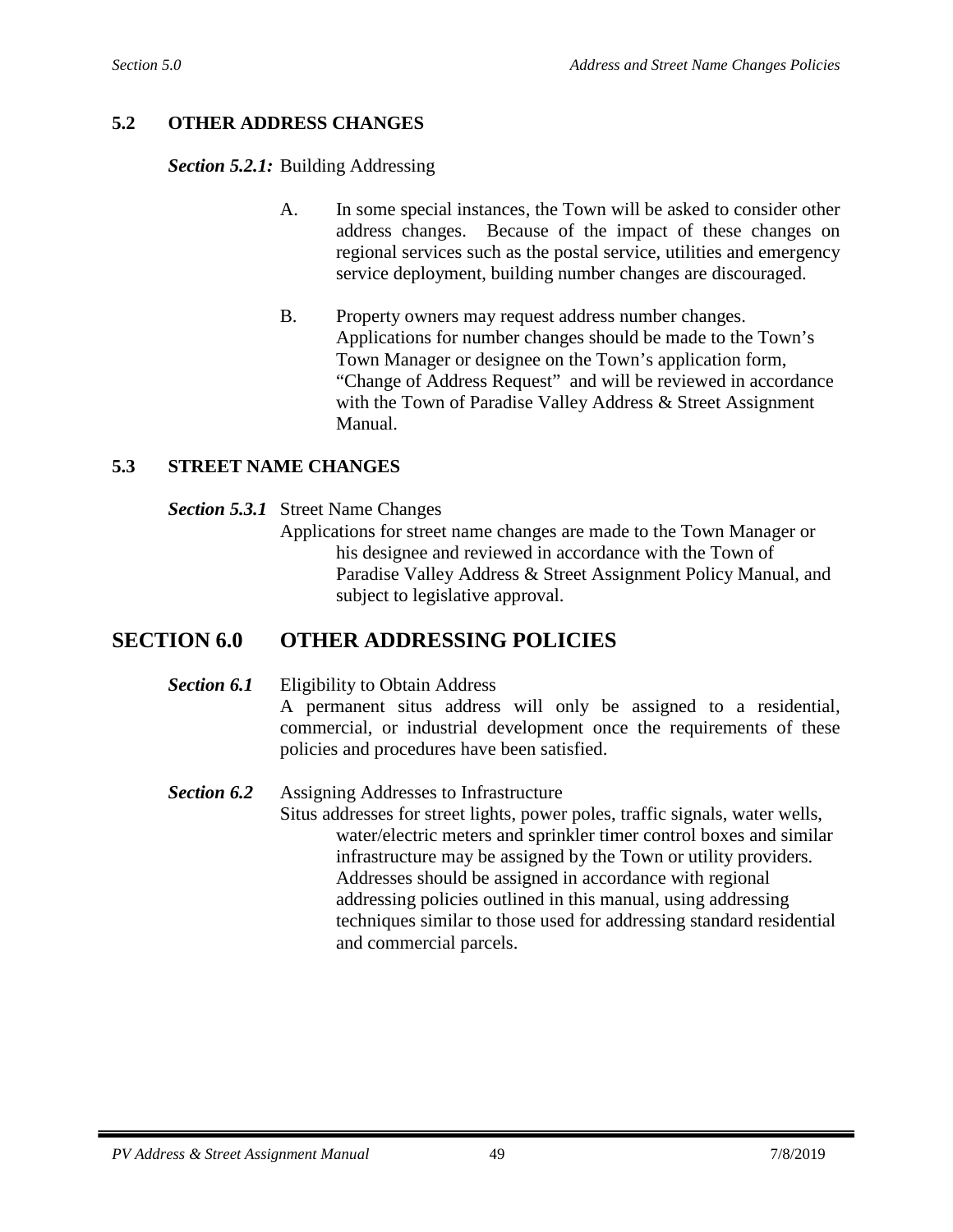# <span id="page-50-0"></span>**SECTION 7.0 APPENDICES**

# **Appendix A DEFINITIONS**

| <b>Address:</b>          | A unique alphanumeric descriptor that identifies the property location of a parcel<br>of land, building, or other structure.                                                                               |
|--------------------------|------------------------------------------------------------------------------------------------------------------------------------------------------------------------------------------------------------|
| <b>Address Format:</b>   | The order and structure of the five standardized components (address number,<br>prefix directional, street name or number, street type, and sub-structure suffix)<br>used in a legal situs address.        |
| <b>Address Number:</b>   | Prefix component of the legal situs address that is numerically sequenced and<br>assigned to a structure or parcel along a street according to its relative distance<br>perpendicular to address baseline. |
| <b>Address Origin:</b>   | The east-west and north-south thoroughfares that mark a point of origin for street<br>naming and numbering.                                                                                                |
| Alias:                   | A second recognized name for a street or alignment already having a recognized<br>name.                                                                                                                    |
| Alignment:               | The arrangement, positioning, adjustment or formation of a line, road or street<br>with another line, road or street or extension of that line.                                                            |
| Avenue:                  | A north-south or east-west thoroughfare.                                                                                                                                                                   |
| <b>Baseline:</b>         | Alignment creating the divide between north and south address assignments.                                                                                                                                 |
| <b>Block:</b>            | Minimum lengths for addressing blocks vary across jurisdictions.                                                                                                                                           |
| <b>Boulevard:</b>        | A major thoroughfare connecting two baselines, usually divided by a landscaped<br>center island, or with landscaping within the right-of-way.                                                              |
| <b>Circle:</b>           | Short thoroughfares in a platted subdivision that return to themselves, or a<br>secondary thoroughfare that begins and circles back to connect at the point of<br>beginning.                               |
| <b>County Island:</b>    | Land under County jurisdiction in the immediate vicinity of and surrounded by<br>the main body of any municipal jurisdiction's limits.                                                                     |
| Court:                   | A permanent dead-end street running in an east-west or north-south direction that<br>is less than 400' in length and containing five or more lots.                                                         |
| Cul-de-sac:              | A minor street thoroughfare having one open end and being permanently<br>terminated at the other by a vehicular turnaround.                                                                                |
| <b>Dedicated Street:</b> | A public street or thoroughfare under local government ownership and control.                                                                                                                              |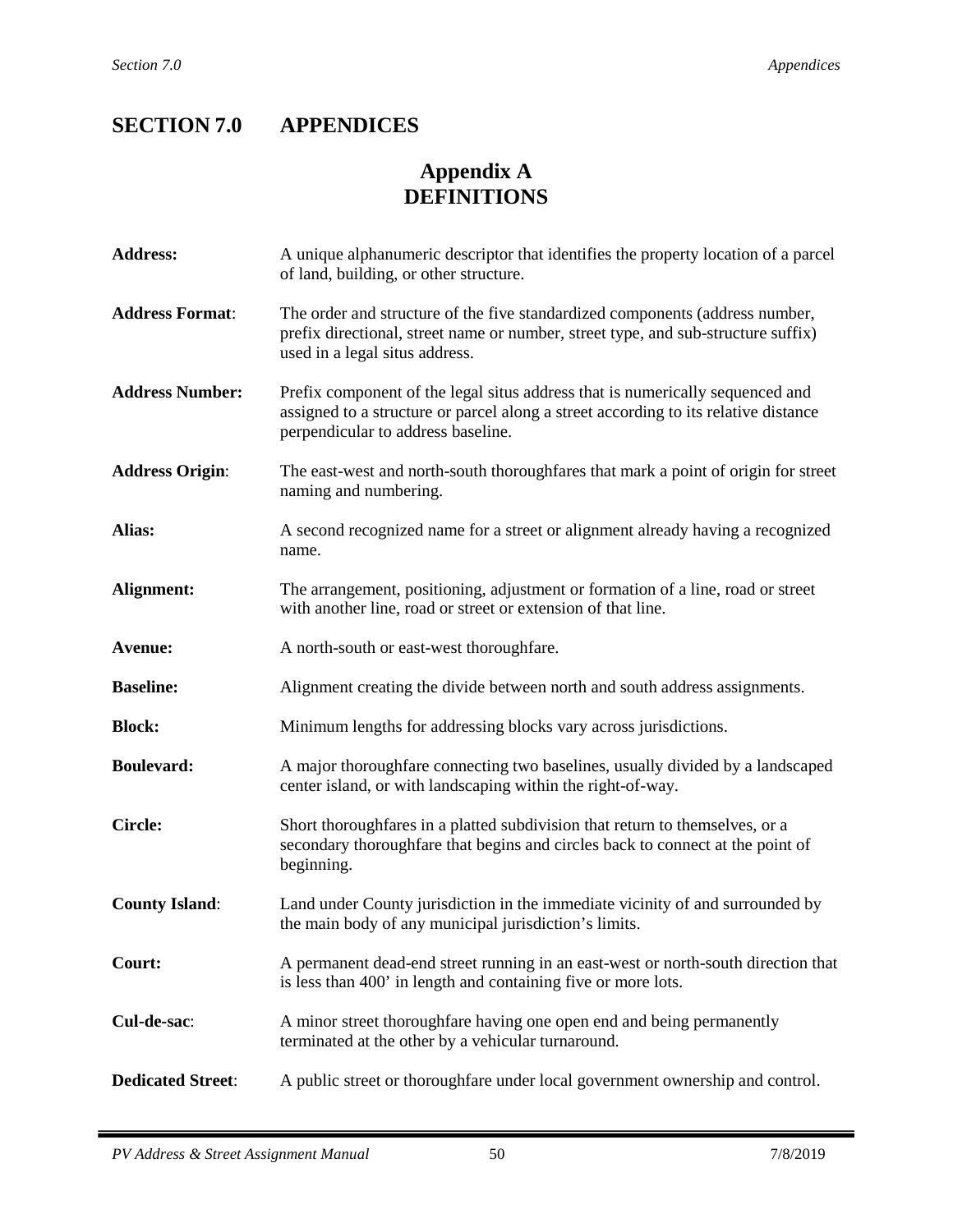| <b>Directional (Prefix):</b> | The compass direction component of the address abbreviated with a single letter<br>equivalent for its compass direction, i.e. "N", "S", "E", or "W", or in special<br>circumstances, "NW", "SW", "NE", or "SE".                                                            |
|------------------------------|----------------------------------------------------------------------------------------------------------------------------------------------------------------------------------------------------------------------------------------------------------------------------|
| Drive:                       | A north-south or east-west thoroughfare.                                                                                                                                                                                                                                   |
| <b>Expressway:</b>           | Multi-lane, high speed thoroughfare.                                                                                                                                                                                                                                       |
| Freeway:                     | Multi-lane, high speed thoroughfare.                                                                                                                                                                                                                                       |
| <b>Frontage Number:</b>      | Prefix component of the legal situs address that is numerically sequenced and<br>assigned to a structure or parcel along a street according to its relative distance<br>perpendicular to address baseline.                                                                 |
| Geocoding:                   | Using Geographic Information Systems, geocoding is the process of assigning a<br>spatial location to a point, usually referencing a street address, to a location on an<br>addressed street network.                                                                       |
| GIS:                         | Geographic Information Systems.                                                                                                                                                                                                                                            |
| Grid-based:                  | A system of straight-line street aligned in a grid pattern with regularly spaced<br>streets and blocks.                                                                                                                                                                    |
| <b>Grid Lines:</b>           | Imaginary lines constructed perpendicular and parallel to the address baselines<br>indicating the point where block numbers change from one thousand to the next<br>higher thousand.                                                                                       |
| <b>Highway:</b>              | Multi-lane, high speed thoroughfare.                                                                                                                                                                                                                                       |
| <b>Intersection:</b>         | The point where two or more streets cross one another.                                                                                                                                                                                                                     |
| <b>Juxtaposition:</b>        | The placement of two street thoroughfares parallel to one another.                                                                                                                                                                                                         |
| Lane:                        | An interrupted thoroughfare ending in a cul-de-sac, unless in an extended<br>alignment.                                                                                                                                                                                    |
| Loop:                        | A thoroughfare that begins and ends on the same half-mile or mile thoroughfare.                                                                                                                                                                                            |
|                              | <b>Major Thoroughfare:</b> For the purposes of this manual, a street, existing or proposed, which serves or is<br>intended to serve as a major traffic way, i.e. arterial or collector.                                                                                    |
| MAG:                         | Maricopa Association of Governments (MAG) is the Metropolitan Planning<br>Agency and Council of Governments representing the 27 jurisdictions in the<br>Phoenix metropolitan area, which encompasses all of Maricopa County and<br>portions of Pinal and Yavapai counties. |
|                              | <b>Minor Thoroughfare:</b> For purposes of this manual, a street, existing or proposed, which is<br>supplementary to a major thoroughfare, which serves or is intended to serve the<br>local needs of a neighborhood, i.e. local streets.                                  |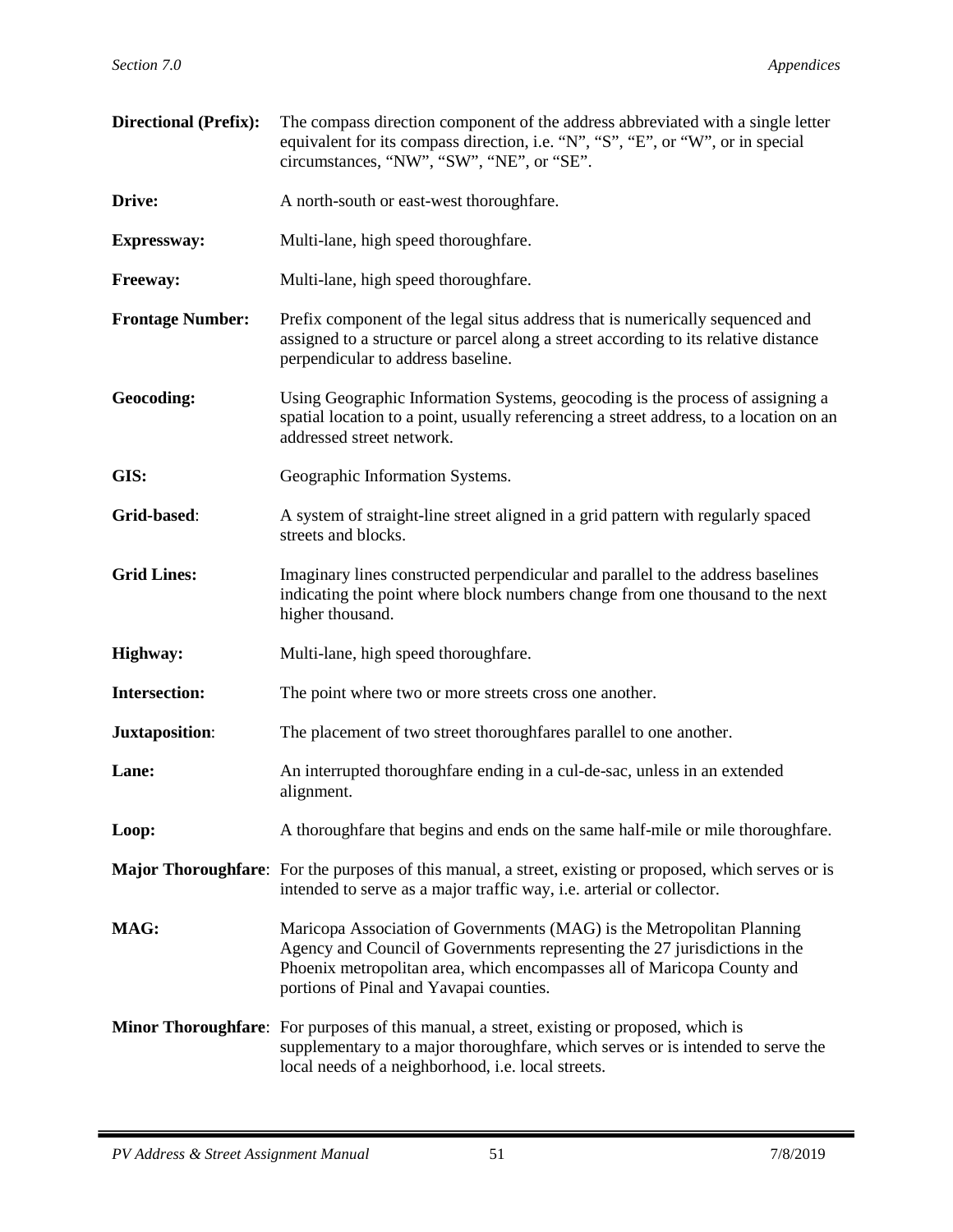| <b>Numerical Freedom:</b>    | The range of integer numbers that comprise the interval between frontage address<br>numbers for a given frontage scale. This range may be used to interpolate and<br>assign additional address numbers for high density development. |
|------------------------------|--------------------------------------------------------------------------------------------------------------------------------------------------------------------------------------------------------------------------------------|
| Parkway:                     | A special scenic route or park drive designated by the name.                                                                                                                                                                         |
| <b>Place:</b>                | A cul-de-sac or permanent dead-end thoroughfare that is greater than 400', unless<br>in an extended alignment.                                                                                                                       |
| <b>Prefix (Directional):</b> | The compass direction component of the address, i.e. "N", "S", "E", or "W", or in<br>special circumstances "NW", "NE", "SW", or "SE".                                                                                                |
| <b>Private Streets:</b>      | Streets that are retained and maintained under the ownership of private<br>individuals and intended for private or public use.                                                                                                       |
| <b>Reference Point:</b>      | The east-west and north-south thoroughfares that mark a point of origin for street<br>naming and numbering.                                                                                                                          |
| Road:                        | A continuous thoroughfare running north-south or east-west that is a minimum of<br>1320' in length.                                                                                                                                  |
| <b>Situs Address:</b>        | A unique alphanumeric descriptor that identifies the property location of a parcel<br>of land, building, or other structure.                                                                                                         |
| <b>Street:</b>               | A north-south or east-west thoroughfare. In this manual, street is used as a<br>generic term to represent any roadway or thoroughfare.                                                                                               |
| <b>Street Names:</b>         | Any combination of no fewer than two of these (PREFIX, PRIMARY, SUFFIX)<br>will constitute a full or total name; e.g., North Galveston Boulevard (N.<br>Galveston Blvd.).                                                            |
| <b>Street Type:</b>          | The component of the address that modifies the name to distinguish specific<br>locational, functional, and physical characteristics of the street to which the<br>address is assigned, i.e. Place, Lane, Court.                      |
| <b>Strip Annexation:</b>     | A narrow extension of a city limit boundary surrounding a large area of County<br>Jurisdiction                                                                                                                                       |
| <b>Sub-structure Suffix:</b> | The component of the address that is a numeric code to identify suites,<br>apartment, and condominium units within high-density developments.                                                                                        |
| Thoroughfare:                | In this manual, thoroughfare is used as a generic term to represent any roadway<br>or street.                                                                                                                                        |
| Trail:                       | Typically, a meandering street or thoroughfare.                                                                                                                                                                                      |
| Way:                         | A north-sough or east-west thoroughfare.                                                                                                                                                                                             |